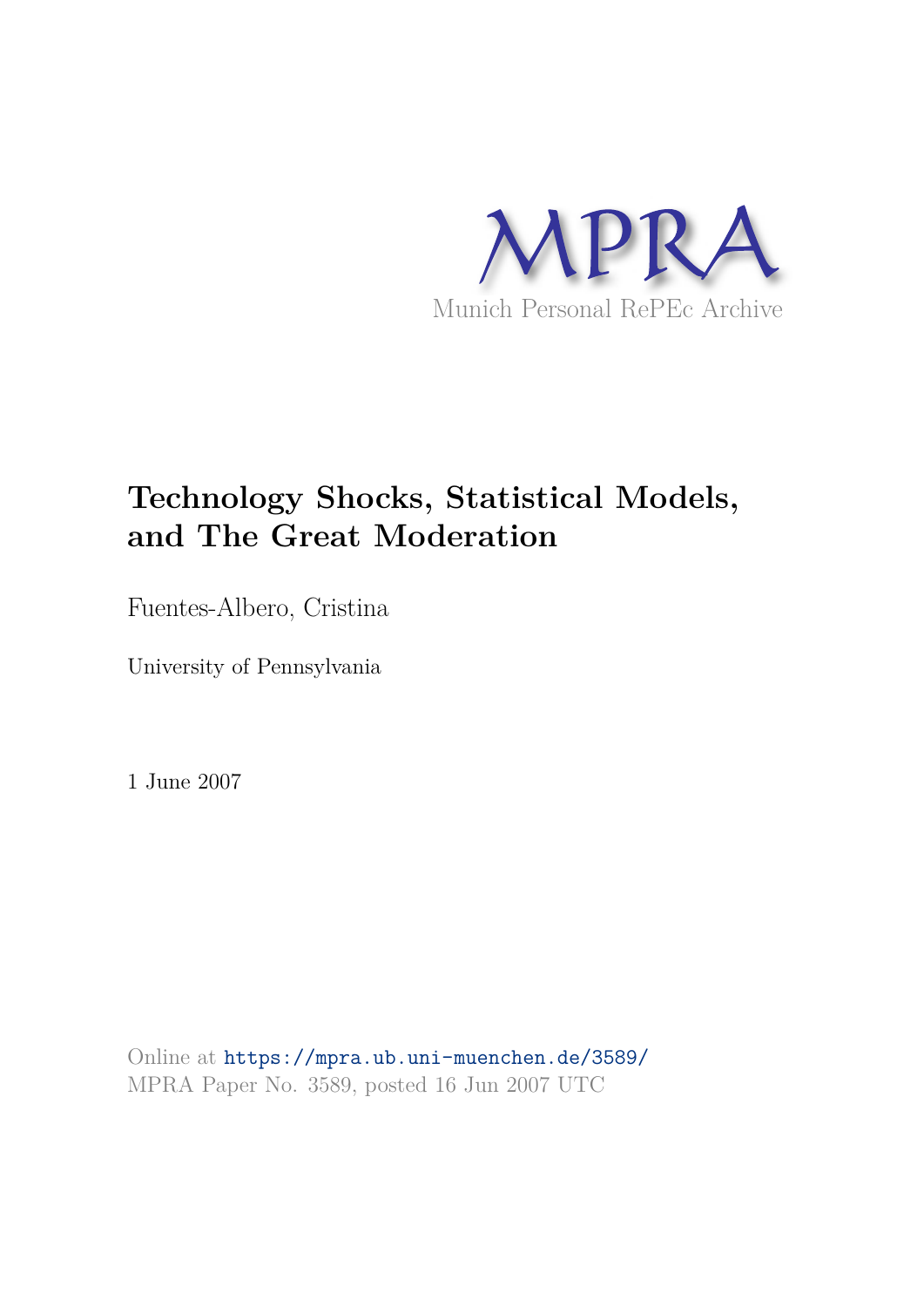# Technology Shocks, Statistical Models, and The Great Moderation

Cristina Fuentes-Albero University of Pennsylvania<sup>∗</sup>

June 1, 2007

#### Abstract

In this paper we compare the cyclical features implied by an RBC model with two technology shocks under several statistical specifications for the stochastic processes governing technological change. We conclude that while a trend-stationary model accounts better for the observed volatilities, a difference-stationary model does a relatively better job of accounting for the correlation of the variables of interest with output. We also explore some counterfactuals to assess the ability of our model to replicate the volatility slowdown of the mid 1980s. First, we conclude that the stochastic growth model outperforms the deterministic growth model in accounting for the Great Moderation. Finally, we obtain that even though the neutral technology shock is the main driving force in the volatility slowdown, allowing for a larger financial flexibility in the form of a smaller volatility for the investment-specific innovation improves the ability of our model to account for the magnitude of the Great Moderation.

Keywords: Business Cycle, Aggregate fluctuations, Technology Shocks, Unit Roots JEL Classification: E32, O30, O41, C32

<sup>∗</sup> fuentesa@sas.upenn.edu. I would like to thank Dionissi Aliprantis, Jonas Fisher, Jeremy Greenwood, Maxym Kryshko, Leonardo Melosi, Víctor Ríos-Rull, Raül Santaeulàlia, and Frank Schorfheide.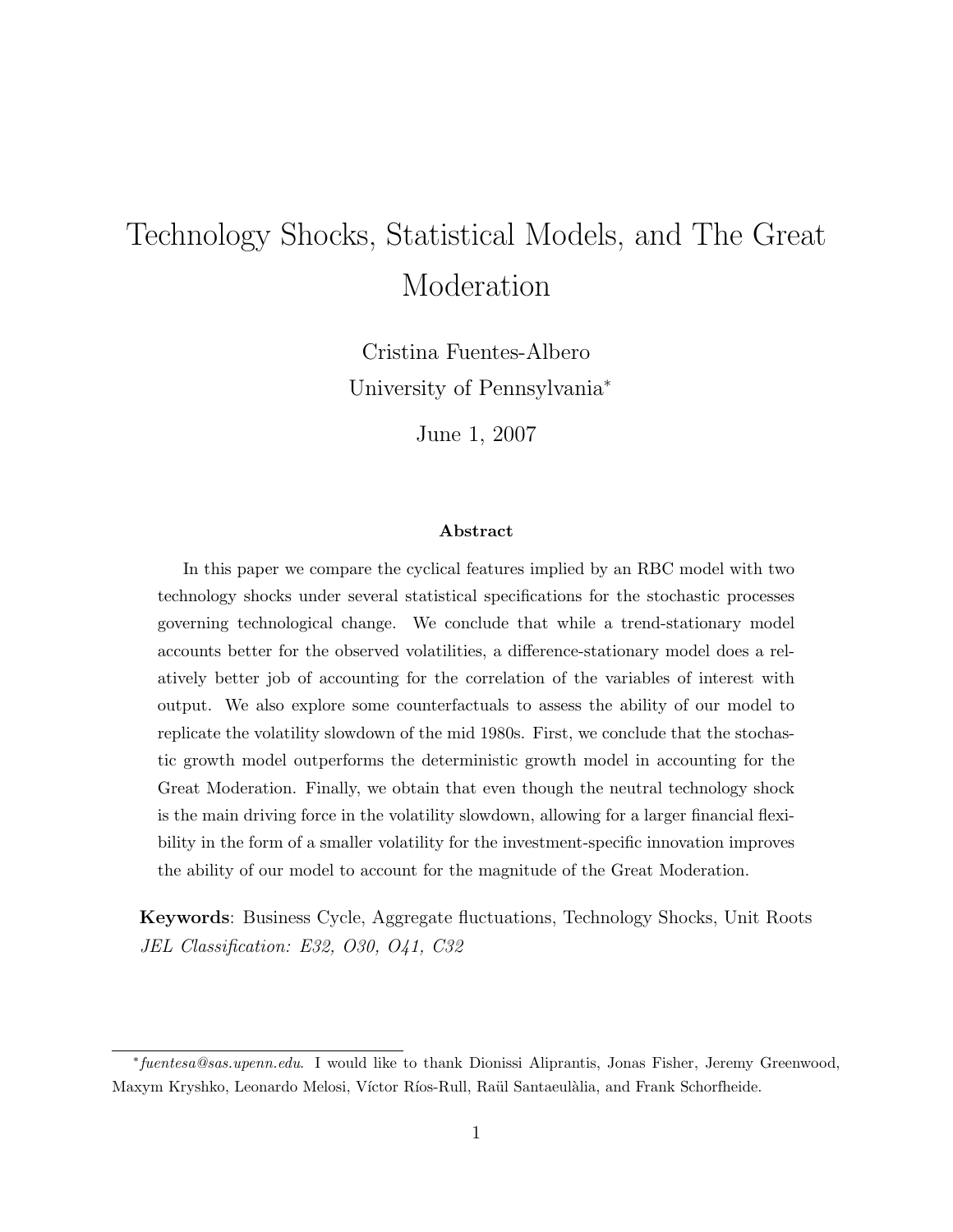### 1 Introduction

Technology driven business cycles have been in the core of the Real Business Cycle literature from its origins. For example Prescott (1986) claims that technology shocks account for more than a half of the US business cycle fluctuations over the postwar period. In Cooley and Prescott (1995), technology shocks account for more than 75% of the volatility of output. Such an empirical success has been questioned by Galí (1999) and Galí and Rabanal (2004) among others. They claim that business cycle features are due mainly to non-technology factors. However, Greenwood, Hercowitz, and Krusell (1997) started a new wave of attention on technology-driven business cycles by allowing for not only a neutral technology shock, but also an investment-specific one.

In this paper we want to address the slowdown in volatility of macroeconomic variables in the US economy<sup>1</sup> using a simple model inspired by Greenwood, Hercowitz, and Krusell (2000). We want to determine whether the slowdown in the volatility of the two shocks under analysis suffices to explain a significant part of the so called Great Moderation. Arias, Hansen, and Ohanian (2007) consider a basic RBC model à la Hansen with only one technology shock. They conclude that such a model can account for a decline of about 50% in cyclical volatility. They also analyze a model based on Burnside and Eichenbaum (1996) with endogenous movements in TFP due to labor hoarding and capital utilization. They explore the explanatory power of different shocks and conclude that the most promising candidate for understanding the slowdown in volatility is a productivity-like shock.

We are interested in exploring the performance of our simple RBC model under three specifications for the technology processes. We will consider a general specification allowing for persistence but without imposing unit roots. Therefore, such a model will be trend stationary. Then, we will analyze two versions of a difference-stationary model. We want to determine which specification accounts better for the US business cycle features in the flavor of the analysis by Hansen (1997). He explores the specifications presented here in an economy with only one technology shock. He concludes that when technological progress is difference-stationary, the RBC model does a poor job accounting for features of observed business cycles.

We think it is challenging to analyze the explanatory power of those statistical models when the Great Moderation is at hand. In fact, we have found that while the deterministic

<sup>&</sup>lt;sup>1</sup>See Appendix F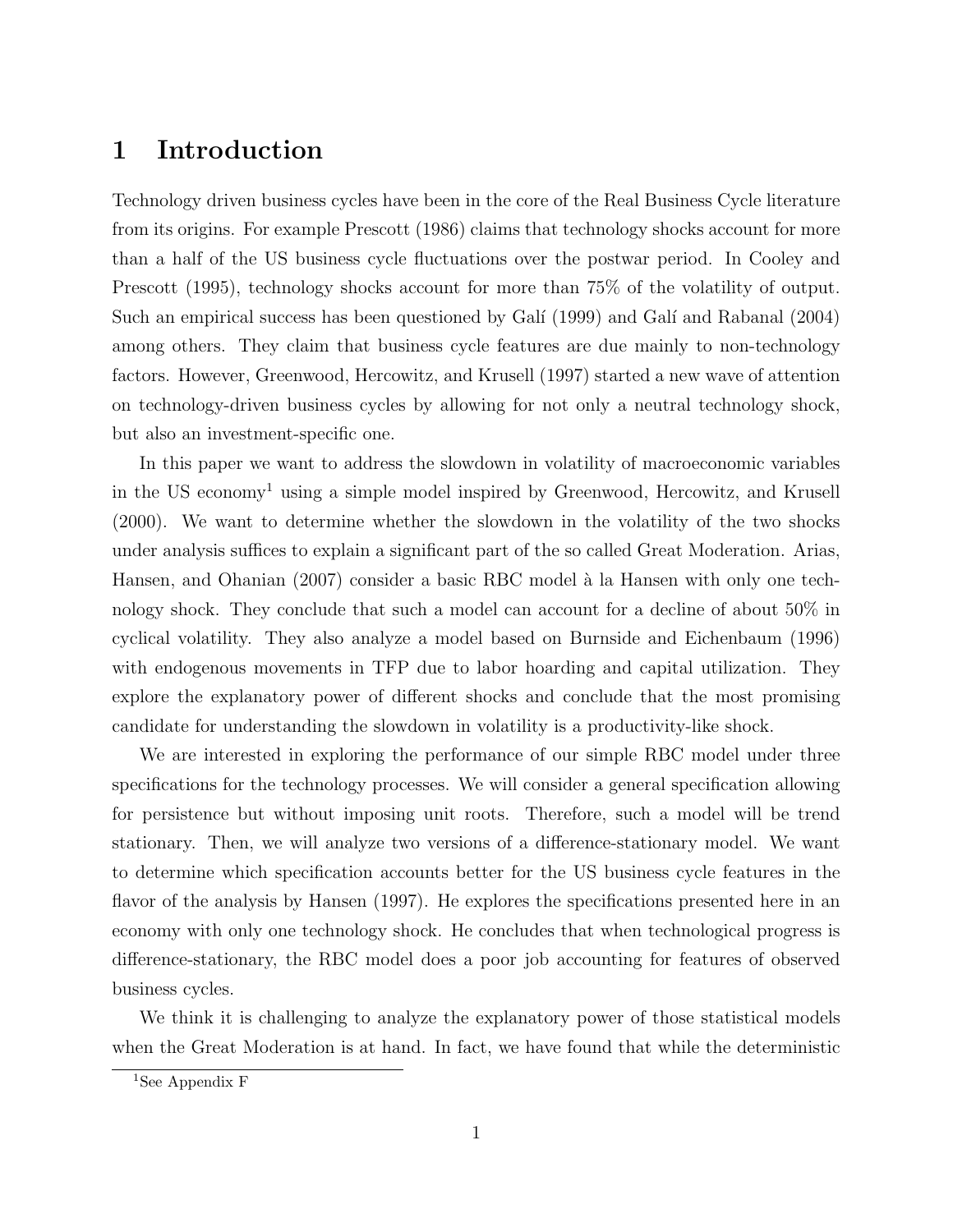growth model accounts better for observed volatilities, the stochastic growth models are preferable if we want to match correlations or address the slowdown in aggregate volatility observed in the mid 1980s.

Since Kim and Nelson (1999) and McConnell and Pérez-Quirós (2000) dated the starting of the Great Moderation<sup>2</sup>, there has been a growing literature on explaining what is behind such a phenomenon. Kahn, McConnell, and Pérez-Quirós (2002) claim that the change in inventory behavior due to improvement in information technology can explain the output volatility slowdown. Stock and Watson (2002), Kim, Morley, and Piger (2004), Ahmed, Levin, and Wilson (2004), Leduc and Sill (2006), and Arias, Hansen, and Ohanian (2007) use different approaches to conclude that the Great Moderation can be explained by 'good luck' in the form of smaller shocks. Dynan, Elmendorf, and Sichel (2005), Campbell and Hercowitz (2005), Dynan, Elmendorf, and Sichel (2006), Guerron (2006), Jermann and Quadrini (2006), and Justiniano and Primiceri (2006) claim that financial innovations are one of the possible contributing sources to the macro stability observed since mid 1980s. Many of them focus on financial innovations affecting households. Jermann and Quadrini (2006), however, focus on innovations that allow for greater financial flexibility of firms. The paper by Justiniano and Primiceri (2006) is remarkable because they propose the estimation of a DSGE model with time-varying volatilities. They, as Blanchard and Simon (2001), deny the existence of a structural break in the first quarter of 1984. However, they consider the volatility slowdown has been a long term phenomenon initiated in the 1950s and interrupted during 1970s and early 1980s.

Our results suggest that 'good luck' in the form of smaller innovations to the technology processes can account for the bulk of the volatility slowdown in our model. Moreover, we find that while the neutral technology shock plays the main role in explaining the reduction in macro volatility, its performance improves when the investment-technology shock is also at hand. Therefore, in our model economy, the Great Moderation is due not only to smaller shocks but also to lessened financial frictions. Note that we are considering, as Chari, Kehoe, and McGrattan (2004) suggest, that investment-specific technology shocks are a proxy for investment financial frictions.

The paper proceeds as follows. In section 2 we set up our baseline model. In section 3

<sup>2</sup>Stock and Watson (2002) came up with such an expression to refer to the slowdown in the volatility of macro variables in the US observed in the mid 1980s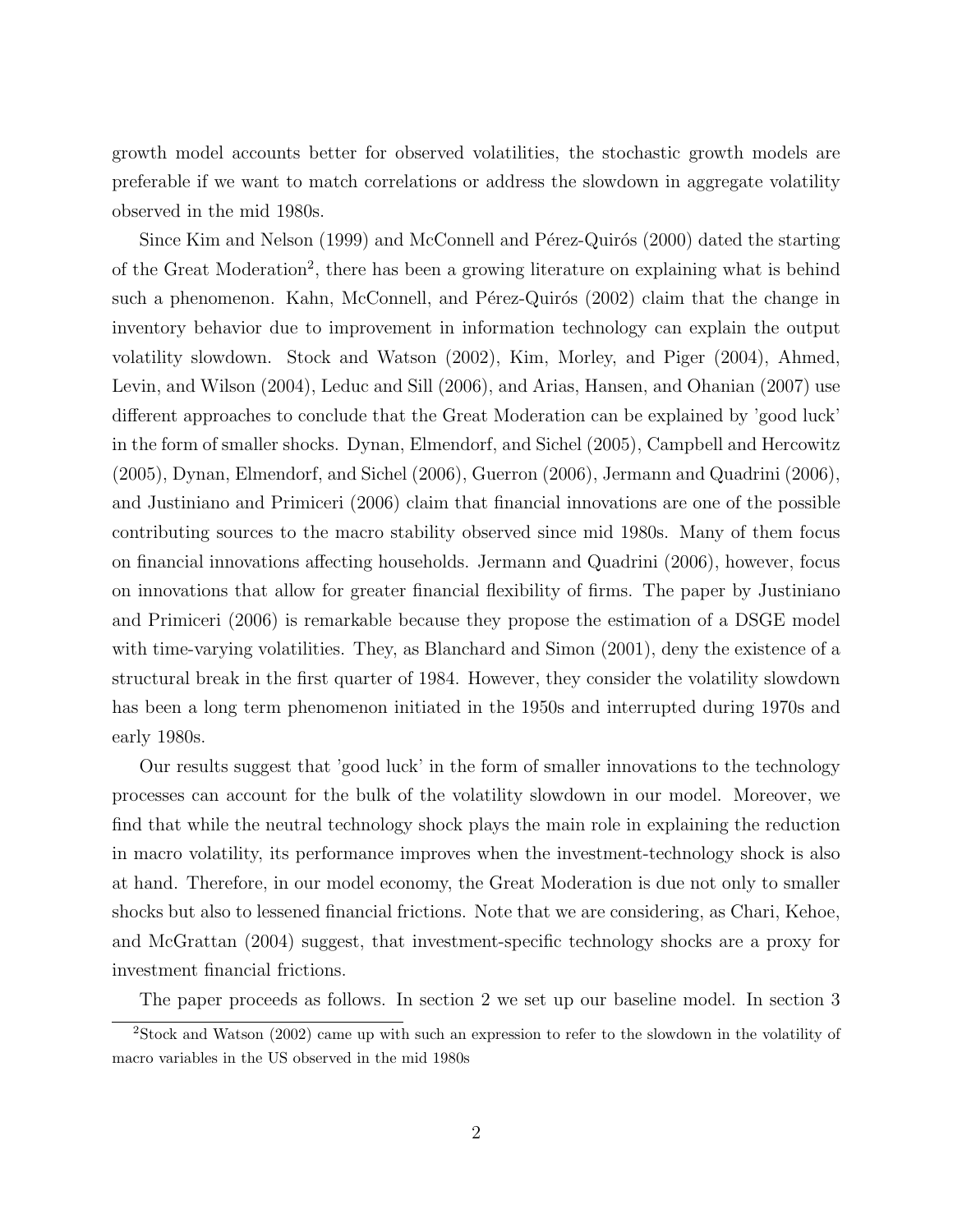we proceed with our calibration exercises. We will study the three statistical models under analysis. Section 4 presents several counterfactuals in order to analyze the Great Moderation in the framework defined by our model economy. Section 5 concludes.

### 2 The model

The model is a simplified version of the one proposed by Greenwood, Hercowitz, and Krusell (2000). In particular, we will abstract from different capital goods and degrees of capital utilization. We will preserve, however, the existence of both a neutral and an investmentspecific technology shocks.

We will consider three statistical versions of the baseline model in order to assess which one accounts better for the US business cycle features. First, we will analyze a deterministic growth version of the model where the stochastic processes are trend stationary. Second, we will consider a stochastic growth model where the technology processes follow a unit root with drift. Finally, we will allow for some persistence to the innovation of the investment specific technology in a stochastic growth model. Therefore, in the first case we will study an economy where all shocks are temporary. In the second model, all shocks are permanent. In the last model, we will consider both permanent and transitory shocks. In particular, any neutral shock will be permanent, while any transitory shock will have both permanent and transitory effects.

Hansen (1997) performed a similar analysis to the one we propose here but considering a model with only a neutral technology shock. He concluded that the trend-stationary (but highly persistent) model does a better job accounting for the business cycle features than the difference-stationary one.

Since Nelson and Plosser (1982) there has been a large empirical literature about stochastic trends in macro variables. Unit roots and stationary processes differ in their implications at infinite time horizons, but for any given finite sample, there is a representative from either class of models that can account for all the observed features of the data<sup>3</sup>. In addition, the lack of power of univariate classical tests for unit roots is well known. Therefore, we have decided to choose among the three specifications described above using the following criterion: the most preferred statistical model will be the one able to account for a larger

<sup>3</sup>For a more detailed discussion on nonstationary time series see Hamilton (1994)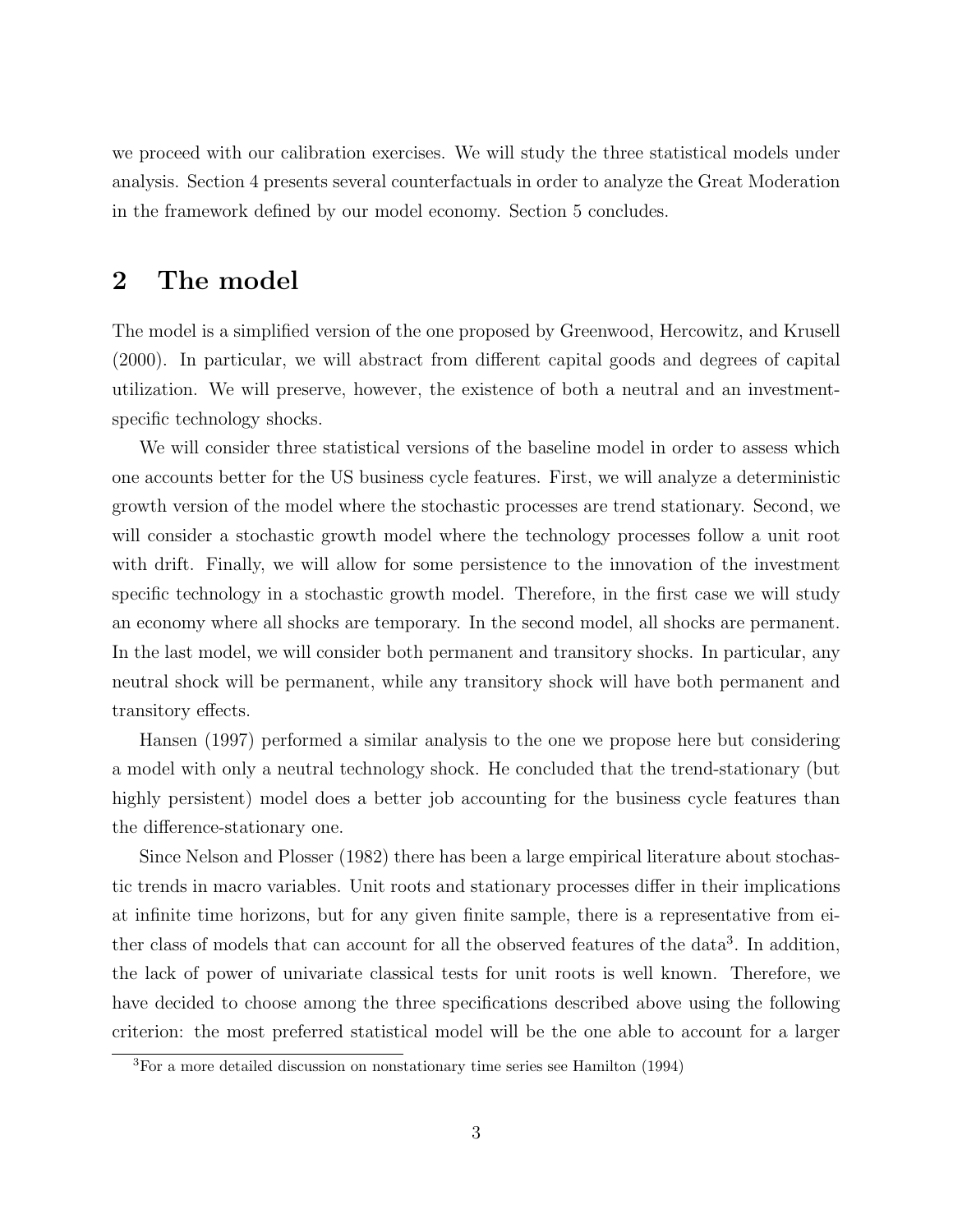proportion of the US business cycle properties. Note that we will be performing this test not only over the whole sample, but also over the two subsamples of interest.

In this economy there is a continuum of households that maximize their lifetime utility given by

$$
E_0\left[\sum_{t=0}^{\infty} \beta^t U(C_t, H_t)\right]
$$
\n(1)

with

$$
U(C_t, H_t) = lnC_t - B \frac{H_t^{1+1/\nu}}{1+1/\nu}
$$
\n(2)

where  $\nu$  stands for the short-run (Frisch) labor supply elasticity.

We have chosen such a specification because we are not interested in exploring the stationarity of hours issue<sup>4</sup>. Therefore, we will use a series for hours that is stationary in levels. It is well known that the log utility in consumption implies a constant long-run labor supply in response to a permanent change in technology. Hence, we do not have to worry about trending hours implied by our model even under the difference-stationary specification.

The representative household maximizes (1) subject to the following budget constraint

$$
C_t + \frac{K_{t+1}}{V_t} = W_t H_t + (1 - \delta + R_t) \frac{K_t}{V_t}
$$
\n(3)

where  $V_t$  stands for the current level of the investment-specific technology<sup>5</sup>. In particular,  $V_t = \frac{1}{P}$  $\frac{1}{P_t^k}$  where  $P_t^k$  is the (relative) price of investment. Therefore, the budget constraint is expressed in consumption units.

Optimal behavior requires

$$
\frac{1}{C_t V_t} = \beta E_t \left[ \frac{1}{C_{t+1} V_{t+1}} (1 - \delta + R_{t+1}) \right]
$$
\n(4)

$$
H_t = \left(\frac{1}{B}\frac{W_t}{C_t}\right)^{\nu} \tag{5}
$$

<sup>4</sup>See Chang, Doh, and Schorfheide (2007) for an interesting treatment of such an issue and Christiano, Eichenbaum, and Vigfusson (2003) for an analysis of the implications of different labor input measures in a SVAR framework.

<sup>&</sup>lt;sup>5</sup>Note that a higher V implies a fall in the cost of producing a new unit of capital in terms of output. It could also be interpreted as an improvement in the quality of new capital produced with a given amount of resources.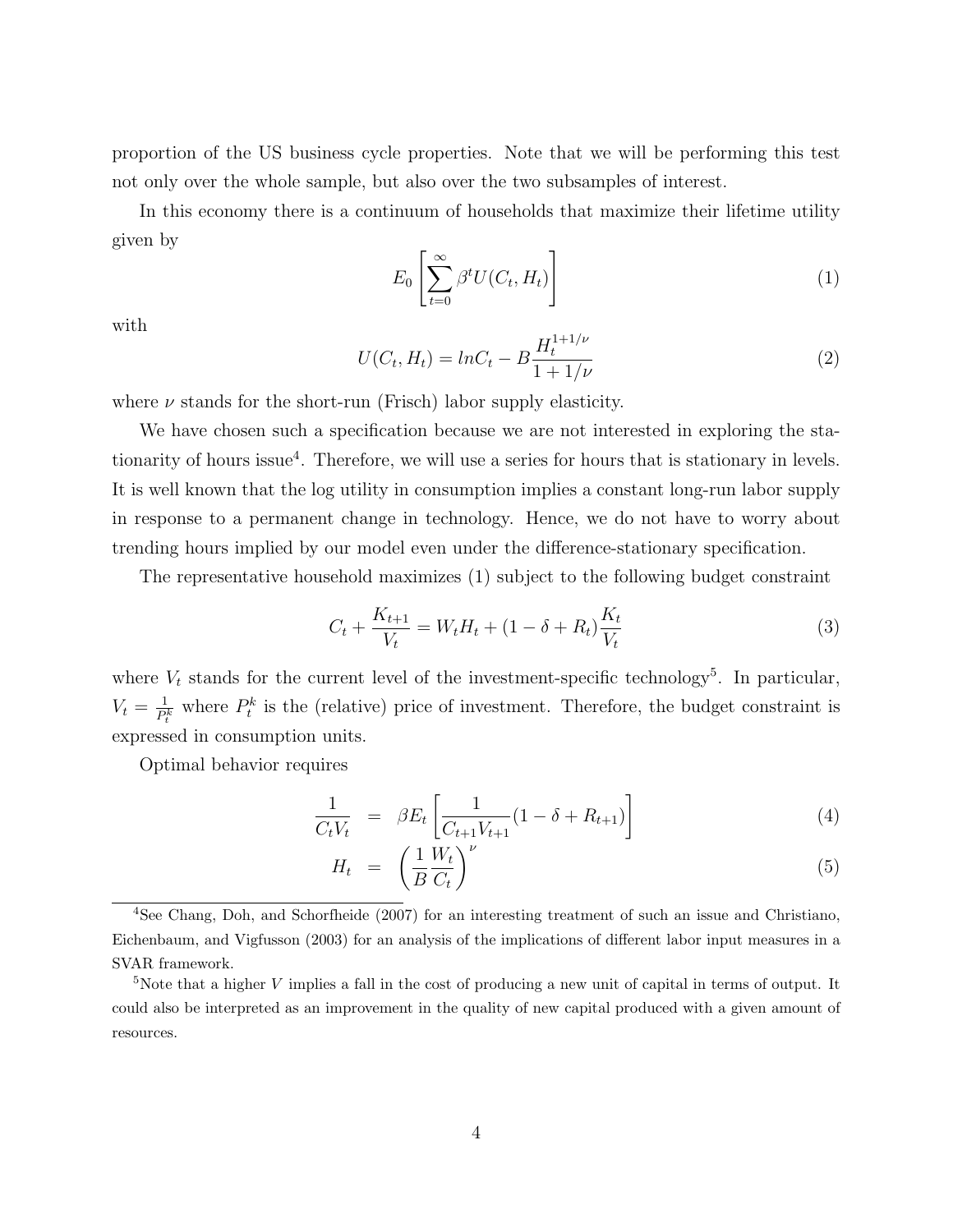There is also a continuum of firms that rent capital and labor services from households. The representative firm solves the following problem<sup>6</sup>:

$$
max \qquad \Pi_t = Y_t - W_t H_t - R_t \frac{K_t}{V_t} \tag{6}
$$

$$
s.t. \tY_t = A_t K_t^{\alpha} H_t^{1-\alpha} \t(7)
$$

where A is the neutral technology stochastic process. Optimality requires:

$$
W_t = (1 - \alpha) \frac{Y_t}{H_t} \tag{8}
$$

$$
R_t = \alpha V_t \frac{Y_t}{K_t} \tag{9}
$$

The capital accumulation equation is given by

$$
(1+\eta)K_{t+1} = (1-\delta)K_t + X_t
$$
\n(10)

where  $\eta$  is the population growth rate<sup>7</sup> and  $X_t = V_t I_t$ . Note that the investment equation is in efficiency units.

Finally, let us consider the three statistical specifications for the stochastic processes. In the deterministic growth model the technology processes are modeled as follows:

$$
A_t = A_0 e^{\gamma_a t + \varepsilon_{at}}
$$

$$
V_t = V_0 e^{\gamma_v t + \varepsilon_{vt}}
$$

The assumptions on the error structure will be explicit in the next section.

In the baseline stochastic growth model, the processes are given by

$$
A_t = A_{t-1}e^{\gamma_a + \varepsilon_{at}}
$$

$$
V_t = V_{t-1}e^{\gamma_v + \varepsilon_{vt}}
$$

Finally, in the last statistical model we will allow for persistence in  $\varepsilon_v$ .

 $6$ When we proceed with calibration we will introduce an additional parameter  $\mu$  in the production function so that output at steady state is equal to 1

<sup>7</sup>As usual we are considering per capita terms in our model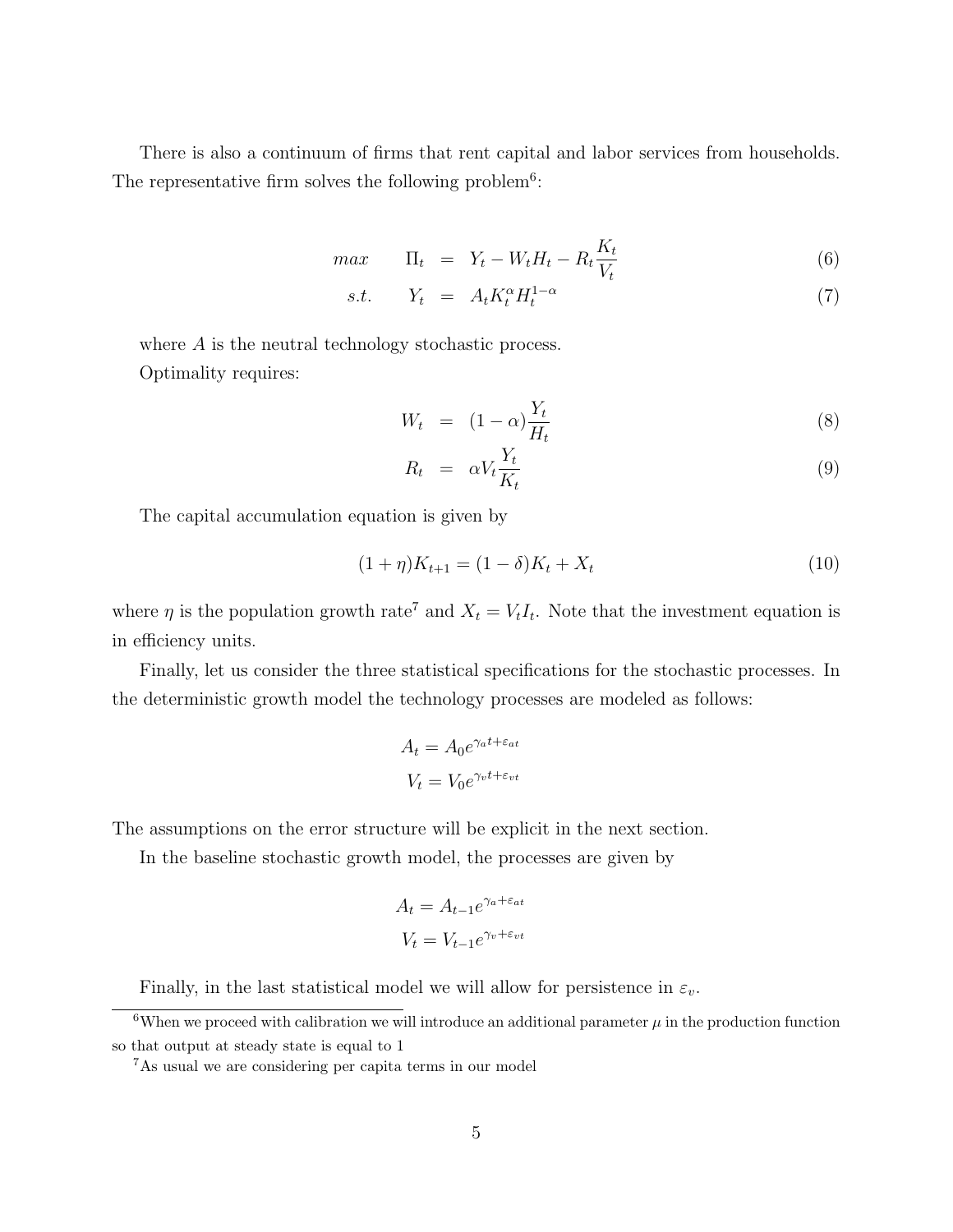Under all the specifications our model economy exhibits long-run growth. Therefore, we will transform our economy so that we can work with a detrended version of the original one. Under the first statistical model we know that the following variables are stationary<sup>8</sup>

$$
\frac{Y_t}{q^t}, \quad \frac{C_t}{q^t}, \quad \frac{I_t}{q^t}, \quad \frac{W_t}{q^t}, \quad \frac{K_t}{(qv)^t}, \quad H_t, \quad R_t
$$

where

$$
q = e^{\frac{1}{1-\alpha}\gamma_a + \frac{\alpha}{1-\alpha}\gamma_v}
$$

and

 $v=e^{\gamma_v}$ 

Let us denote a stationary variable  $Z$  by  $\tilde{Z}$ . Therefore, the stationary equilibrium conditions for this statistical version of the model are given by:

$$
\tilde{Y}_t = \tilde{C}_t + \tilde{I}_t \tag{11}
$$

$$
\tilde{Y}_t = A_0 e^{\varepsilon_{at}} \tilde{K}_t^{\alpha} H_t^{1-\alpha} \tag{12}
$$

$$
(1+\eta)qv\tilde{K}_{t+1} = (1-\delta)\tilde{K}_t + V_0e^{\varepsilon_{vt}}\tilde{I}_t
$$
\n(13)

$$
1 = \beta E_t \left[ \left( \frac{e^{\varepsilon_{vt} - \varepsilon_{vt+1}}}{qv} \right) \left( \frac{\tilde{C}_t}{\tilde{C}_{t+1}} \right) (1 - \delta + R_{t+1}) \right]
$$
(14)

$$
H_t = \left(\frac{1}{B}\frac{\tilde{W}_t}{\tilde{C}_t}\right)^{\nu} \tag{15}
$$

$$
R_t = \alpha V_0 e^{\varepsilon_{vt}} \frac{\tilde{Y}_t}{\tilde{K}_t} \tag{16}
$$

$$
\tilde{W}_t = (1 - \alpha) \frac{\tilde{Y}_t}{H_t} \tag{17}
$$

Given the detrended version of our economy we can solve for the steady state. Let us denote the steady state value of a variable  $Z$  by  $Z^*$ .

$$
Y^* = C^* + I^* \tag{18}
$$

$$
Y^* = A_0 K^{*\alpha} H^{*(1-\alpha)} \tag{19}
$$

$$
(1+\eta)qvK^* = (1-\delta)K^* + V_0I^* \tag{20}
$$

$$
1 = \beta \left(\frac{1}{qv}\right) (1 - \delta + R^*) \tag{21}
$$

<sup>&</sup>lt;sup>8</sup>See the appendix for a detailed explanation on obtaining the growth rates for this economy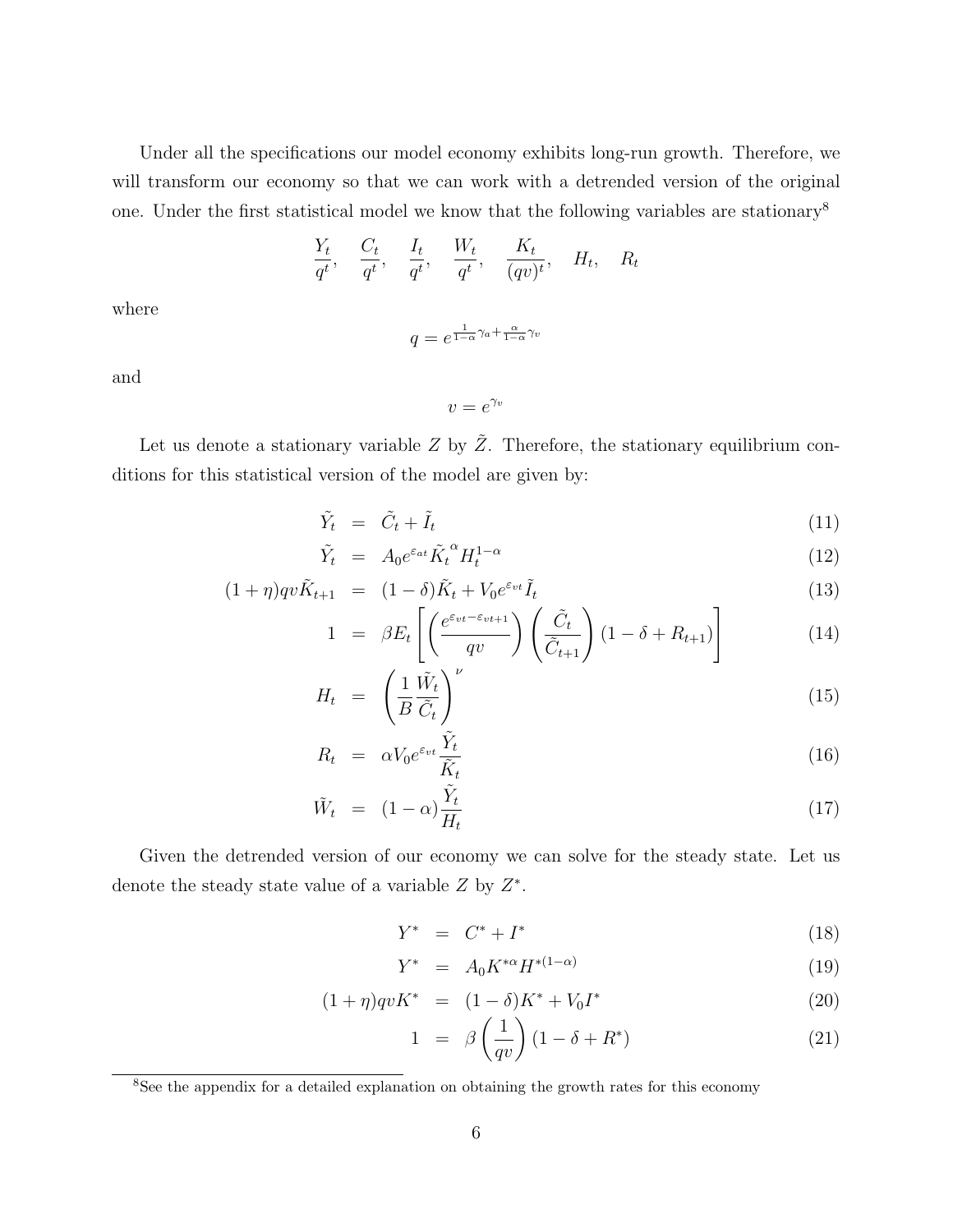$$
H^* = \left(\frac{1}{B}\frac{W^*}{C^*}\right)^{\nu}
$$
\n
$$
V^*
$$
\n(22)

$$
R^* = \alpha V_0 \frac{Y^*}{K^*} \tag{23}
$$

$$
W^* = (1 - \alpha) \frac{Y^*}{H^*}
$$
 (24)

Let us consider now the two difference-stationary models. Beveridge and Nelson (1981) showed in a model with only one shock that any of the trending variables of these kinds of models can be decomposed into a permanent component that is a random walk with drift (a stochastic trend) and a stationary stochastic process. In our case we have to take into account that the two stochastic processes have a unit root<sup>9</sup>. Hence, given such a statistical model, we have that the following variables are stationary

$$
\frac{C_t}{Q_t}, \quad \frac{I_t}{Q_t}, \quad \frac{Y_t}{Q_t}, \quad H_t, \quad R_t, \quad \frac{K_{t+1}}{Q_t V_t}, \quad \frac{W_t}{Q_t}
$$

where  $Q_t = A_t^{\frac{1}{1-\alpha}} V$  $\frac{\alpha}{1-\alpha}$ .

The stationary equilibrium conditions are:

$$
\tilde{Y}_t = \tilde{C}_t + \tilde{I}_t \tag{25}
$$

$$
\tilde{Y}_t = \left(\frac{1}{q_t v_t}\right)^{\alpha} \tilde{K}_t^{\alpha} H_t^{1-\alpha} \tag{26}
$$

$$
(1+\eta)\tilde{K}_{t+1} = (1-\delta)\left(\frac{1}{q_t v_t}\right)\tilde{K}_t + \tilde{I}_t
$$
\n(27)

$$
1 = \beta E_t \left[ \left( \frac{1}{q_{t+1} v_{t+1}} \right) \left( \frac{\tilde{C}_t}{\tilde{C}_{t+1}} \right) (1 - \delta + R_{t+1}) \right]
$$
(28)

$$
H_t = \left(\frac{1}{B}\frac{\tilde{W}_t}{\tilde{C}_t}\right)^{\nu} \tag{29}
$$

$$
R_t = \alpha(q_t v_t) \frac{\tilde{Y}_t}{\tilde{K}_t} \tag{30}
$$

$$
\tilde{W}_t = (1 - \alpha) \frac{\tilde{Y}_t}{H_t} \tag{31}
$$

where

$$
q_t = \frac{Q_t}{Q_{t-1}} = e^{\frac{1}{1-\alpha}(\gamma_a + \varepsilon_{at}) + \frac{\alpha}{1-\alpha}(\gamma_v + \varepsilon_{vt})}
$$
\n(32)

<sup>9</sup>For detrending issues there is no difference between having just a random walk with drift or a random walk with drift plus a moving average component.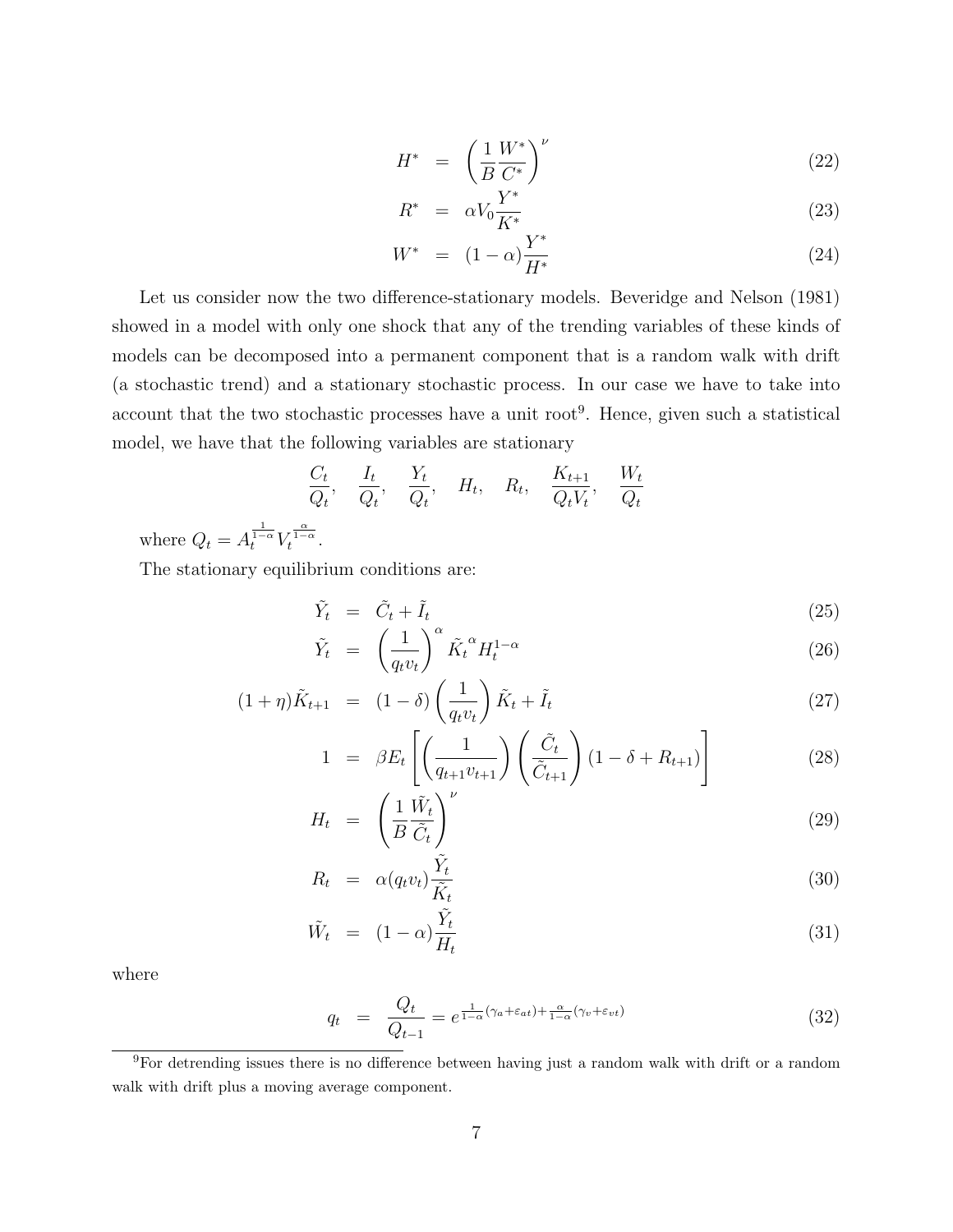$$
v_t = \frac{V_t}{V_{t-1}} = e^{\gamma_v + \varepsilon_{vt}} \tag{33}
$$

Given that the stationary version of the difference-stationary model satisfies the usual assumptions, we can solve for the steady-state of this transformed economy. Then,

$$
Y^* = C^* + I^* \tag{34}
$$

$$
Y^* = \left(\frac{1}{q^*v^*}\right)(K^*)^{\alpha}(H^*)^{1-\alpha} \tag{35}
$$

$$
(1+\eta)K^* = (1-\delta)\left(\frac{1}{q^*v^*}\right)K^* + I^*
$$
\n(36)

$$
1 = \beta \left(\frac{1}{q^*v^*}\right) (1 - \delta + R^*) \tag{37}
$$

$$
H^* = \left(\frac{1}{B}\frac{W^*}{C^*}\right)^{\nu} \tag{38}
$$

$$
R^* = \alpha q^* v^* \frac{Y^*}{K^*}
$$
\n
$$
W^*
$$
\n(39)

$$
W^* = (1 - \alpha) \frac{Y^*}{H^*}
$$
 (40)

where

$$
q^* = e^{\frac{1}{1-\alpha}\gamma_a + \frac{\alpha}{1-\alpha}\gamma_v}
$$
  

$$
v^* = e^{\gamma_v}
$$

## 3 Calibration

### 3.1 Deterministic Growth Model

We will consider the following statistical specification:

$$
ln A_t = ln A_0 + \gamma_a t + \varepsilon_{at}
$$
  

$$
ln V_t = ln V_0 + \gamma_v t + \varepsilon_{vt}
$$

While the investment-specific process is approximated by the inverse of the (relative) price of investment, the neutral technology process is associated with the Solow residual of this economy. Note that we are assuming a linear time trend for both stochastic processes which will imply a deterministic trend in many of the variables in our model. Alternatively,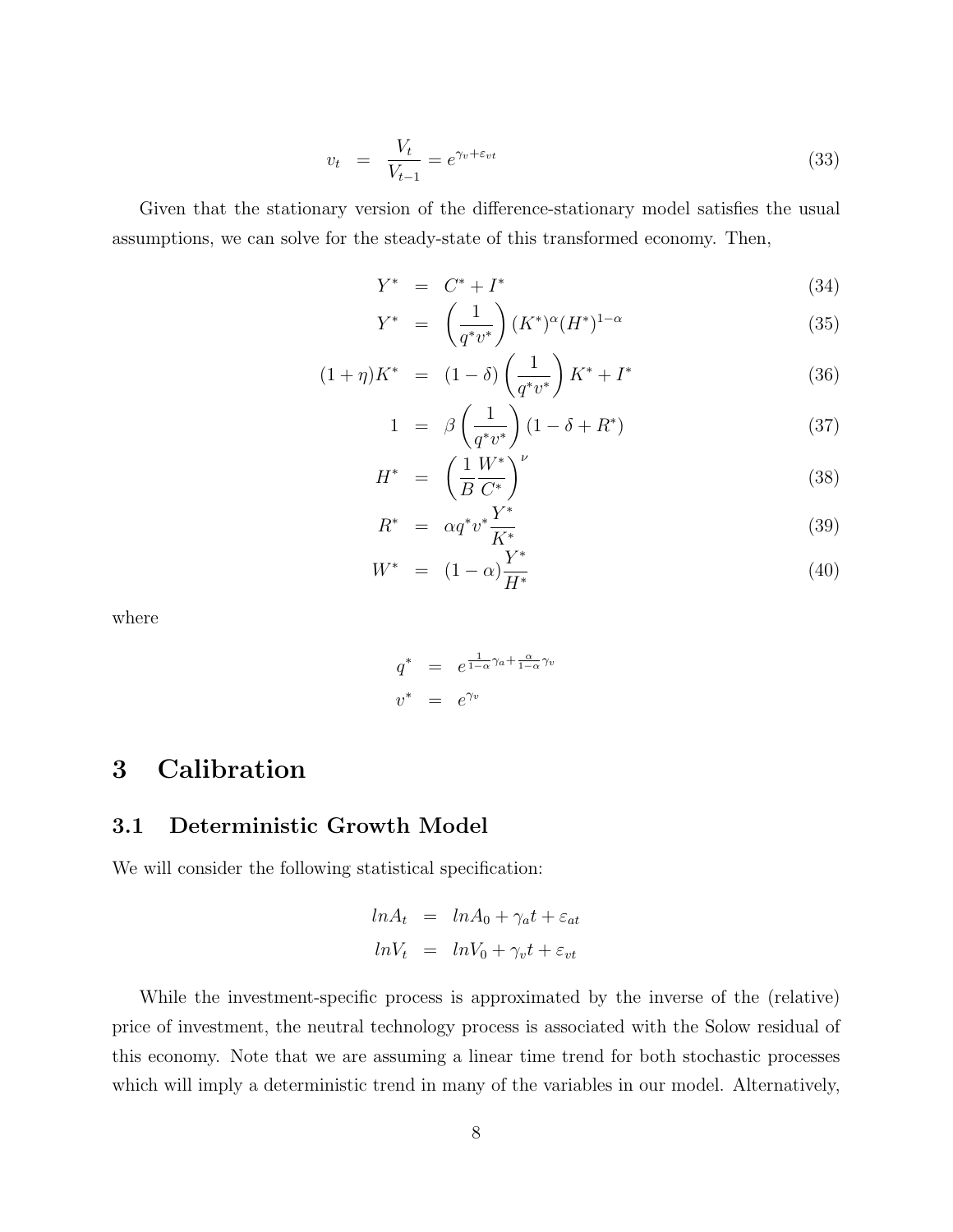following Gomme and Rupert (2007) we could have hp-filtered or band-pass filtered  $\{lnA_t\}$ and  $\{lnV_t\}$  and assume an autoregressive process on the cyclical component of both series.

In the literature we find different ways of computing the quarterly Solow residual. Cooley and Prescott (1995) claim that as the BEA produces only annual estimates for the capital stock, any quarterly series will introduce additional noise in the measure of the Solow residual. Therefore, they propose a 'conservative' approach by omitting capital when computing the neutral technology process. This approach has been widely used in the literature, for a recent example see Arias, Hansen, and Ohanian (2007). Gomme and Rupert (2007) establish that another justification for omitting capital could be measurement errors. However, mismeasurement affects the level of the capital stock but not its time series properties. Thus, other approaches construct quarterly capital series by iterating on the law of motion for capital. Note that as Greenwood, Hercowitz, and Krusell (1997) point out, we have to be careful when constructing our capital stock series since it must be in efficiency units. Figure 1 reports the two alternative measures of the Solow residual<sup>10</sup>. We will proceed with the one that takes into account quarterly capital stock series conveniently corrected by quality improvement. We will be using the database constructed by Víctor Ríos-Rull, Raül Santaeulàlia, and Frank Schorfheide<sup>11</sup>.

The econometric strategy is as follows:

1. Regress each technology process on a constant and a linear time trend

$$
ln A_t = \varphi_a + \gamma_a t + \varepsilon_{at} \tag{41}
$$

$$
lnV_t = \varphi_v + \gamma_v t + \varepsilon_{vt} \tag{42}
$$

- 2. Generate the corresponding residual series  $\{\hat{\varepsilon}_{at}\}\$  and  $\{\hat{\varepsilon}_{vt}\}.$
- 3. Estimate univariate autoregressive processes for those shocks

$$
\varepsilon_{at} = \rho_a \varepsilon_{at-1} + \xi_{at} \tag{43}
$$

$$
\varepsilon_{vt} = \rho_{v1} \varepsilon_{vt-1} + \rho_{v2} \varepsilon_{vt-2} + \xi_{vt} \tag{44}
$$

(45)

where  $\xi_a \sim \mathcal{N}(0, \sigma_{\xi_a}^2)$  and  $\xi_v \sim \mathcal{N}(0, \sigma_{\xi_v}^2)$ .

 $10$ To make easier the comparison we have normalize the first observation for both series equal to 1

 $11$ They kindly provided their database. Jonas Fisher also made available his investment price series.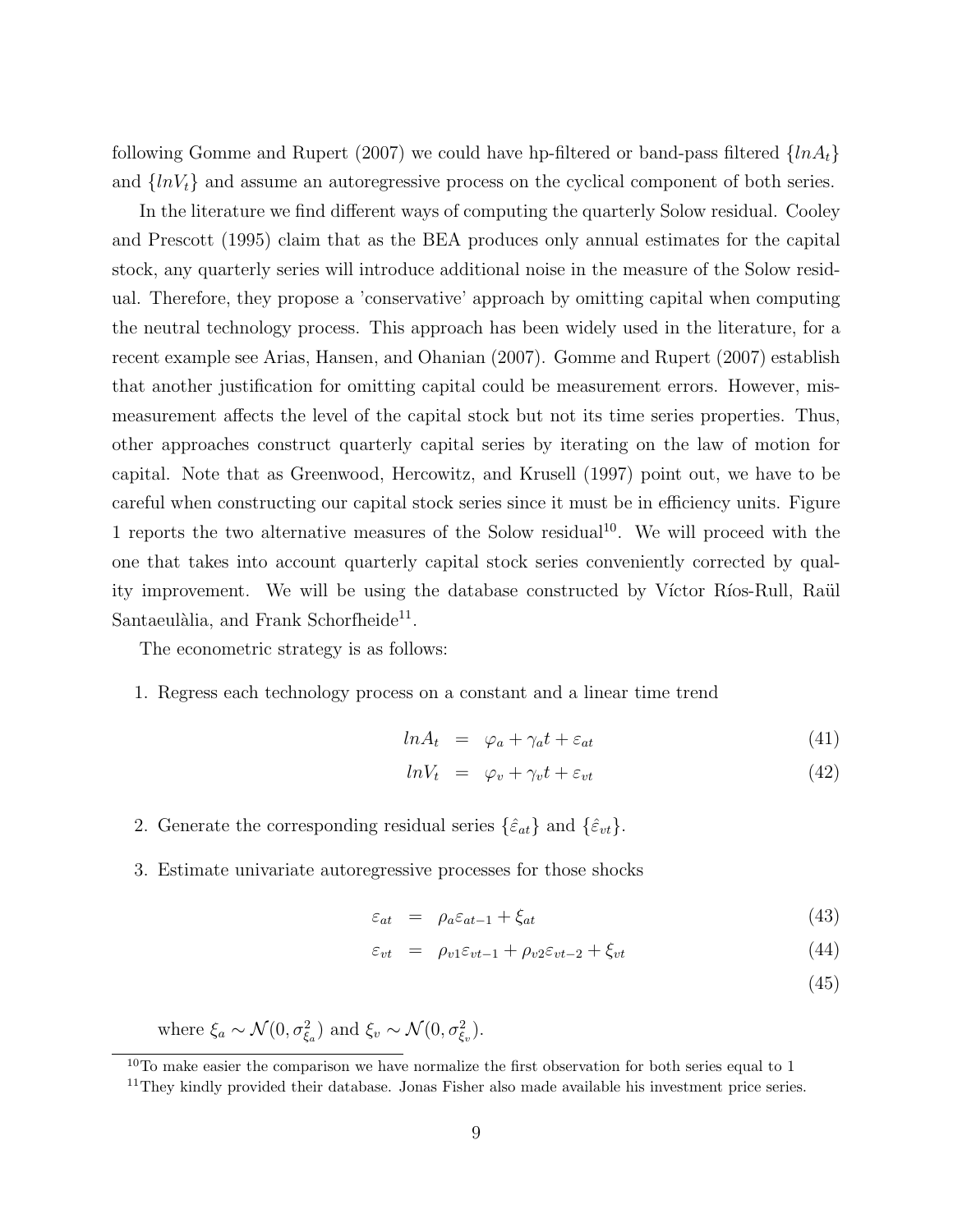The estimated parameters are reported in table 1. We observe that in the post-1984 period there has been a 48% reduction in the volatility of the innovation to the neutral technology and a 40% reduction in the volatility of the innovation to the investment-specific technology. We will analyze in section 5 if such a reduction in innovations' volatilities suffices to explain the slowdown in the volatility of the macro variables of interest.

In our model the vector of parameters is given by

$$
(\alpha, \gamma_a, \gamma_v, \beta, \delta, B, \nu, \eta, \mu, \varphi_a, \varphi_v, \rho_a, \rho_{v1}, \rho_{v2}, \sigma_{\xi_a}, \sigma_{\xi_v})
$$

where  $\mu$  is a scaling parameter. We can estimate  $(\alpha, \gamma_a, \gamma_v, \eta, \varphi_a, \varphi_v, \rho_a, \rho_{v1}, \rho_{v2}, \sigma_{\xi_a}, \sigma_{\xi_v})$ from the data. In order to calibrate the remaining parameters we will consider the following targets:

|                   | 1948:1-2006:4 | 1948:1-1983:4 | 1984:1-2006:4 |
|-------------------|---------------|---------------|---------------|
| $H^*$             | 0.31          | 0.31          | 0.31          |
| $V^\ast$          |               |               |               |
| $\frac{K/v}{V}$   | 10.288        | 10.502        | 9.953         |
| $(\frac{X}{K})^*$ | 0.0277        | 0.0276        | 0.0279        |
| $\ast$            | 0.28          | 0.29          | 0.28          |

Table 1: Calibration Targets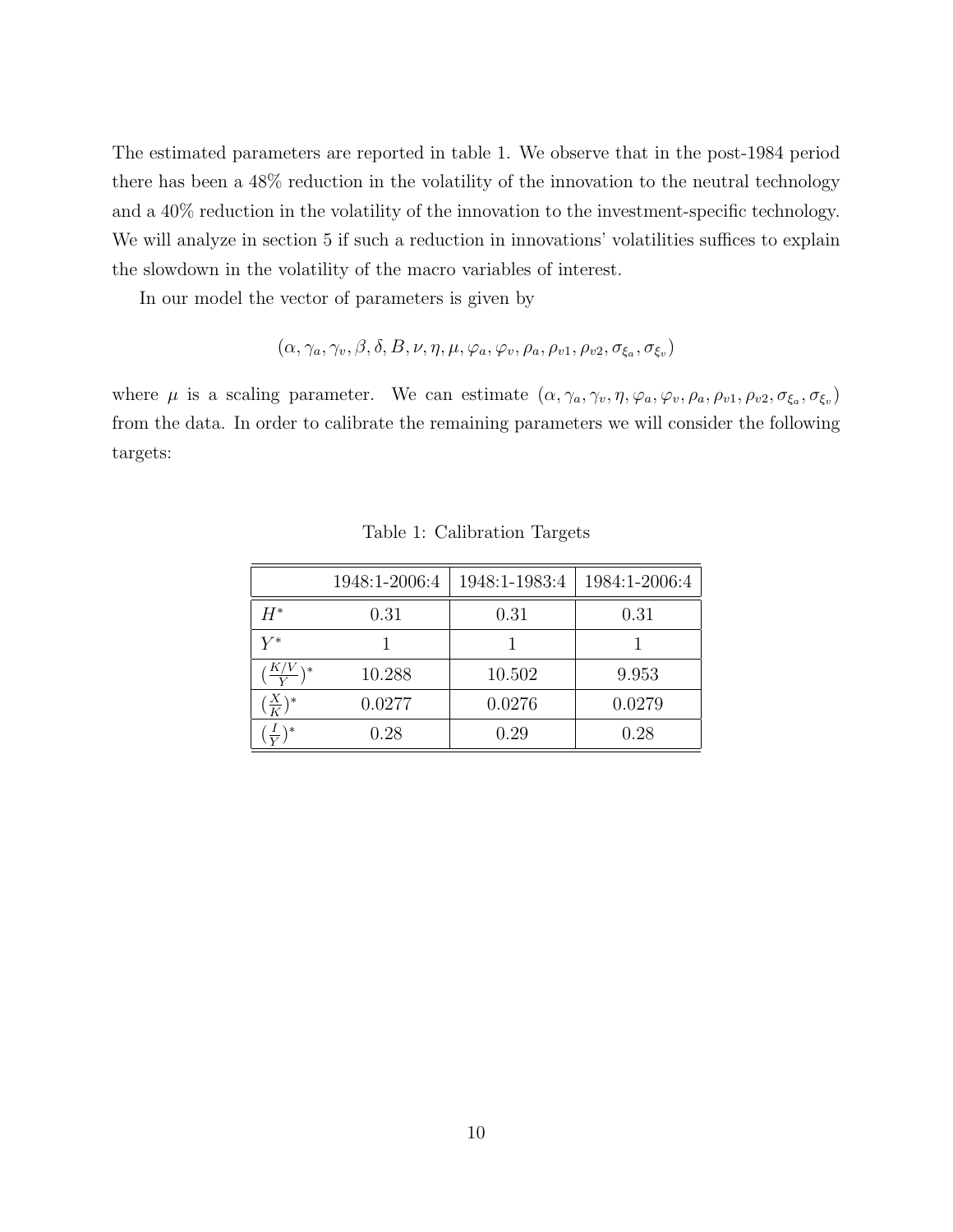Given our specification we cannot calibrate both  $\nu$  and  $B$ . In fact, our calibrated  $B$ will be conditional on the choice for the Frisch elasticity parameter. In the literature we find values for such a parameter ranging from 0.5 to 2. We will simulate our model for  $\nu = \{0.5, 1, 1.5, 2\}$ . The calibrated parameters are reported in table 2.

|                  | 1948:1-2006:4                 | 1948:1-1983:4                 | 1984:1-2006:4                 |
|------------------|-------------------------------|-------------------------------|-------------------------------|
| $\alpha$         | 0.36                          | 0.36                          | 0.36                          |
| $\gamma_a$       | 0.000131                      | 0.001413                      | $-0.000824$                   |
| $\gamma_v$       | 0.006760                      | 0.005311                      | 0.009438                      |
| $\beta$          | 0.995                         | 0.992                         | 0.998                         |
| $\delta$         | 0.0135                        | 0.0131                        | 0.0121                        |
| $\eta$           | 0.0034                        | 0.0037                        | 0.0030                        |
| $\mu$            | 0.0086                        | 0.0091                        | 0.0074                        |
| $\varphi_a$      | 4.67                          | 4.59                          | 4.83                          |
| $\varphi_v$      | $-0.16$                       | $-0.07$                       | $-0.65$                       |
| $\rho_a$         | 0.98                          | 0.97                          | 0.96                          |
| $\rho_{v1}$      | 1.77                          | 1.71                          | 1.73                          |
| $\rho_{v2}$      | $-0.77$                       | $-0.76$                       | $-0.73$                       |
| $\sigma_{\xi_a}$ | 0.0073                        | 0.0086                        | 0.0045                        |
| $\sigma_{\xi_v}$ | 0.0033                        | 0.0037                        | 0.0023                        |
| $\nu$            | $\{0.5, 1, 1.5, 2\}$          | $\{0.5, 1, 1.5, 2\}$          | $\{0.5, 1, 1.5, 2\}$          |
| В                | $\{30.02, 9.31, 6.30, 5.18\}$ | $\{30.21, 9.36, 6.34, 5.21\}$ | $\{29.73, 9.22, 6.24, 5.13\}$ |

Table 2: Deterministic Trend: Calibrated Parameters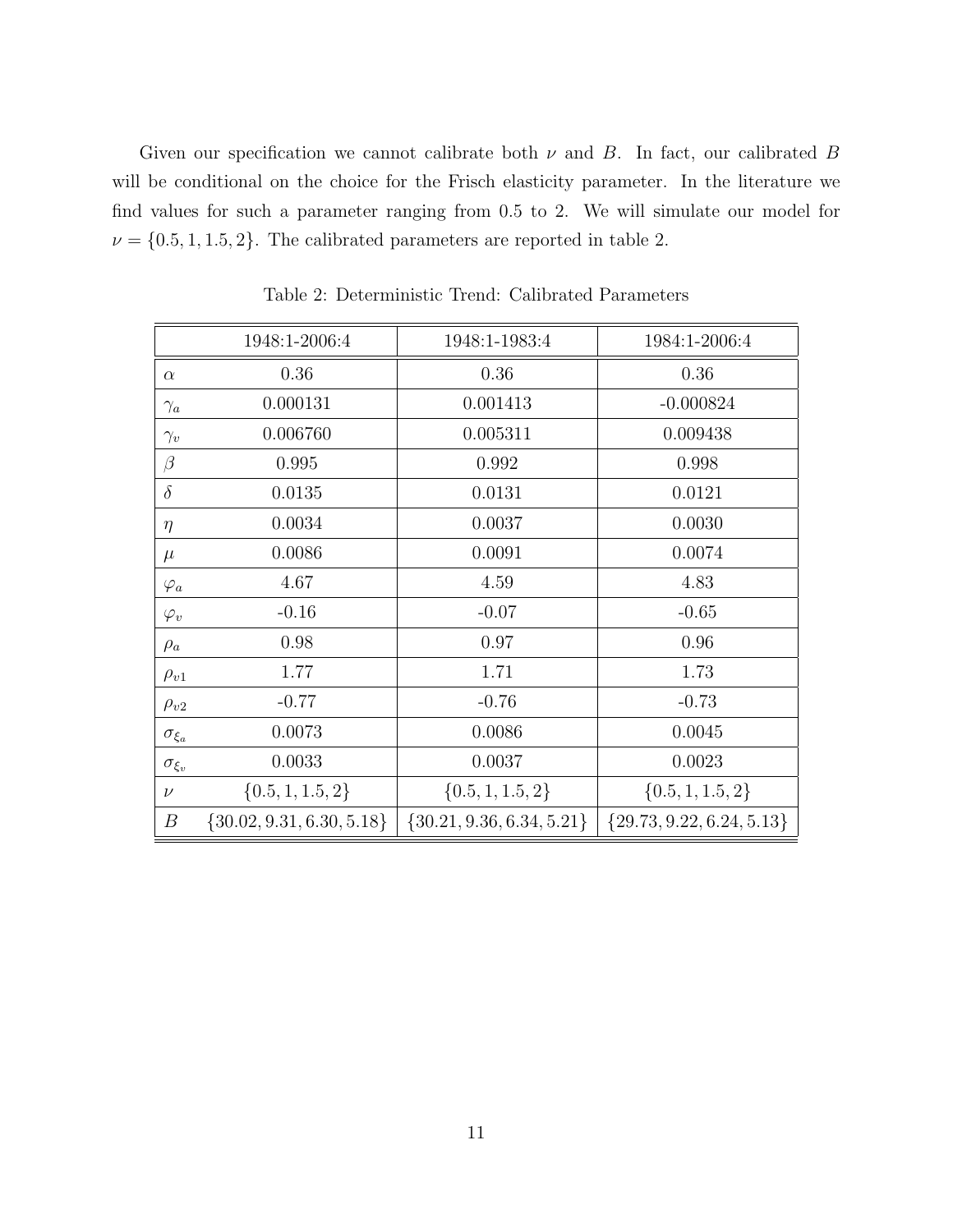The ability of our model to account for the US business cycle features is sensitive to the value of the parameter governing the Frisch elasticity of labor supply. Tables 7, 8, 9, and 10 in appendix B report our results for the grid over  $\nu$ .

The deterministic trend model, however, is able to account for some relevant features of US business cycles irrespective of our choice for  $\nu$ . In particular, the model accounts for the large fluctuations of investment compared to output, for the small fluctuations of capital compared to output, and the relatively small fluctuations of hours compared to output.

The volatilities of investment (in efficiency units), output, capital (in efficiency units), and hours are increasing with the short-run elasticity of labor supply<sup>12</sup>. The standard deviation of hours implied by the model is smaller than the standard deviation of labor productivity which is at odds with the data. This is, however, a typical feature of RBC models with utility non-linear in hours. Hansen (1997)'s deterministic trend model was able to account for the pattern in the data by assuming that labor is indivisible and that agents trade employment  $lottedities<sup>13</sup>$ .

The trend stationary model generates too much volatility in consumption in the first subsample for any value of the Frisch elasticity. For  $\nu = 1.5$  or  $\nu = 2$ , the model implies volatilities for investment and capital for the pre-1984 sample that are too large.

Finally, this statistical version of our baseline RBC model cannot generate enough correlation between output and consumption. It generates, however, a large correlation between labor productivity and output that is at odds with the data. Moreover, the model cannot account for the change in sign in such a correlation in the second sub-sample.

<sup>&</sup>lt;sup>12</sup>See Appendix G for the results when  $\nu = \infty$ 

<sup>&</sup>lt;sup>13</sup>The results under this assumptions for our model are reported in appendix G. We conclude that if the stochastic processes are trend stationary, a model à la Hansen overstates the volatilities of investment, output, capital, and hours. In such a setting, a model economy with only an investment-specific technology shock is able to replicate the volatility of hours. Finally, we also conclude that under a difference stationary framework our model economy is still not able to generate enough volatility for all the variables at hand.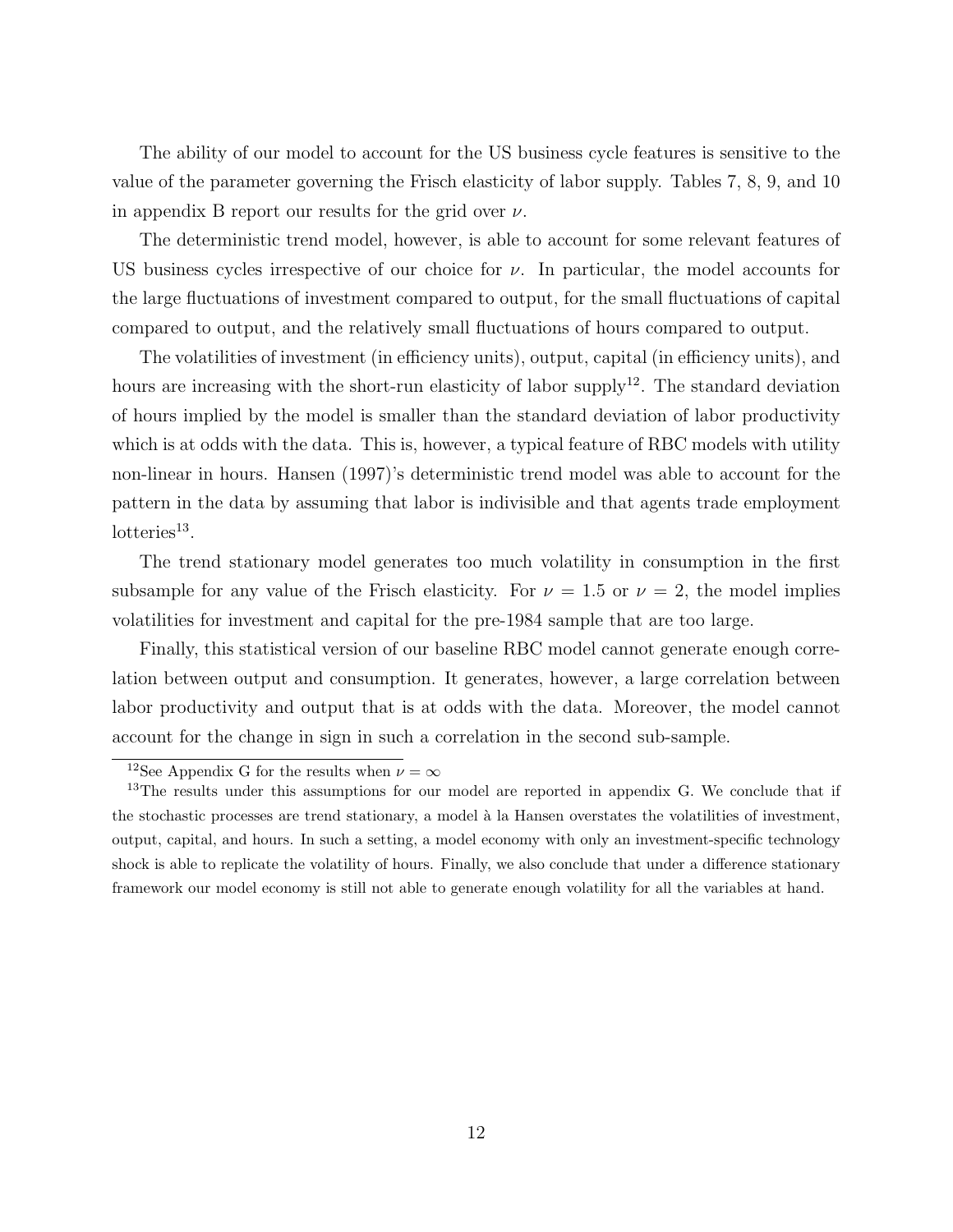### 3.2 Stochastic Growth Model

#### 3.2.1 Random Walk with Drift

Following King, Plosser, and Rebelo (1988) when addressing the difference stationary specification, we restrict our attention to the following class of parametric forms

$$
\Phi(L)(1-L)log(X_t) = \gamma_x + \Theta(L)\varepsilon_{xt}
$$

where  $\Phi(L)$  and  $\Theta(L)$  are lag polynomials whose roots are outside the unit circle. The statistical model to be consider in this section is as follows

$$
ln A_t = ln A_{t-1} + \gamma_a + \varepsilon_{at}
$$
  

$$
ln V_t = ln V_{t-1} + \gamma_v + \varepsilon_{vt}
$$

which can be rewritten as

$$
ln A_t = ln A_0 + \gamma_a t + \sum_{i=0}^t \varepsilon_{at-i}
$$

$$
ln V_t = ln V_0 + \gamma_v t + \sum_{i=0}^t \varepsilon_{vt-i}
$$

Note that any shock to the stochastic trend at time  $t$  has a permanent effect in the loglevel of the technology processes. Therefore, we are abstracting from transitory shocks in this specification which implies that we are just analyzing a lower bound of the effects of technology shocks.

Following Fisher (2006) and Fernández-Villaverde and Rubio-Ramírez (2006) we will assume

$$
\begin{pmatrix} \varepsilon_{at} \\ \varepsilon_{vt} \end{pmatrix} \sim \mathcal{N} \begin{bmatrix} 0 \\ 0 \end{bmatrix}, \mathbf{D} \end{bmatrix}
$$
 (46)

where **D** is a diagonal matrix i.e.

$$
\mathbf{D} = \left( \begin{array}{cc} \sigma_a^2 & 0 \\ 0 & \sigma_v^2 \end{array} \right)
$$

Our estimates are reported in table 3. Under this specification we also observe a reduction in the volatility of the innovations to the technology shocks of about 48%.

In this version of the baseline RBC model, our calibration targets are identical to the ones in the previous subsection. The calibrated parameters are given in the following table: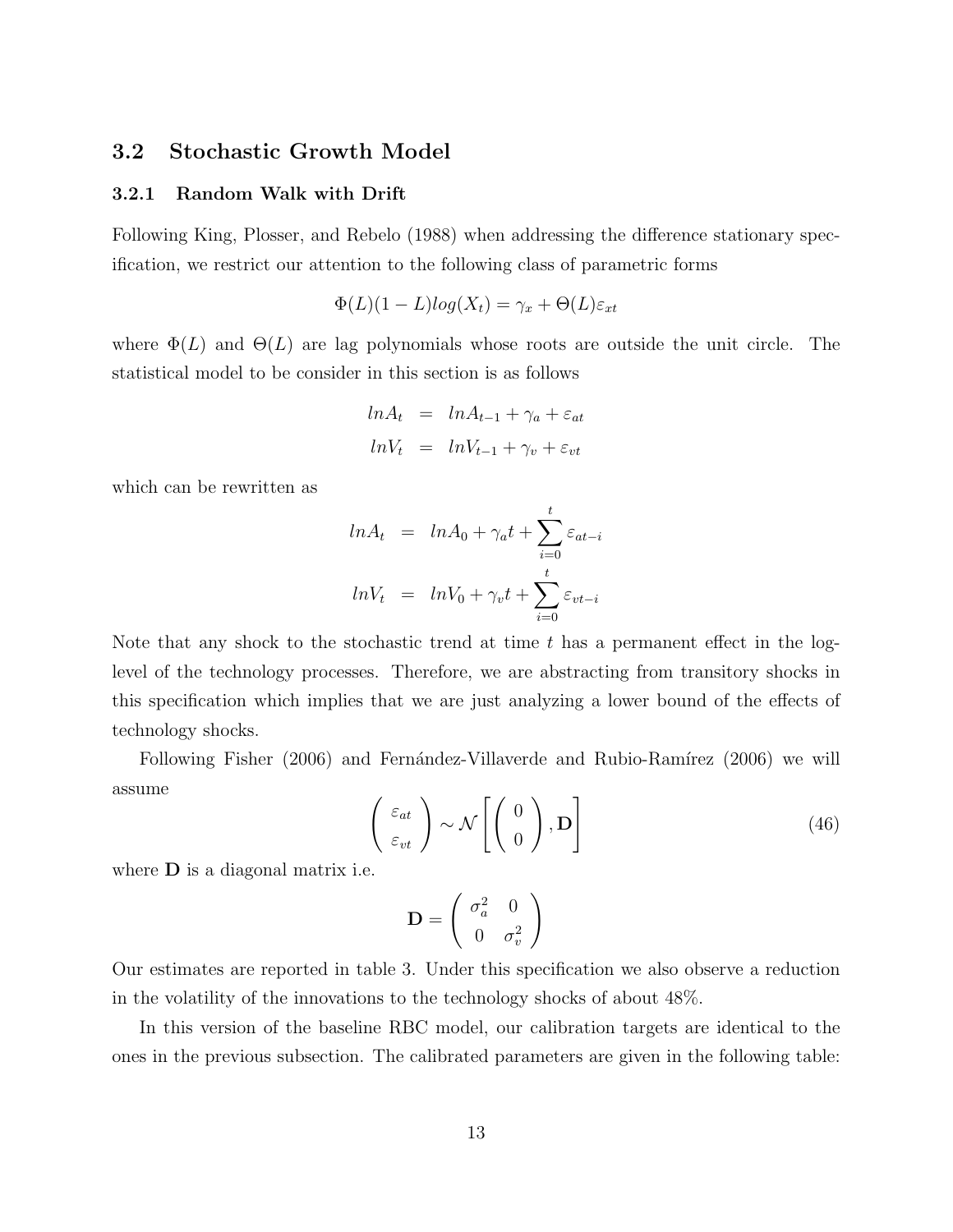|              | 1948:1-2006:4                 | 1948:1-1983:4                 | 1984:1-2006:4               |
|--------------|-------------------------------|-------------------------------|-----------------------------|
| $\alpha$     | 0.36                          | 0.36                          | 0.36                        |
| $\gamma_a$   | 0.000619                      | 0.001489                      | $-0.000734$                 |
| $\gamma_{v}$ | 0.00643                       | 0.00493                       | 0.008762                    |
| $\beta$      | 0.9894                        | 0.9897                        | 0.9889                      |
| $\delta$     | 0.01348                       | 0.01401                       | 0.01267                     |
| $\eta$       | 0.0034                        | 0.0037                        | 0.0030                      |
| $\mu$        | 0.92443                       | 0.91670                       | 0.93694                     |
| $\sigma_a$   | 0.0074                        | 0.0087                        | 0.0045                      |
| $\sigma_v$   | 0.0054                        | 0.0060                        | 0.0030                      |
| $\nu$        | $\{0.5, 1, 1.5, 2\}$          | $\{0.5, 1, 1.5, 2\}$          | $\{0.5, 1, 1.5, 2\}$        |
| B            | $\{30.02, 9.31, 6.30, 5.18\}$ | $\{30.21, 9.36, 6.34, 5.21\}$ | ${29.73, 9.22, 6.24, 5.13}$ |

Table 3: Baseline Stochastic Trend: Calibrated Parameters

In tables 11, 12, 13, and 14 of appendix B, we report the results for the different values of the Frisch elasticity. The results for the volatility of output, investment, capital, and hours are also sensitive to the value of such a parameter. This statistical specification accounts for the same qualitative features of the US business cycle as the deterministic trend version.

The difference-stationary model does not overpredict the volatilities of consumption, investment, and capital. In fact, this statistical version of the model generates lower volatilities for all the variables than the trend stationary one.

In addition, the stochastic trend model is successful in accounting for the correlation of consumption and output. But it shares with the deterministic growth model the remaining unmatched features.

#### 3.2.2 Random Walk with Drift and Moving Average Component

Following Christiano (1988) we will allow for a moving average component in the unit root specification for the investment-specific technology process. Thus, (46) will be substituted by

$$
ln V_t = ln V_{t-1} + \gamma_v + \rho \varepsilon_{vt-1} + \xi_t \tag{47}
$$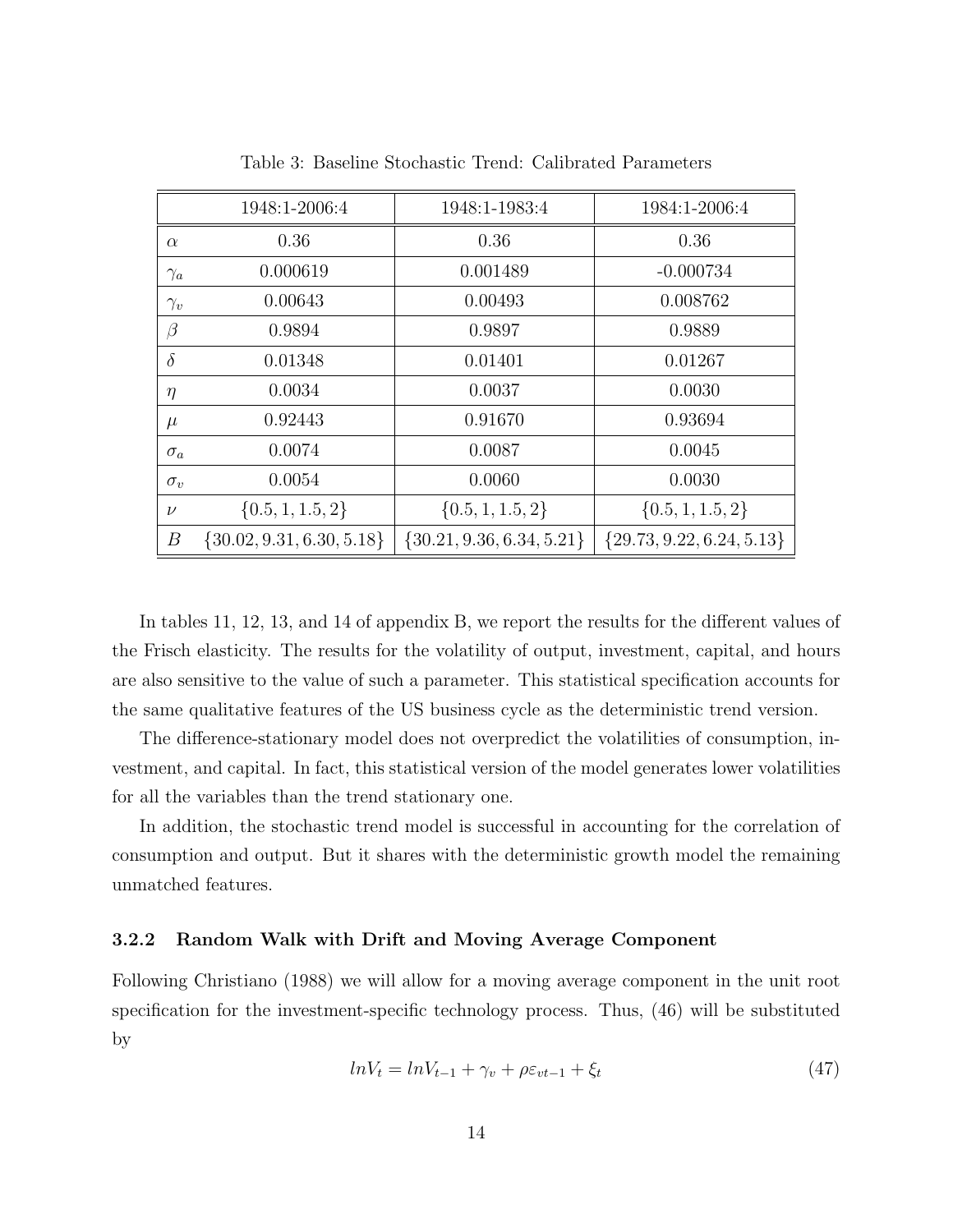However, we will not modify our statistical specification for the neutral technology process since there is no evidence for the inclusion of a moving average component in such a representation.

Note that (47) allows for both temporary and permanent shocks. In particular, a fraction  $1/(1-\rho)$  of any innovation to the investment-specific shock will be permanent. The remainder will be temporary.

Our estimation results are reported in table 4. We also observe here a reduction in the volatility of the innovations to the technology shocks of about 56% for the investment-specific technology and 48% for the neutral one.

The results over the grid for the elasticity of labor supply with respect to real wage are reported in tables 15, 16, 17, and 18 in appendix B. This version of the stochastic trend model shares all the 'virtues' of the baseline stochastic growth model and improves upon some of its shortcomings. For example, volatilities of all the variables are larger than in the baseline case. However, this version of the stochastic growth model also generates too much correlation with output for consumption and labor productivity.

|            | 1948:1-2006:4                 | 1948:1-1983:4                 | 1984:1-2006:4               |
|------------|-------------------------------|-------------------------------|-----------------------------|
| $\alpha$   | 0.36                          | 0.36                          | 0.36                        |
| $\gamma_a$ | 0.000619                      | 0.001489                      | $-0.000734$                 |
| $\gamma_v$ | 0.006404                      | 0.004911                      | 0.008739                    |
| $\beta$    | 0.9894                        | 0.9897                        | 0.9889                      |
| $\delta$   | 0.01352                       | 0.01404                       | 0.01271                     |
| $\eta$     | 0.0034                        | 0.0037                        | 0.0030                      |
| $\mu$      | 0.92439                       | 0.91667                       | 0.93692                     |
| $\rho$     | 0.618159                      | 0.6359218                     | 0.5071769                   |
| $\sigma_a$ | 0.0074                        | 0.0087                        | 0.0045                      |
| $\sigma_v$ | 0.0025                        | 0.0028                        | 0.0012                      |
| $\nu$      | $\{0.5, 1, 1.5, 2\}$          | $\{0.5, 1, 1.5, 2\}$          | $\{0.5, 1, 1.5, 2\}$        |
| В          | $\{30.02, 9.31, 6.30, 5.18\}$ | $\{30.21, 9.36, 6.34, 5.21\}$ | ${29.73, 9.22, 6.24, 5.13}$ |

Table 4: Stochastic Trend with a Moving Average Component: Calibrated Parameters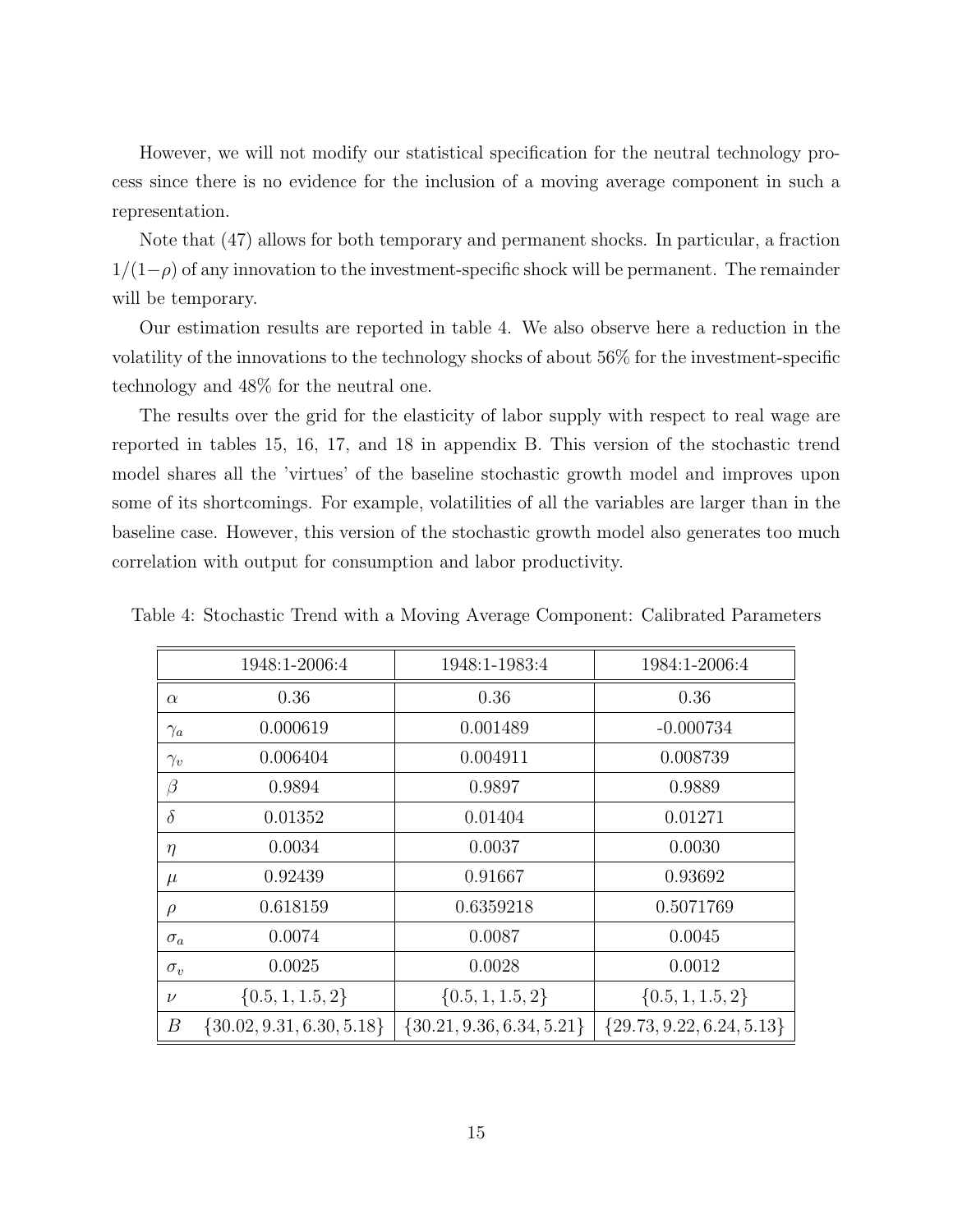### 3.3 Comparing Statistical Models

From our previous analysis we can conclude that irrespective of the value for  $\nu$ , all the statistical models are able to qualitatively reproduce the slowdown in volatility. While the baseline difference-stationary model implies a reduction in the volatility of the variables at hand of about 50%, the trend-stationary model overpredicts the slowdown for all the variables but output. Even though the baseline stochastic growth model outperforms the other two statistical specifications, it over predicts the slowdown in capital, hours, and labor productivity. The model implies a 50% reduction while in the data we observe about a 35% slowdown.

To continue our analysis let us set the Frisch elasticity parameter equal to 1. We have chosen such a value because of the better general performance of our statistical models for that value of the short-run elasticity of labor supply.

Table 5 reports how much volatility each model is able to account for. We observe that the trend-stationary model performs better than the difference-stationary models for the volatility of consumption, investment, output, and hours. However, the stochastic trend model with a moving average component outperforms the deterministic trend one in accounting for the standard deviation of labor productivity. It is also remarkable that the stochastic growth model with a moving average component performs relatively better than the baseline stochastic growth model. Therefore, we conclude that temporary shocks play a major role in business cycle accounting.

|                           |      | 1948:1-2006:4 |       |      | 1948:1-1983:4 |       | 1984:1-2006:4 |           |       |  |
|---------------------------|------|---------------|-------|------|---------------|-------|---------------|-----------|-------|--|
|                           | DT   | <b>ST</b>     | ST-MA | DТ   | <b>ST</b>     | ST-MA | DТ            | <b>ST</b> | ST-MA |  |
| $\mathbf{c}$              | 0.93 | 0.74          | 0.74  | 1.20 | 0.75          | 0.75  | 0.73          | 0.65      | 0.65  |  |
| X                         | 0.76 | 0.49          | 0.50  | 0.98 | 0.47          | 0.50  | 0.66          | 0.48      | 0.46  |  |
| y                         | 0.72 | 0.63          | 0.65  | 0.74 | 0.62          | 0.65  | 0.80          | 0.66      | 0.69  |  |
| $\mathbf{k}$              | 0.90 | 0.47          | 0.98  | 1.07 | 0.47          | 1     | 0.60          | 0.48      | 0.64  |  |
| $\boldsymbol{\mathrm{h}}$ | 0.35 | 0.15          | 0.16  | 0.46 | 0.16          | 0.18  | 0.28          | 0.12      | 0.14  |  |
| y/h                       | 0.89 | 0.94<br>0.91  |       | 0.95 | 0.96          | 0.97  | 0.68          | 0.71      | 0.74  |  |

Table 5:  $\nu = 1: \sigma_{model}/\sigma_{data}$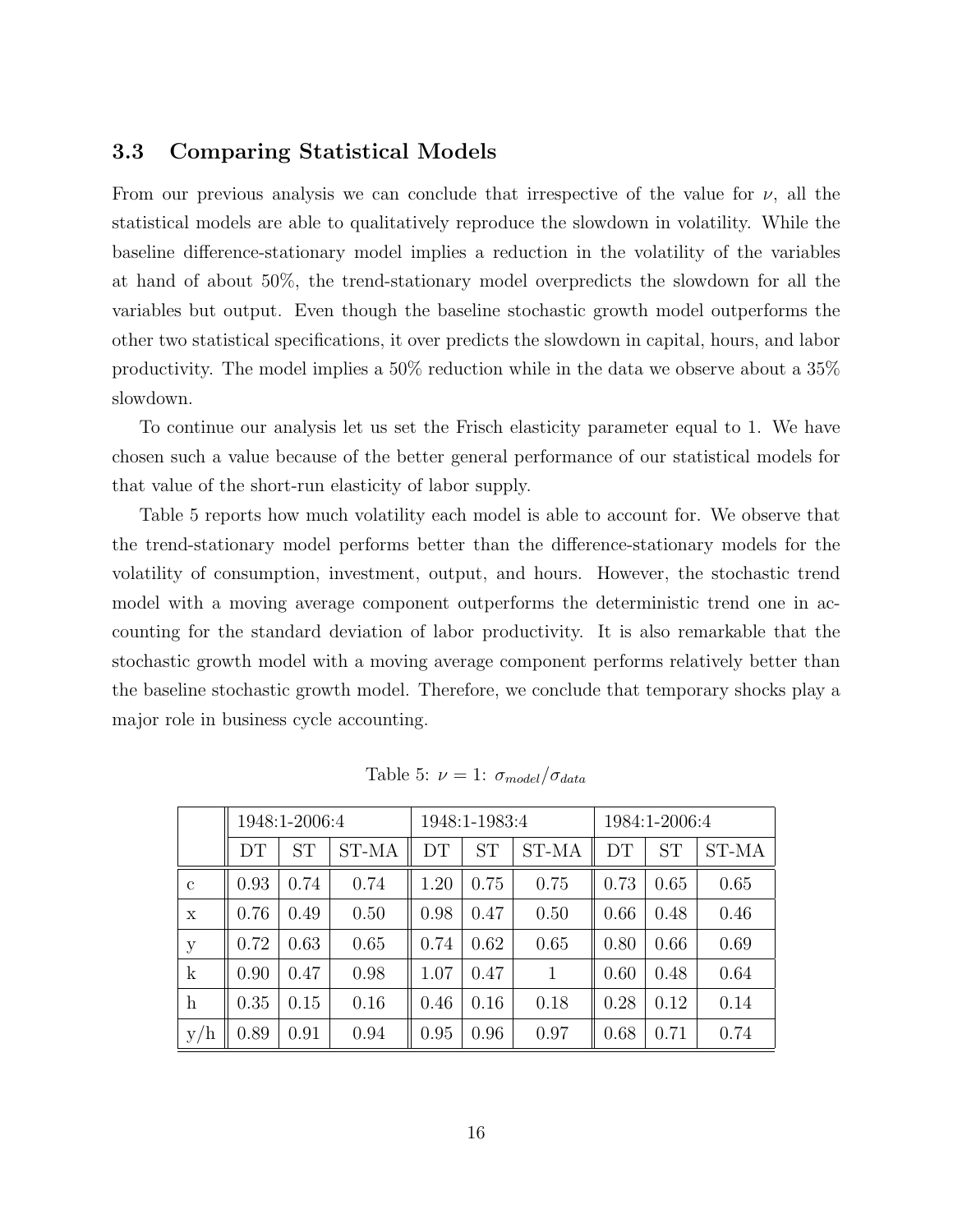Let us also analyze the performance of the statistical specifications of our RBC model in terms of accounting for correlation with output. From table 6 we can conclude that the stochastic growth versions of our model account better for the correlation of all variables but labor productivity. However, as we concluded in the previous subsections, all the versions of the RBC model under analysis perform very poorly in matching the low correlation between output and labor productivity. Moreover, none of them is able to reproduce the change in sign we observe in the post-1984 period.

Hansen concluded that the deterministic growth model is the best one accounting for correlations of all the variables with output. Conversely, from our results we conclude that the stochastic growth model performs significantly better than the deterministic growth one.

|              |      | 1948:1-2006:4 |       |      | 1948:1-1983:4 |       | 1984:1-2006:4 |           |              |  |  |
|--------------|------|---------------|-------|------|---------------|-------|---------------|-----------|--------------|--|--|
|              | DТ   | <b>ST</b>     | ST-MA | DT   | <b>ST</b>     | ST-MA | DT            | <b>ST</b> | ST-MA        |  |  |
| $\mathbf{c}$ | 0.28 | 1.13          | 1.13  | 0.05 | 1.15          | 1.12  | 0.25          | 0.99      | 1.16         |  |  |
| $\mathbf x$  | 0.89 | 0.96          | 0.99  | 0.89 | 0.97          | 0.98  | 0.92          | 1.19      | 1.01         |  |  |
| у            |      |               | 1     |      |               | 1     |               | 1         | $\mathbf{1}$ |  |  |
| $\mathbf{k}$ | 0.92 | 0.86          | 0.94  | 0.85 | 0.79          | 0.90  | 1.22          | 1.19      | 1.15         |  |  |
| $\mathbf{h}$ | 0.90 | 0.97          | 0.98  | 0.87 | 0.98          | 0.98  | 0.93          | 0.94      | 1.01         |  |  |
| y/h          | 7.91 | 8.91          | 8.90  | 3.39 | 4.26          | 4.26  | $-1.93$       | $-2.13$   | $-2.15$      |  |  |

Table 6:  $\nu = 1$ :  $\rho_{model}/\rho_{data}$ 

Given the above, choosing one specification over the others depends upon what we are attempting to explain. If we were interested in matching volatilities we would choose, as Hansen (1997), the deterministic growth model. If we wanted to match correlations, we would choose a stochastic growth model. Finally, if we wanted to match the magnitude of the volatility slowdown in the 1980s, we would also choose a stochastic growth model.

## 4 The Great Moderation

So far we have performed our analysis allowing for changes in the structural parameters over the two subsamples of interest. In such a way we have shown that any of the statistical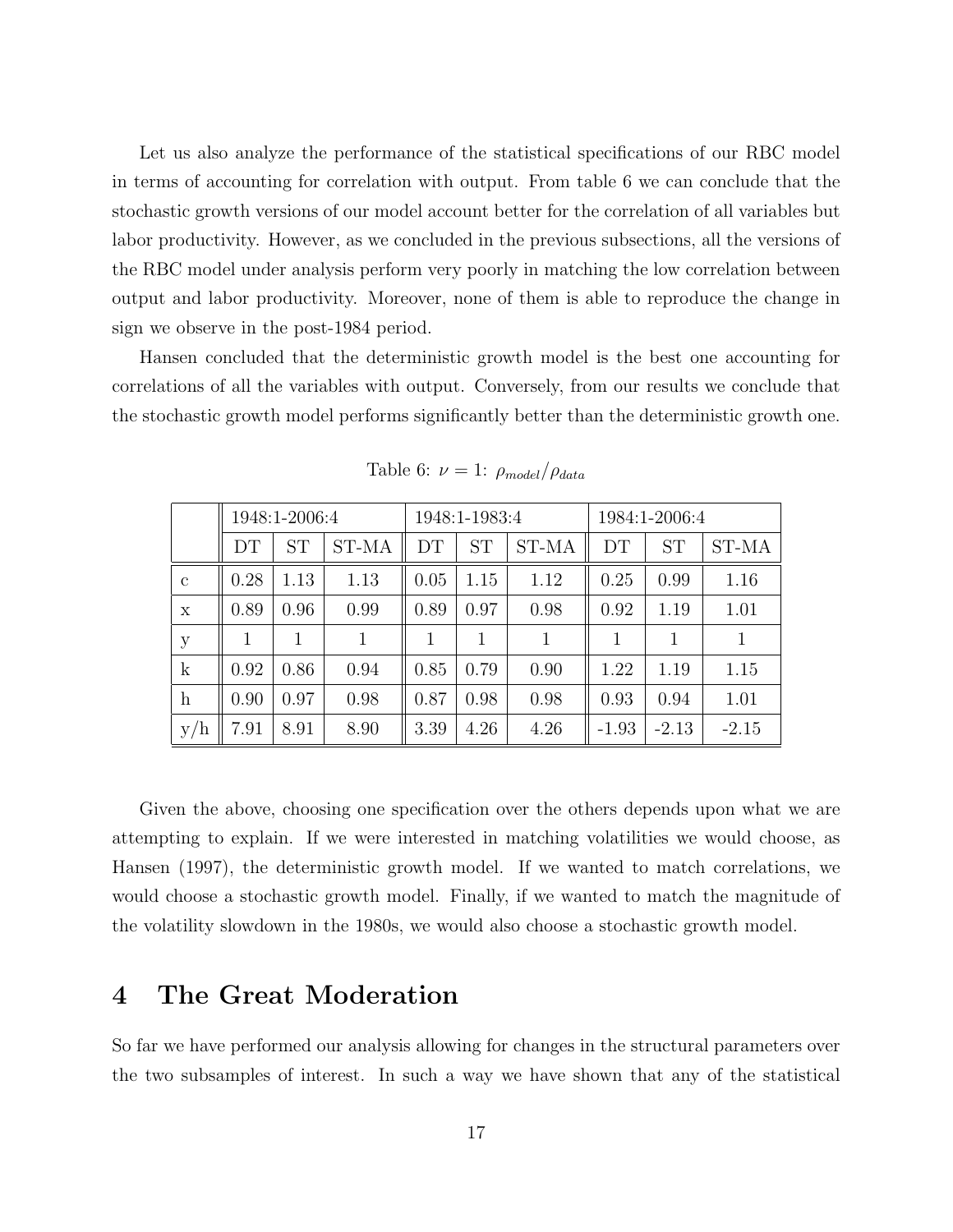versions of our RBC model is able to account for a slowdown in macro volatilities. However, we are more interested in analyzing that part of the performance of our model due only to 'good luck'.

Thus, to better assess the relative importance of each technology shock in explaining the Great Moderation, we will perform some counterfactuals in the spirit of the ones performed by Arias, Hansen, and Ohanian (2007). In particular, we will proceed with three experiments. For all of them we will calibrate the parameters of the model to match the targets for the whole sample (i.e., we will fix them equal to the first column of tables  $2, 3$ , and  $4$ ).

In the **first counterfactual** we will analyze the explicative power of the neutral technology shock. To do so, we will set the volatility of the innovation to the investment-specific technology to match its volatility for the entire sample. Therefore, the only time-varying parameter is the standard deviation of the neutral innovation. The second counterfactual is analogous to the first one but we focus on the investment-specific technology shock. Finally, in the **third counterfactual** we explore the explicative power of both shocks jointly by letting their standard deviations vary across subsamples.

The results for the first experiment are reported in table 19 of appendix C. We observe that while the stochastic growth models can reproduce a large fraction of the slowdown observed in the data, the trend-stationary model does only an acceptable job of accounting for the slowdown in output and labor productivity volatilities. Our main conclusion from this experiment is that smaller neutral technology innovations suffice to explain a large proportion of the aggregate stability observed in the mid 1980s if the model economy is difference stationary.

Table 20 in appendix C presents the results of the second counterfactual. We conclude that the role of the investment-specific shock as a single actor is greatly reduced. For example, for the deterministic trend case we have that although the investment-specific shock is 62% as volatile in the second subperiod as the first, this has a very small effect on the volatility of all the endogenous variables. In fact, it implies only a 2% slowdown in output volatility. We get similar results for the stochastic growth models.

Finally, table 21 reports the results for the third experiment. Under this scenario we can quantify the relative importance of the interaction between the two shocks active in our model economy. Here all the models are able to imply volatility slowdowns relatively similar to the ones in the data.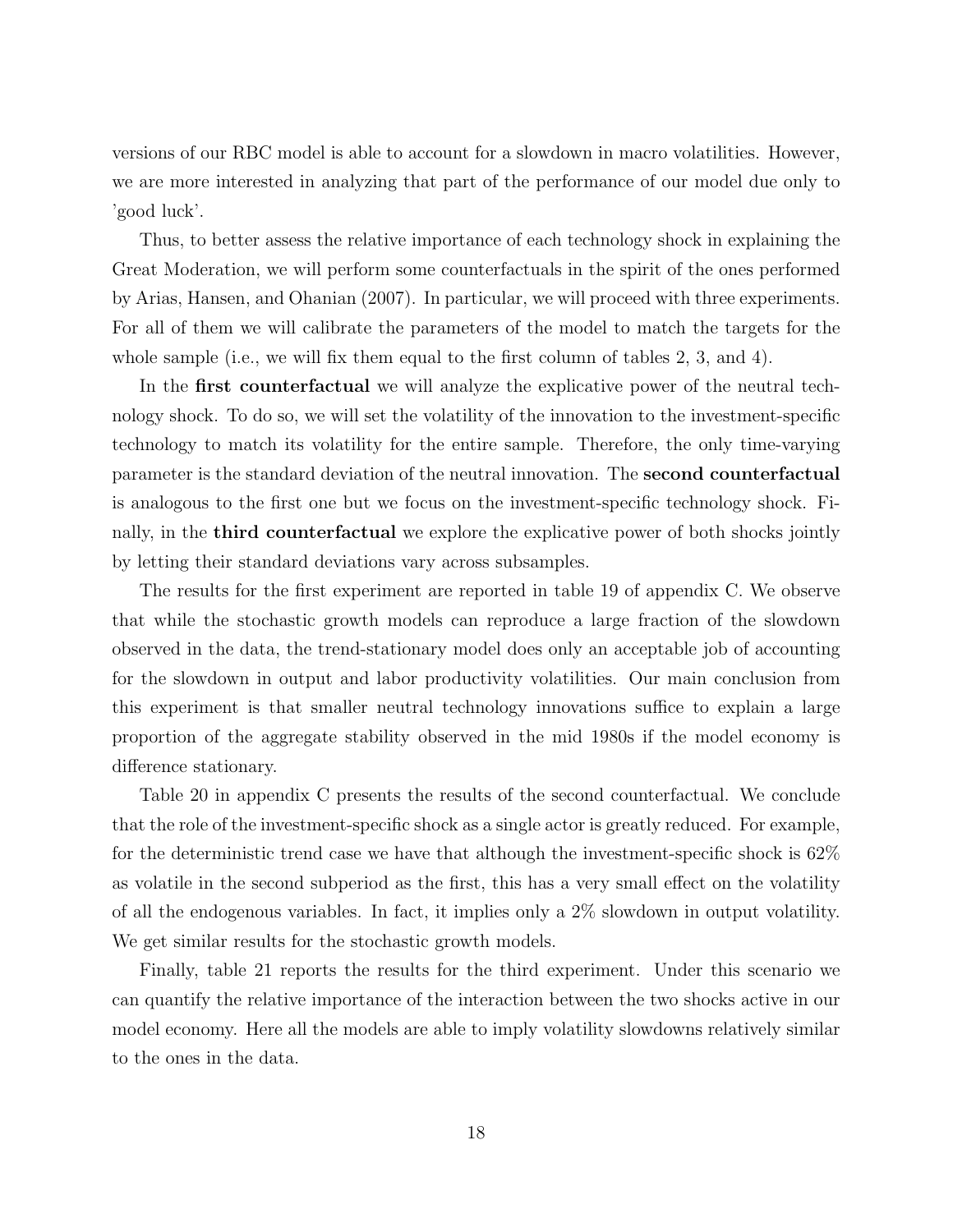We conclude that while the neutral shock is the main driving force in the slowdown in volatilities generated by our model, allowing for a larger financial flexibility substantially improves its ability to reproduce the magnitude of the observed slowdown in macro variability for the US economy. Therefore, the Great Moderation in our setting is not due only to 'good luck' but also to the interaction between the two technology shocks.

We have shown that an economy with only technology shocks is able to reproduce almost perfectly the slowdown in the standard deviation of consumption, investment, and output. However, such an economy cannot completely account for the magnitude of the reduction in the volatility of capital, hours, and labor productivity. In particular, all statistical specifications of our model economy overstate the mildness of such variables.

## 5 Conclusion

We have shown that the choice of the statistical model for the stochastic processes in an RBC model with two technology shocks is not a trivial one. In fact, one model would be preferred to the others depending on the features of the business cycle the researcher wants to match.

We have concluded that even though the neutral technology shock is the main driving force in replicating the Great Moderation, having two technology shocks translates into a better accounting for such a macroeconomic phenomenon. Therefore, the cross effects seem to be relevant. However, a bivariate specification of the innovations to the technology processes does not translate into a significative improvement of the performance of the model under analysis(see appendix G).

Our model is not able to account for the slowdown in the volatilities of capital, hours, and labor productivity. In addition, the performance of our model for all the statistical specifications worsens for the post-1984 subsample both in terms of volatilities and correlations. In particular, none of our models is able to capture the change in sign for the correlation between output and labor productivity. It would be interesting to perform the present analysis with a model rich enough to address the shortcomings of this paper.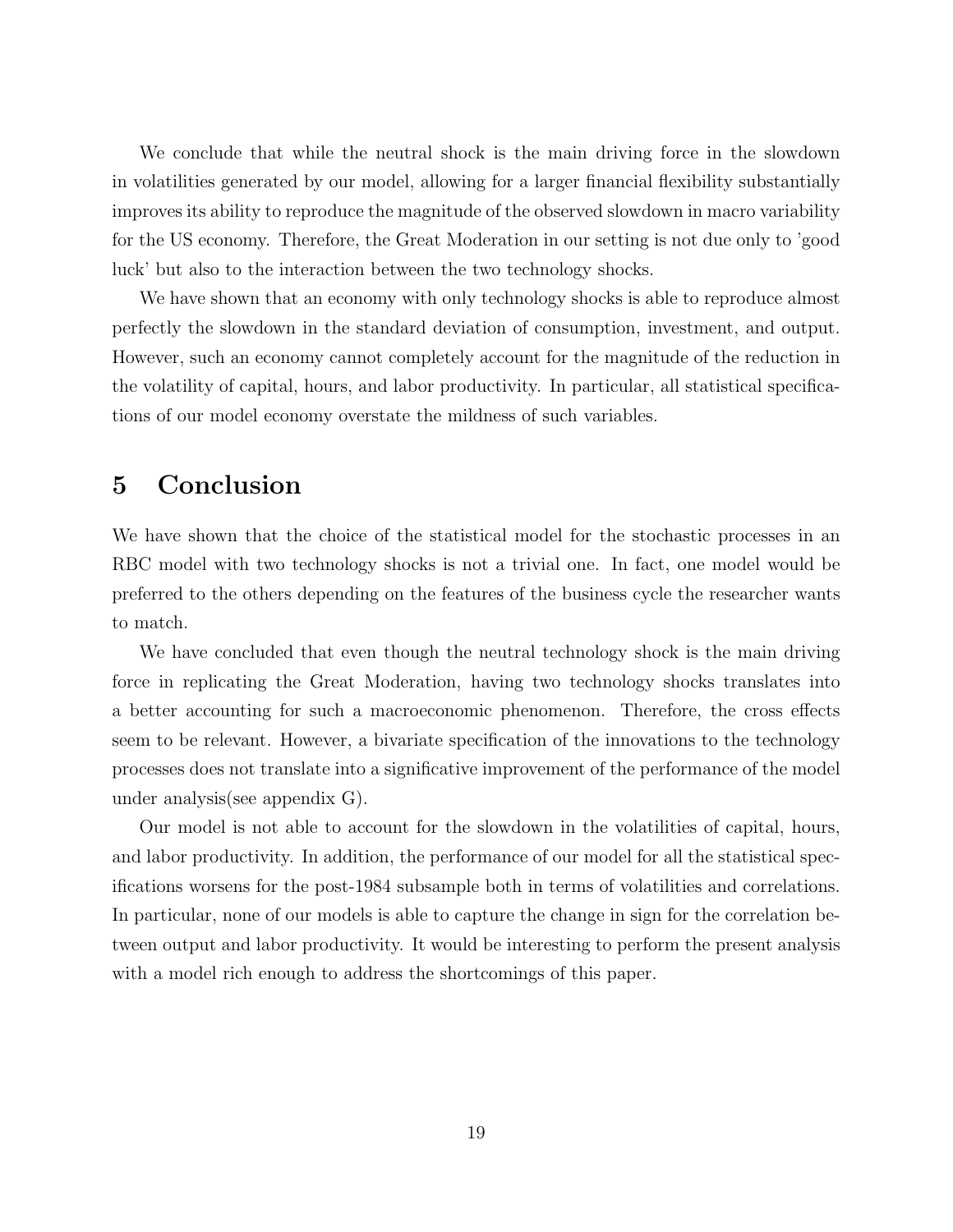## References

- Ahmed, S., A. Levin, and B. A. Wilson (2004): "Recent US Macroeconomic Stability: Good Policies, Good Practices, or Good Luck?," Review of Economics and Statistics, 86(3), 824–832.
- Arias, A., G. D. Hansen, and L. E. Ohanian (2007): "Why Have Business Cycle Fluctuations Become Less Volatile?," Economic Theory, Forthcoming.
- BEVERIDGE, S., AND C. NELSON (1981): "A new approach to decomposition of economic time series into permanent and transitory components with particular attention to measurement of the 'business cycle'," Journal of Monetary Economics, 7, 151–174.
- BLANCHARD, O., AND J. SIMON (2001): "The long and large decline in U.S. output volatility," Brookings Papers on Economic Activity, 1, 135–164.
- BURNSIDE, C., AND M. EICHENBAUM (1996): "Factor-Hoarding and the Propagation of Business-Cycles Shocks," The American Economic Review, 86(5), 1154–1174.
- CAMPBELL, J. R., AND Z. HERCOWITZ (2005): "The Role of Collateralized Household Debt in Macroeconomic Stabilization," Working Paper, Federal Reserve Bank of Chicago.
- Chang, Y., T. Doh, and F. Schorfheide (2007): "Non-stationary Hours in a DSGE Model," Journal of Money, Credit, and Banking, Forthcoming.
- Chari, V., P. J. Kehoe, and E. McGrattan (2004): "Business Cycle Accounting," NBER Working Paper No. 10351.
- CHRISTIANO, L. J. (1988): "Why does inventory investment fluctuate so much?," *Journal* of Monetary Economics, 21, 247–280.
- Christiano, L. J., M. Eichenbaum, and R. Vigfusson (2003): "What happens after a technology shock?," NBER Working Paper 9819.
- COOLEY, T. F., AND E. C. PRESCOTT (1995): "Economic Growth and Business Cycle," in Frontiers of Business Cycle Research, ed. by T. F. Cooley, chap. 1. Princeton University Press, Princeton.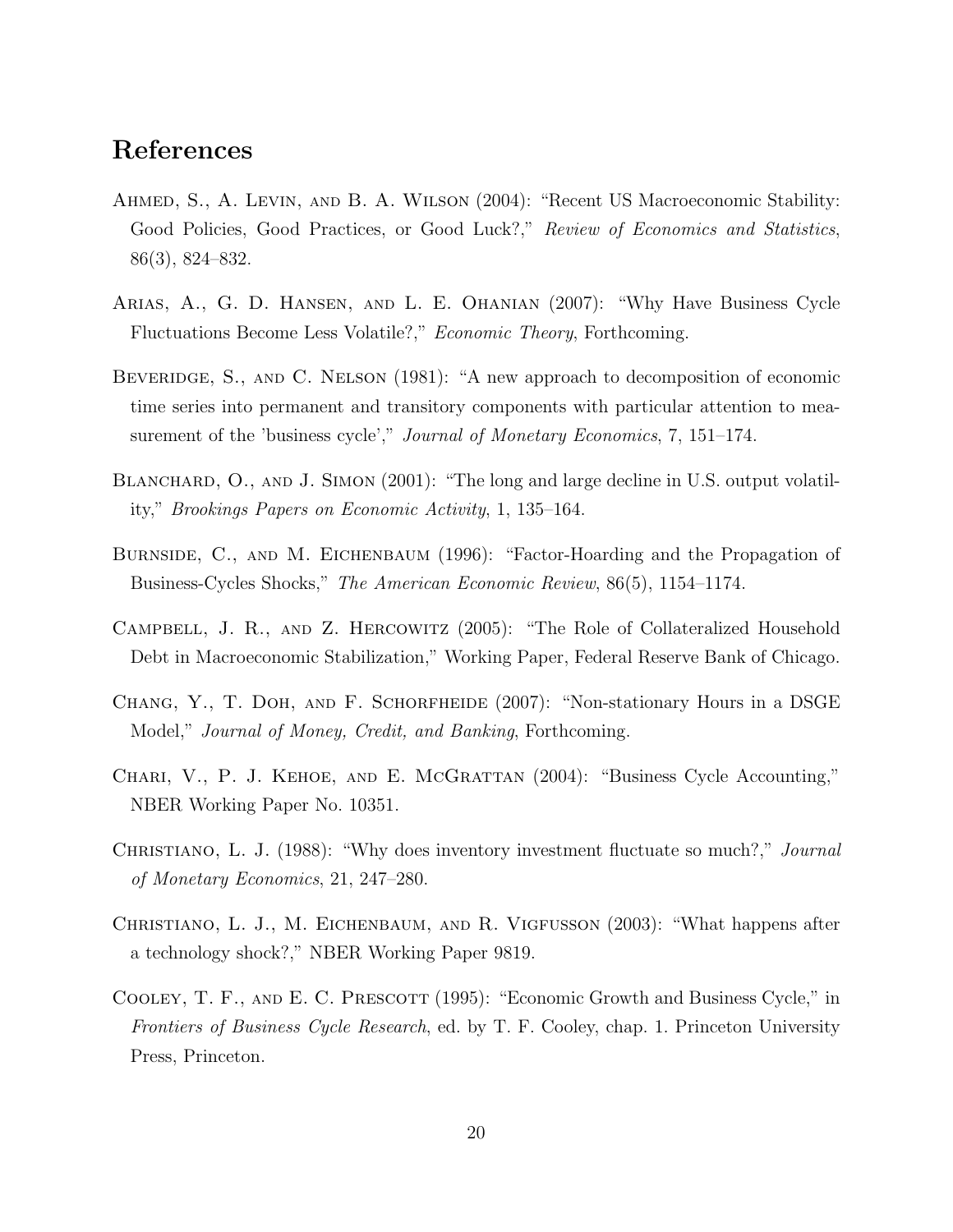DYNAN, K. E., D. W. ELMENDORF, AND D. E. SICHEL (2005): "Can Financial Innovation Help to Explain the Reduced Volatility of Economic Activity?," Finance and Economics Discussion Series Divisions of Research & Statistics and Monetary Affairs Federal Reserve Board, Washington, D.C.

(2006): "Financial Innovation and the Great Moderation: What Do Household Data Say?," Mimeo.

- FERNÁNDEZ-VILLAVERDE, J., AND J. F. RUBIO-RAMÍREZ (2006): "Estimating Macroeconomic Models: A Likelihood Approach," Mimeo, Duke University.
- Fisher, J. D. (2006): "The Dynamic Effects of Neutral and Investment-Specific Technology Shocks," Journal of Political Economy, 114(3), 413–451.
- GALÍ, J. (1999): "Technology, Employment, and the Business Cycle: Do Technology Shocks Explain Aggregate Fluctuations?," The American Economic Review, 89(1), 249–271.
- GALÍ, J., AND P. RABANAL (2004): "Technology Shocks and Aggregate Fluctuations: How Well Does the Real Business Cycle Model Fit Postwar US Data?," IMF Working Paper WP/04/234.
- GOMME, P., AND P. RUPERT (2007): "Theory, Measurement, and Calibration of Macroeconomic Models," Journal of Monetary Economics, 54, 460–497.
- Greenwood, J., Z. Hercowitz, and P. Krusell (1997): "Long-Run Implications of Investment-Specific Technological Change," The American Economic Review, 83, 342–362.
- (2000): "The role of investment-specific technological change in the business cycle," European Economic Review, 44, 91–115.
- GUERRON, P. A. (2006): "Financial Innovations: An Alternative Explanation to the Great Moderation," Mimeo.
- HAMILTON, J. D. (1994): *Time Series Analysis*. Princeton University Press.
- HANSEN, G. D. (1997): "Technical progress and aggregate fluctuations," *Journal of Eco*nomic Dynamics and Control, 21, 1005–1023.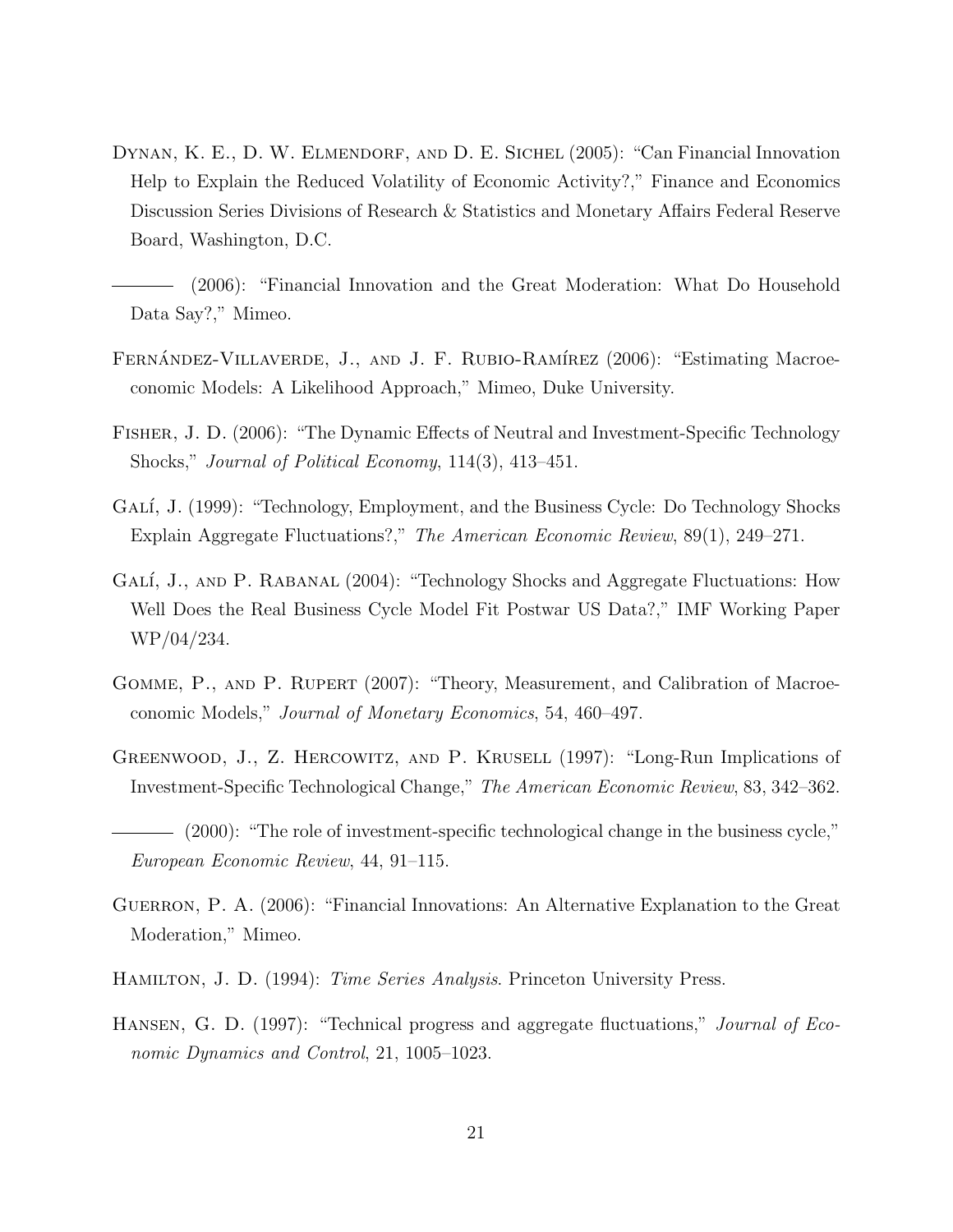- JERMANN, U., AND V. QUADRINI (2006): "Financial Innovations and Macroeconomic Volatility," NBER Working Paper 12308.
- Justiniano, A., and G. E. Primiceri (2006): "The time varying volatility of macroeconomic fluctuations," NBER Working Paper 12022.
- KAHN, J. A., M. M. MCCONNELL, AND G. PÉREZ-QUIRÓS (2002): "On the Causes of the Increased Stability of the U.S. Economy," Federal Reserve Bank of New York Economic Policy Review, 8(1), 183–202.
- KIM, C.-J., J. C. MORLEY, AND J. PIGER (2004): "A Bayesian Approach to Counterfactual Analysis of Structural Change," FRB St Louis Working Paper No. 2004-014C.
- Kim, C.-J., and C. R. Nelson (1999): "Has the U.S. Economy Become More Stable? A Bayesian Approach Based on a Markov-Switching Model of Business Cycle," Review of Economics and Statistics, 81(4), 608–616.
- King, R. G., C. I. Plosser, and S. T. Rebelo (1988): "Production, Growth, and Business Cycles II. New Directions," Journal of Monetary Economics, 21, 309–341.
- LEDUC, S., AND K. SILL (2006): "Monetary Policy, Oil Shocks, and TFP: Accounting for the Decline in U.S. Volatility," Board of Governors of the Federal Reserve System. International Finance Discussion Papers N. 873.
- McConnell, M. M., AND G. PÉREZ-QUIRÓS (2000): "Output fluctuations in the United States: what has changed since the early 1980's?," American Economic Review, 90(5), 1464–1476.
- Nelson, C., and C. Plosser (1982): "Trends and random walks in macroeconomic time series: Some evidence and implications," *Journal of Monetary Economics*, 10, 139–162.
- PRESCOTT, E. C. (1986): "Response to a Skeptic," Quarterly Review. Minneapolis Federal Reserve Bank, 10, 28–33.
- STOCK, J. H., AND M. W. WATSON (2002): "Has the business cycle changed and why?," NBER Working Paper 9127.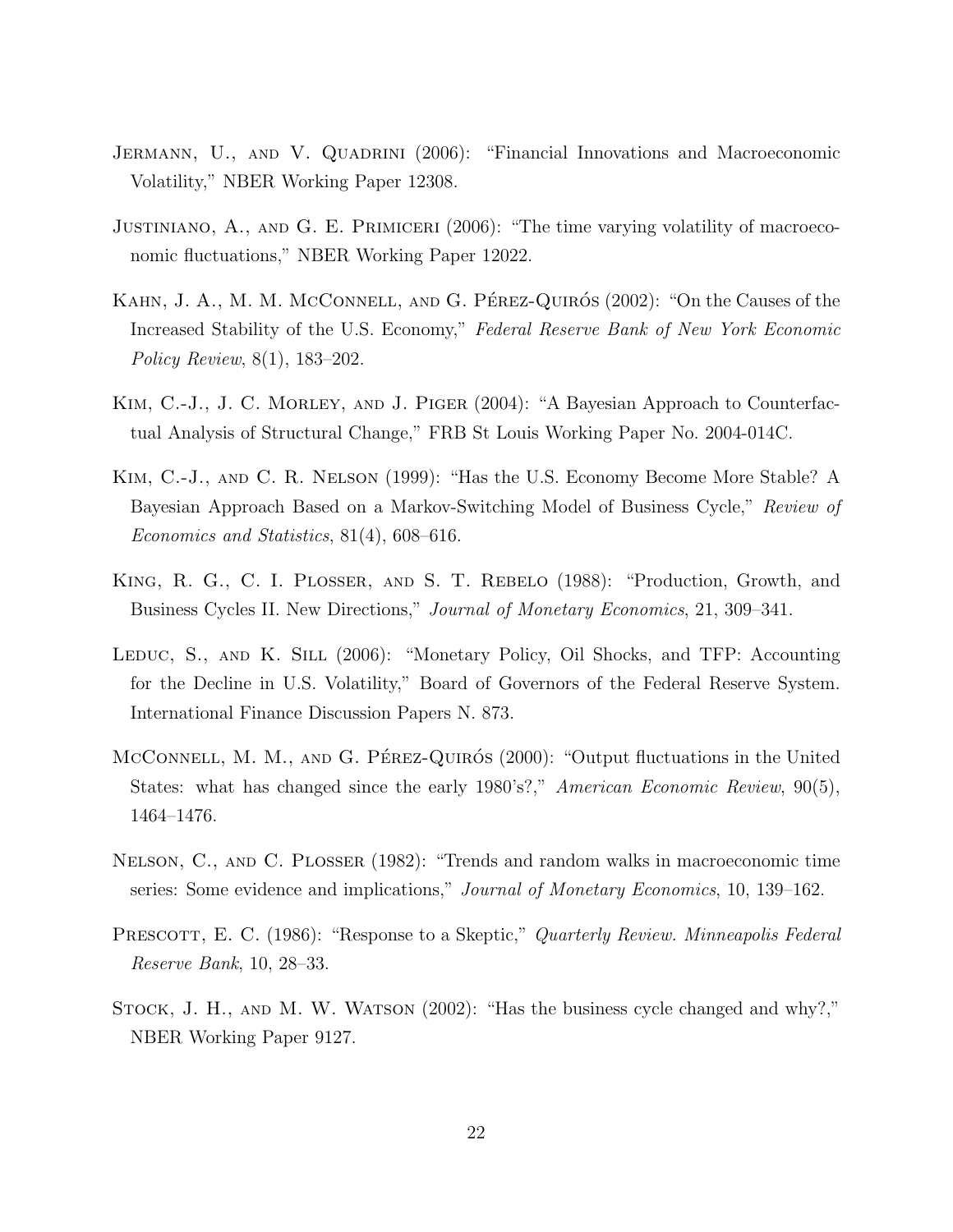## A Balanced Growth Path

From the feasibility constraint we can conclude that output, consumption, and investment grow at the same rate

$$
Y_t = C_t + I_t
$$
  
\n
$$
\frac{Y_t}{Y_{t-1}} = \frac{C_t}{C_{t-1}} \frac{C_{t-1}}{Y_{t-1}} + \frac{I_t}{I_{t-1}} \frac{I_{t-1}}{Y_{t-1}}
$$
  
\n
$$
g_Y = g_C \frac{C_{t-1}}{Y_{t-1}} + g_I \frac{I_{t-1}}{Y_{t-1}}
$$

Therefore,  $g_Y$  is constant if and only if  $g_Y = g_C = g_I$ .

Let us consider now the investment equation

$$
(1 + \eta)K_{t+1} = (1 - \delta)K_t + V_t I_t
$$
  

$$
(1 + \eta)\frac{K_{t+1}}{K_t} = (1 - \delta) + \frac{V_t I_t}{K_t}
$$
  

$$
(1 + \eta)g_K = (1 - \delta) + \frac{V_t I_t}{K_t}
$$

 $g_K$  is constant if and only if  $(VI)$  grows at the same rate as K which requires

$$
g_K = g_I g_V
$$

Let us analyze the production function

$$
Y_t = A_t K_t^{\alpha} H_t^{1-\alpha}
$$
  

$$
g_Y = g_A g_K^{\alpha} g_H^{1-\alpha}
$$

As we are considering hours are stationary, we have that  $g_H = 1$ . Hence,

$$
g_Y = g_A g_K^{\alpha}
$$
  
=  $g_A (g_Y g_V)^{\alpha}$ 

Therefore,

$$
g_Y=g_A^{\frac{1}{1-\alpha}}g_V^{\frac{\alpha}{1-\alpha}}
$$

Let us consider the deterministic growth model. We will have that

$$
g_Y = e^{\frac{1}{1-\alpha}\gamma_a + \frac{\alpha}{1-\alpha}\gamma_v} \tag{48}
$$

$$
g_V = e^{\gamma_v} \tag{49}
$$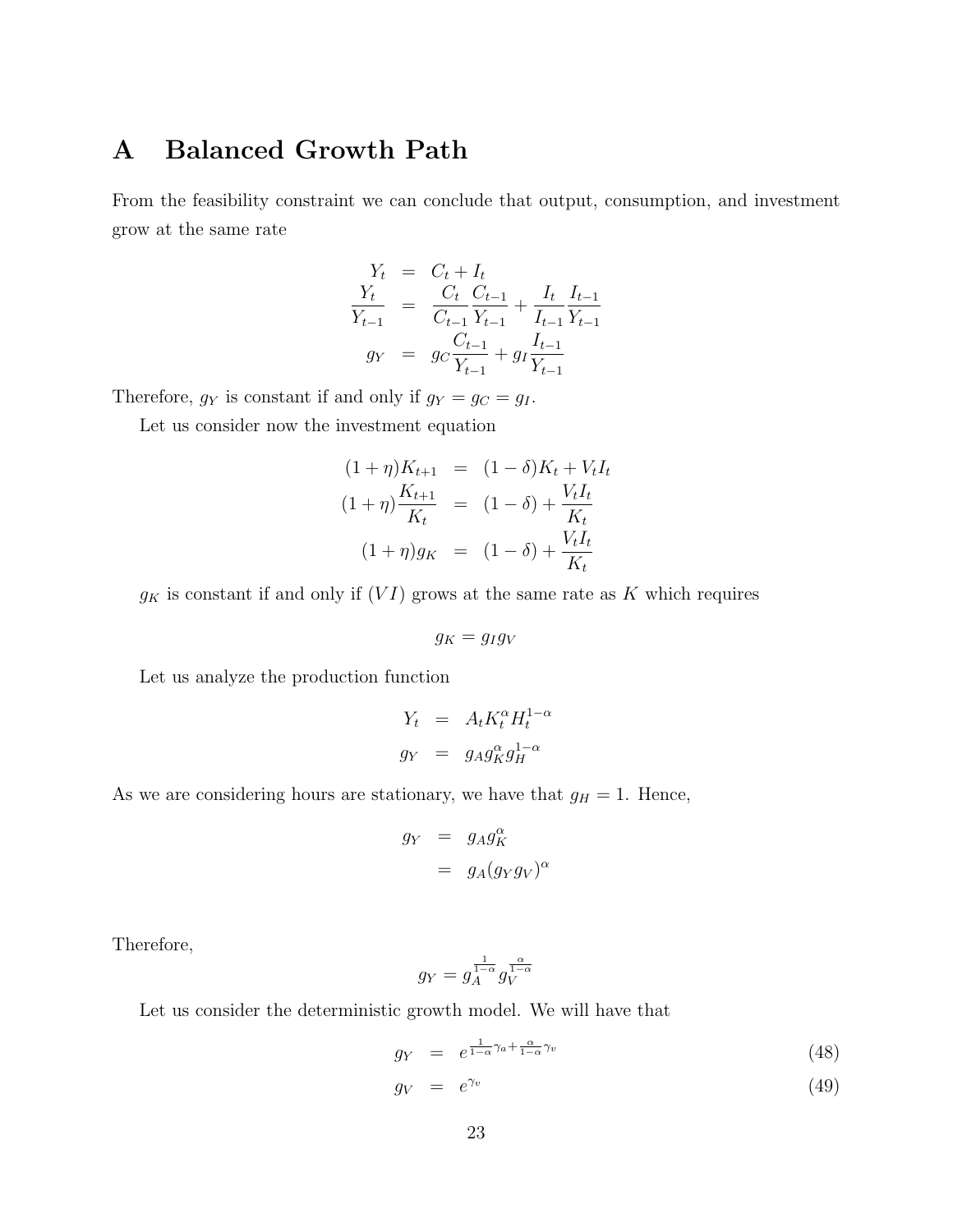which implies

$$
g_K = e^{\frac{1}{1-\alpha}(\gamma_a + \gamma_v)}\tag{50}
$$

Let us consider the stochastic growth model. Then, we will have

$$
g_Y = A_t^{\frac{1}{1-\alpha}} V_t^{\frac{\alpha}{1-\alpha}}
$$
\n
$$
(51)
$$

(52)

and

$$
g_K = A_t^{\frac{1}{1-\alpha}} V_t^{\frac{1}{1-\alpha}}
$$
\n(53)

## B Calibration: Results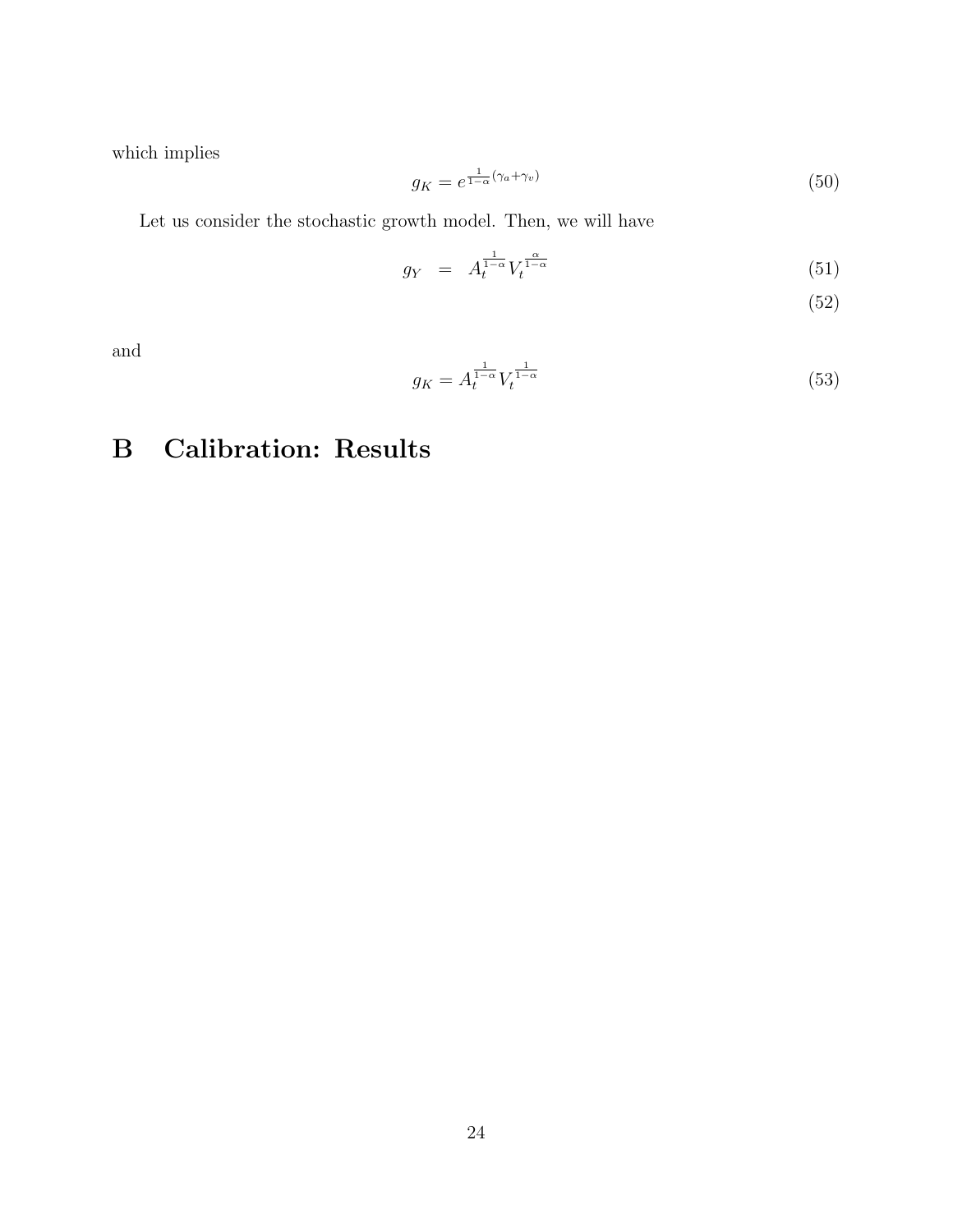|     |                    |               | 1948:1-2006:4       |                |                    |               | 1948:1-1983:4       |                | 1984:1-2006:4      |               |                     |                | $\sigma_{post}/\sigma_{pre}$ |       |
|-----|--------------------|---------------|---------------------|----------------|--------------------|---------------|---------------------|----------------|--------------------|---------------|---------------------|----------------|------------------------------|-------|
|     | $\% \sigma_{data}$ | $\rho_{data}$ | $\% \sigma_{model}$ | $\rho_{model}$ | $\% \sigma_{data}$ | $\rho_{data}$ | $\% \sigma_{model}$ | $\rho_{model}$ | $\% \sigma_{data}$ | $\rho_{data}$ | $\% \sigma_{model}$ | $\rho_{model}$ | Data                         | Model |
| C   | 0.92               | 0.78          | 0.86                | 0.30           | $1.07\,$           | 0.78          | 1.27                | 0.14           | 0.62               | 0.81          | 0.44                | 0.26           | 0.58                         | 0.35  |
| X   | 5.77               | 0.89          | 3.97                | 0.74           | 6.85               | 0.89          | 5.92                | 0.71           | 3.47               | 0.92          | 2.04                | 0.81           | 0.51                         | 0.35  |
| V   | 1.73               |               | 1.11                |                | 2.07               |               | 1.34                |                | 0.99               |               | 0.70                |                | 0.48                         | 0.52  |
| k.  | 0.59               | 0.36          | 0.48                | 0.31           | 0.68               | 0.39          | 0.65                | 0.32           | 0.44               | 0.27          | 0.23                | 0.31           | 0.65                         | 0.35  |
| h   | 1.88               | 0.87          | 0.40                | 0.72           | 2.11               | 0.87          | 0.57                | 0.68           | 1.46               | 0.90          | 0.24                | 0.80           | 0.69                         | 0.42  |
| y/h | 0.94               | 0.11          | 0.87                | 0.95           | 1.06               | 0.23          | 1.04                | 0.91           | 0.72               | $-0.46$       | 0.52                | 0.96           | 0.68                         | 0.50  |

Table 7: Deterministic Trend:  $\nu = 0.5$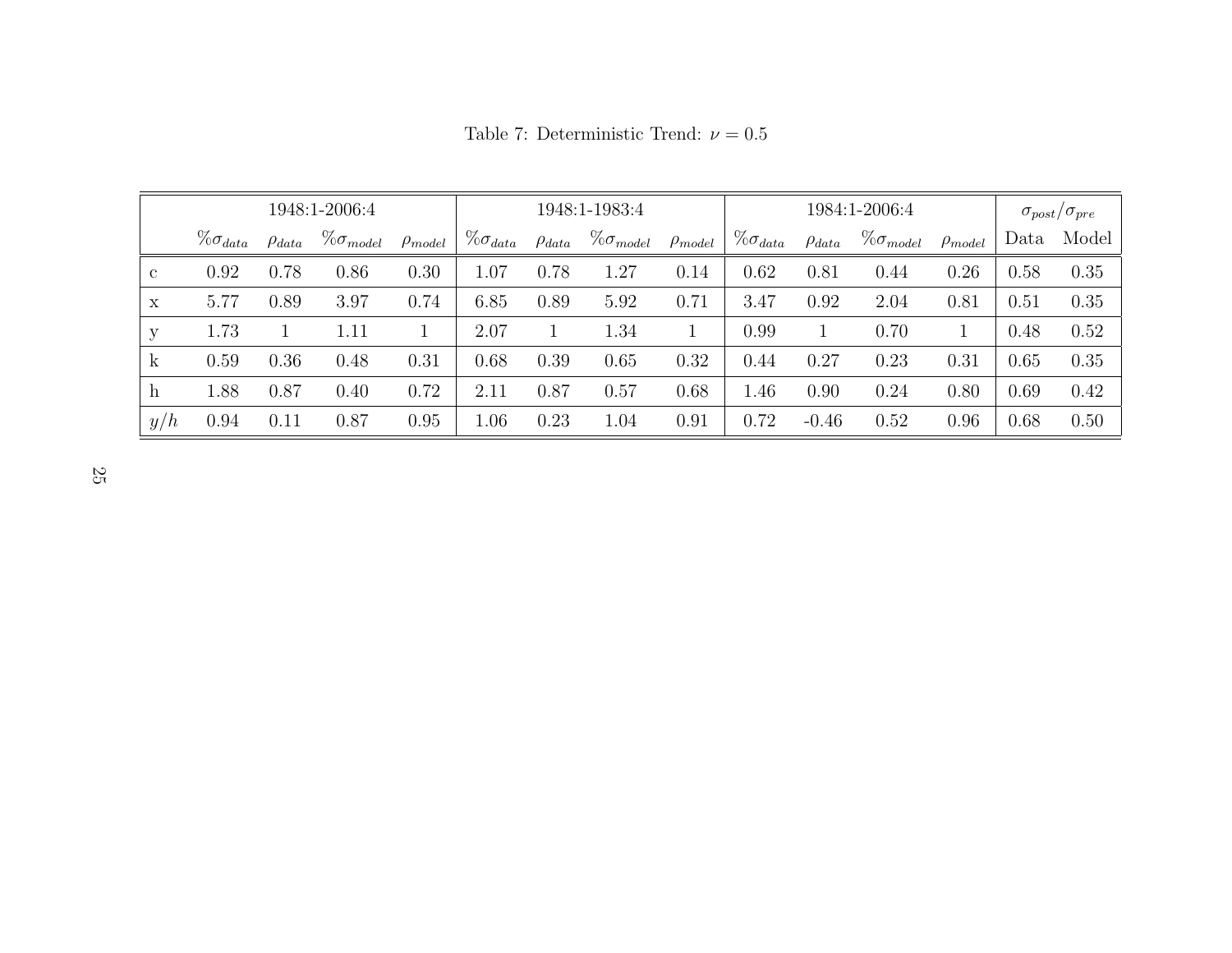|     |                    |               | 1948:1-2006:4       |                |                    |               | 1948:1-1983:4       |                | 1984:1-2006:4      |               |                     |                | $\sigma_{post}/\sigma_{pre}$ |       |
|-----|--------------------|---------------|---------------------|----------------|--------------------|---------------|---------------------|----------------|--------------------|---------------|---------------------|----------------|------------------------------|-------|
|     | $\% \sigma_{data}$ | $\rho_{data}$ | $\% \sigma_{model}$ | $\rho_{model}$ | $\% \sigma_{data}$ | $\rho_{data}$ | $\% \sigma_{model}$ | $\rho_{model}$ | $\% \sigma_{data}$ | $\rho_{data}$ | $\% \sigma_{model}$ | $\rho_{model}$ | Data                         | Model |
| C   | 0.92               | 0.78          | 0.86                | 0.26           | $1.07\,$           | 0.78          | 1.27                | 0.04           | 0.62               | 0.81          | 0.45                | 0.20           | 0.58                         | 0.35  |
| X   | 5.77               | 0.89          | 4.40                | 0.79           | 6.85               | 0.89          | 6.69                | 0.79           | 3.47               | 0.92          | 2.30                | 0.85           | 0.51                         | 0.34  |
| V   | 1.73               |               | 1.24                |                | 2.07               |               | 1.53                |                | 0.99               |               | 0.79                |                | 0.48                         | 0.52  |
| k.  | 0.59               | 0.36          | 0.53                | 0.33           | 0.68               | 0.39          | 0.73                | 0.33           | 0.44               | 0.27          | 0.26                | 0.33           | 0.65                         | 0.35  |
| h   | 1.88               | 0.87          | 0.66                | 0.78           | 2.11               | 0.87          | 0.97                | 0.76           | .46                | 0.90          | 0.41                | 0.84           | 0.69                         | 0.42  |
| y/h | 0.94               | 0.11          | 0.84                | 0.87           | 1.06               | 0.23          | 1.01                | 0.78           | 0.72               | $-0.46$       | 0.49                | 0.89           | 0.68                         | 0.49  |

Table 8: Deterministic Trend:  $\nu = 1$ 

26

Table 9: Deterministic Trend:  $\nu = 1.5$ 

|              |                    |               | 1948:1-2006:4       |                | 1948:1-1983:4      |               |                     |                | 1984:1-2006:4      |               |                     |                | $\sigma_{post}/\sigma_{pre}$ |       |
|--------------|--------------------|---------------|---------------------|----------------|--------------------|---------------|---------------------|----------------|--------------------|---------------|---------------------|----------------|------------------------------|-------|
|              | $\% \sigma_{data}$ | $\rho_{data}$ | $\% \sigma_{model}$ | $\rho_{model}$ | $\% \sigma_{data}$ | $\rho_{data}$ | $\% \sigma_{model}$ | $\rho_{model}$ | $\% \sigma_{data}$ | $\rho_{data}$ | $\% \sigma_{model}$ | $\rho_{model}$ | Data                         | Model |
| $\mathbf{c}$ | 0.92               | 0.78          | 0.86                | 0.22           | $1.07\,$           | 0.78          | 1.26                | 0.002          | 0.62               | 0.81          | 0.46                | 0.16           | 0.58                         | 0.37  |
| $\mathbf x$  | 5.77               | 0.89          | 4.72                | 0.82           | 6.85               | 0.89          | 7.21                | 0.83           | 3.47               | 0.92          | 2.48                | 0.87           | 0.51                         | 0.34  |
| У            | 1.73               |               | 1.34                |                | 2.07               |               | 1.68                |                | 0.99               |               | 0.85                |                | 0.48                         | 0.51  |
| $\mathbf k$  | 0.59               | 0.36          | 0.57                | 0.34           | 0.68               | 0.39          | 0.79                | 0.33           | 0.44               | 0.27          | 0.27                | 0.34           | 0.65                         | 0.34  |
| h            | 1.88               | 0.87          | 0.85                | 0.81           | 2.11               | 0.87          | 1.26                | 0.80           | 1.46               | 0.90          | 0.54                | 0.86           | 0.69                         | 0.43  |
| y/h          | 0.94               | 0.11          | 0.82                | 0.79           | 1.06               | 0.23          | 1.01                | 0.66           | 0.72               | $-0.46$       | 0.47                | 0.82           | 0.68                         | 0.47  |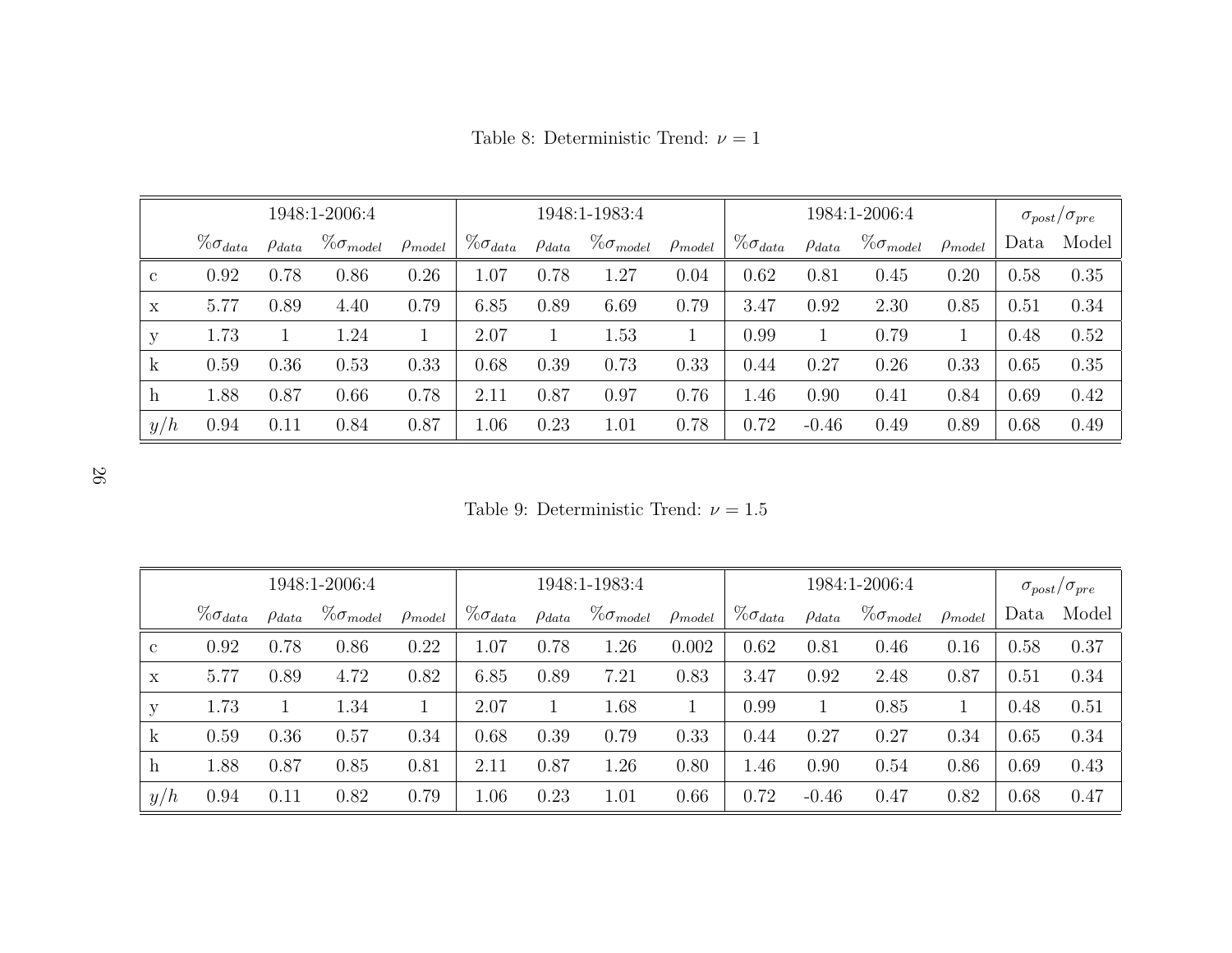|              |                    |               | 1948:1-2006:4       |                | 1948:1-1983:4      |               |                     |                | 1984:1-2006:4      |               |                     |                | $\sigma_{post}/\sigma_{pre}$ |       |
|--------------|--------------------|---------------|---------------------|----------------|--------------------|---------------|---------------------|----------------|--------------------|---------------|---------------------|----------------|------------------------------|-------|
|              | $\% \sigma_{data}$ | $\rho_{data}$ | $\% \sigma_{model}$ | $\rho_{model}$ | $\% \sigma_{data}$ | $\rho_{data}$ | $\% \sigma_{model}$ | $\rho_{model}$ | $\% \sigma_{data}$ | $\rho_{data}$ | $\% \sigma_{model}$ | $\rho_{model}$ | Data                         | Model |
| $\mathbf{c}$ | 0.92               | 0.78          | 0.86                | 0.20           | 1.07               | 0.78          | 1.26                | $-0.03$        | 0.62               | 0.81          | 0.46                | 0.14           | 0.58                         | 0.37  |
| X            | 5.77               | 0.89          | 4.99                | 0.85           | 6.85               | 0.89          | 7.60                | 0.85           | 3.47               | 0.92          | 2.64                | 0.89           | 0.51                         | 0.35  |
| у            | 1.73               |               | 1.43                |                | 2.07               |               | 1.78                |                | 0.99               |               | 0.91                |                | 0.48                         | 0.51  |
| k            | 0.59               | 0.36          | 0.60                | 0.34           | 0.68               | 0.39          | 0.83                | 0.34           | 0.44               | 0.27          | 0.29                | 0.34           | 0.65                         | 0.35  |
| h            | 1.88               | 0.87          | 1.01                | 0.83           | 2.11               | 0.87          | 1.48                | 0.82           | 1.46               | 0.90          | 0.64                | 0.88           | 0.69                         | 0.43  |
| y/h          | 0.94               | 0.11          | 0.82                | 0.72           | 1.06               | 0.23          | 1.01                | 0.55           | 0.72               | $-0.46$       | 0.46                | 0.75           | 0.68                         | 0.46  |

Table 10: Deterministic Trend:  $\nu = 2$ 

27

Table 11: Baseline Stochastic Trend:  $\nu=0.5$ 

|              |                    |               | 1948:1-2006:4       |                |                    | 1948:1-1983:4 | 1984:1-2006:4       |                |                 |               | $\sigma_{post}/\sigma_{pre}$ |                |      |       |
|--------------|--------------------|---------------|---------------------|----------------|--------------------|---------------|---------------------|----------------|-----------------|---------------|------------------------------|----------------|------|-------|
|              | $\% \sigma_{data}$ | $\rho_{data}$ | $\% \sigma_{model}$ | $\rho_{model}$ | $\% \sigma_{data}$ | $\rho_{data}$ | $\% \sigma_{model}$ | $\rho_{model}$ | $\sigma_{data}$ | $\rho_{data}$ | $\% \sigma_{model}$          | $\rho_{model}$ | Data | Model |
| $\mathbf{c}$ | 0.92               | 0.78          | 0.67                | 0.89           | 1.07               | 0.78          | 0.78                | 0.90           | 0.62            | 0.81          | 0.40                         | 0.90           | 0.58 | 0.51  |
| $\mathbf x$  | 5.77               | 0.89          | 2.61                | 0.84           | 6.85               | 0.89          | 2.96                | 0.85           | 3.47            | 0.92          | 1.55                         | 0.85           | 0.51 | 0.52  |
| V            | 1.73               |               | 1.04                |                | 2.07               |               | 1.21                |                | 0.99            |               | 0.62                         |                | 0.48 | 0.51  |
| k            | 0.59               | 0.36          | 0.26                | 0.30           | 0.68               | 0.39          | 0.30                | 0.30           | 0.44            | 0.27          | 0.16                         | 0.31           | 0.65 | 0.50  |
| h            | 1.88               | 0.87          | 0.18                | 0.82           | 2.11               | 0.87          | 0.20                | 0.83           | 1.46            | 0.90          | 0.10                         | 0.83           | 0.69 | 0.50  |
| y/h          | 0.94               | 0.11          | 0.90                | 0.99           | 1.06               | 0.23          | 1.05                | 0.99           | 0.72            | $-0.46$       | 0.53                         | 0.99           | 0.68 | 0.50  |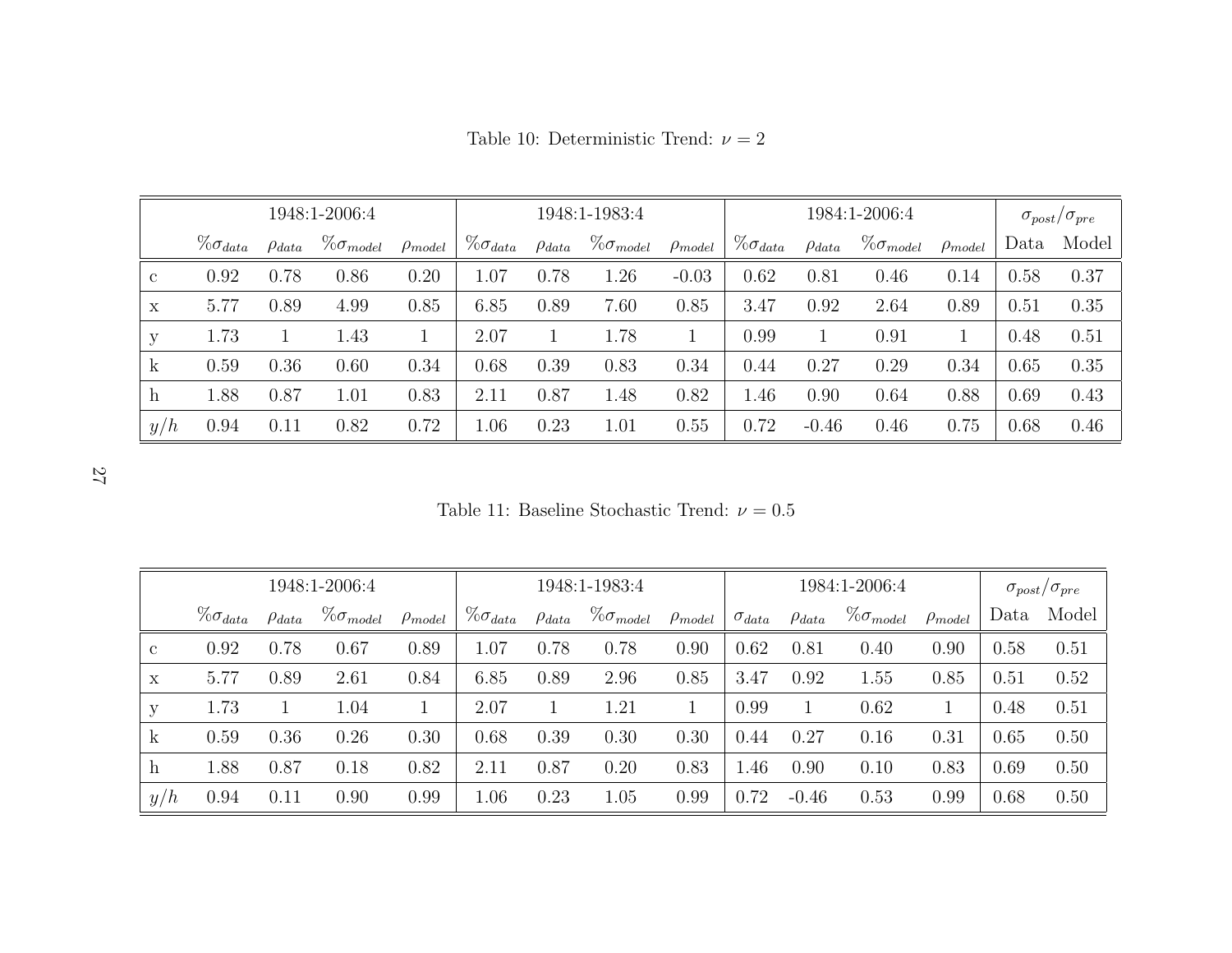|             |                    |               | 1948:1-2006:4       |                |                    |               | 1948:1-1983:4       |                | 1984:1-2006:4      |               |                     |                | $\sigma_{post}/\sigma_{pre}$ |       |
|-------------|--------------------|---------------|---------------------|----------------|--------------------|---------------|---------------------|----------------|--------------------|---------------|---------------------|----------------|------------------------------|-------|
|             | $\% \sigma_{data}$ | $\rho_{data}$ | $\% \sigma_{model}$ | $\rho_{model}$ | $\% \sigma_{data}$ | $\rho_{data}$ | $\% \sigma_{model}$ | $\rho_{model}$ | $\% \sigma_{data}$ | $\rho_{data}$ | $\% \sigma_{model}$ | $\rho_{model}$ | Data                         | Model |
| $\mathbf c$ | 0.92               | 0.78          | 0.68                | 0.88           | $1.07\,$           | 0.78          | 0.80                | 0.90           | 0.62               | 0.81          | 0.40                | 0.89           | 0.58                         | 0.50  |
| X           | 5.77               | 0.89          | 2.80                | 0.85           | 6.85               | 0.89          | 3.19                | 0.86           | 3.47               | 0.92          | 1.67                | 0.86           | 0.51                         | 0.52  |
| у           | 1.73               |               | 1.09                |                | $2.07\,$           |               | 1.29                |                | 0.99               |               | 0.65                |                | 0.48                         | 0.50  |
| k           | 0.59               | 0.36          | 0.28                | 0.31           | 0.68               | 0.39          | 0.32                | 0.31           | 0.44               | 0.27          | 0.17                | 0.32           | 0.65                         | 0.53  |
| h           | 1.88               | 0.87          | 0.29                | 0.84           | $2.11\,$           | 0.87          | 0.33                | 0.85           | 1.46               | 0.90          | 0.17                | 0.85           | 0.69                         | 0.52  |
| y/h         | 0.94               | 0.11          | 0.86                | 0.98           | 1.06               | 0.23          | 1.02                | 0.98           | 0.72               | $-0.46$       | 0.51                | 0.98           | 0.68                         | 0.50  |

Table 12: Baseline Stochastic Trend: $\nu = 1$ 

28

Table 13: Baseline Stochastic Trend:  $\nu = 1.5$ 

|              |                    |               | 1948:1-2006:4       |                |                    |               | 1948:1-1983:4       |                |                    |               | 1984:1-2006:4       |                | $\sigma_{post}/\sigma_{pre}$ |       |
|--------------|--------------------|---------------|---------------------|----------------|--------------------|---------------|---------------------|----------------|--------------------|---------------|---------------------|----------------|------------------------------|-------|
|              | $\% \sigma_{data}$ | $\rho_{data}$ | $\% \sigma_{model}$ | $\rho_{model}$ | $\% \sigma_{data}$ | $\rho_{data}$ | $\% \sigma_{model}$ | $\rho_{model}$ | $\% \sigma_{data}$ | $\rho_{data}$ | $\% \sigma_{model}$ | $\rho_{model}$ | Data                         | Model |
| $\mathbf{c}$ | 0.92               | 0.78          | 0.69                | 0.88           | 1.07               | 0.78          | 0.81                | 0.89           | 0.62               | 0.81          | 0.41                | 0.89           | 0.58                         | 0.51  |
| $\mathbf x$  | 5.77               | 0.89          | 2.96                | 0.87           | 6.85               | 0.89          | 3.33                | 0.87           | 3.47               | 0.92          | 1.75                | 0.87           | 0.51                         | 0.53  |
| У            | 1.73               |               | 1.15                |                | 2.07               |               | 1.33                | 0.87           | 0.99               |               | 0.68                |                | 0.48                         | 0.51  |
| $\mathbf k$  | 0.59               | 0.36          | 0.29                | 0.31           | 0.68               | 0.39          | 0.33                | 0.31           | 0.44               | 0.27          | 0.17                | 0.32           | 0.65                         | 0.52  |
| h            | 1.88               | 0.87          | 0.37                | 0.85           | 2.11               | 0.87          | 0.43                | 0.86           | 1.46               | 0.90          | 0.22                | 0.86           | 0.69                         | 0.51  |
| y/h          | 0.94               | 0.11          | 0.85                | 0.97           | 1.06               | 0.23          | 0.99                | 0.98           | 0.72               | $-0.46$       | 0.50                | 0.97           | 0.68                         | 0.51  |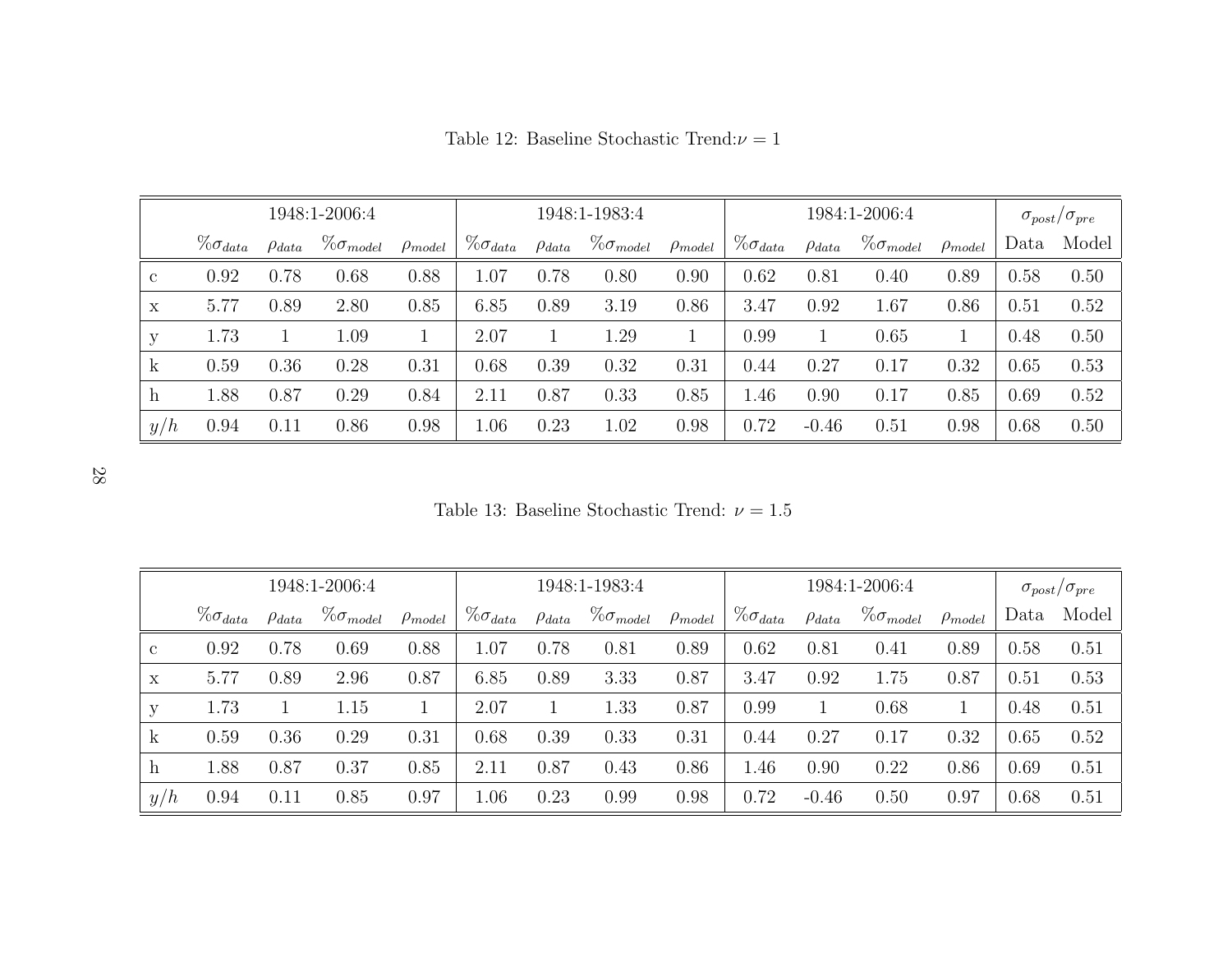|             |                    |               | 1948:1-2006:4       |                |                    |               | 1948:1-1983:4       |                |                    |               | 1984:1-2006:4       |                | $\sigma_{post}/\sigma_{pre}$ |       |
|-------------|--------------------|---------------|---------------------|----------------|--------------------|---------------|---------------------|----------------|--------------------|---------------|---------------------|----------------|------------------------------|-------|
|             | $\% \sigma_{data}$ | $\rho_{data}$ | $\% \sigma_{model}$ | $\rho_{model}$ | $\% \sigma_{data}$ | $\rho_{data}$ | $\% \sigma_{model}$ | $\rho_{model}$ | $\% \sigma_{data}$ | $\rho_{data}$ | $\% \sigma_{model}$ | $\rho_{model}$ | Data                         | Model |
| $\mathbf c$ | 0.92               | 0.78          | 0.70                | 0.88           | $1.07\,$           | 0.78          | 0.81                | 0.89           | 0.62               | 0.81          | 0.41                | 0.89           | 0.58                         | 0.51  |
| X           | 5.77               | 0.89          | 3.04                | 0.87           | 6.85               | 0.89          | 3.47                | 0.88           | 3.47               | 0.92          | 1.82                | 0.88           | 0.51                         | 0.52  |
| у           | 1.73               |               | 1.17                |                | $2.07\,$           |               | 1.37                |                | 0.99               |               | 0.70                |                | 0.48                         | 0.51  |
| k           | 0.59               | 0.36          | 0.30                | 0.32           | 0.68               | 0.39          | 0.35                | 0.32           | 0.44               | 0.27          | 0.18                | 0.32           | 0.65                         | 0.51  |
| h           | 1.88               | 0.87          | 0.43                | 0.86           | $2.11\,$           | 0.87          | 0.50                | 0.87           | 1.46               | 0.90          | 0.25                | 0.87           | 0.69                         | 0.50  |
| y/h         | 0.94               | 0.11          | 0.83                | 0.96           | 1.06               | 0.23          | 0.97                | 0.97           | 0.72               | $-0.46$       | 0.50                | 0.97           | 0.68                         | 0.52  |

Table 14: Baseline Stochastic Trend: $\nu = 2$ 

29

Table 15: Stochastic Trend with Moving Average Component: $\nu=0.5$ 

|              |                    |               | 1948:1-2006:4       |                |                    |               | 1948:1-1983:4       |                |                    |               | 1984:1-2006:4       |                | $\sigma_{post}/\sigma_{pre}$ |       |
|--------------|--------------------|---------------|---------------------|----------------|--------------------|---------------|---------------------|----------------|--------------------|---------------|---------------------|----------------|------------------------------|-------|
|              | $\% \sigma_{data}$ | $\rho_{data}$ | $\% \sigma_{model}$ | $\rho_{model}$ | $\% \sigma_{data}$ | $\rho_{data}$ | $\% \sigma_{model}$ | $\rho_{model}$ | $\% \sigma_{data}$ | $\rho_{data}$ | $\% \sigma_{model}$ | $\rho_{model}$ | Data                         | Model |
| $\mathbf{c}$ | 0.92               | 0.78          | 0.66                | 0.89           | $1.07\,$           | 0.78          | 0.78                | 0.88           | 0.62               | 0.81          | 0.39                | 0.95           | 0.58                         | 0.50  |
| $\mathbf x$  | 5.77               | 0.89          | 2.64                | 0.86           | 6.85               | 0.89          | 3.09                | 0.86           | 3.47               | 0.92          | 1.46                | 0.92           | 0.51                         | 0.47  |
| У            | 1.73               |               | 1.06                |                | 2.07               |               | 1.24                |                | 0.99               |               | 0.64                |                | 0.48                         | 0.52  |
| $\mathbf{k}$ | 0.59               | 0.36          | 0.60                | 0.32           | 0.68               | 0.39          | 0.66                | 0.32           | 0.44               | 0.27          | 0.27                | 0.30           | 0.65                         | 0.41  |
| h            | 1.88               | 0.87          | 0.19                | 0.84           | 2.11               | 0.87          | 0.22                | 0.83           | 1.46               | 0.90          | 0.10                | 0.91           | 0.69                         | 0.45  |
| y/h          | 0.94               | 0.11          | 0.91                | 0.99           | 1.06               | 0.23          | 1.06                | 0.99           | 0.72               | $-0.46$       | 0.55                | 0.99           | 0.68                         | 0.52  |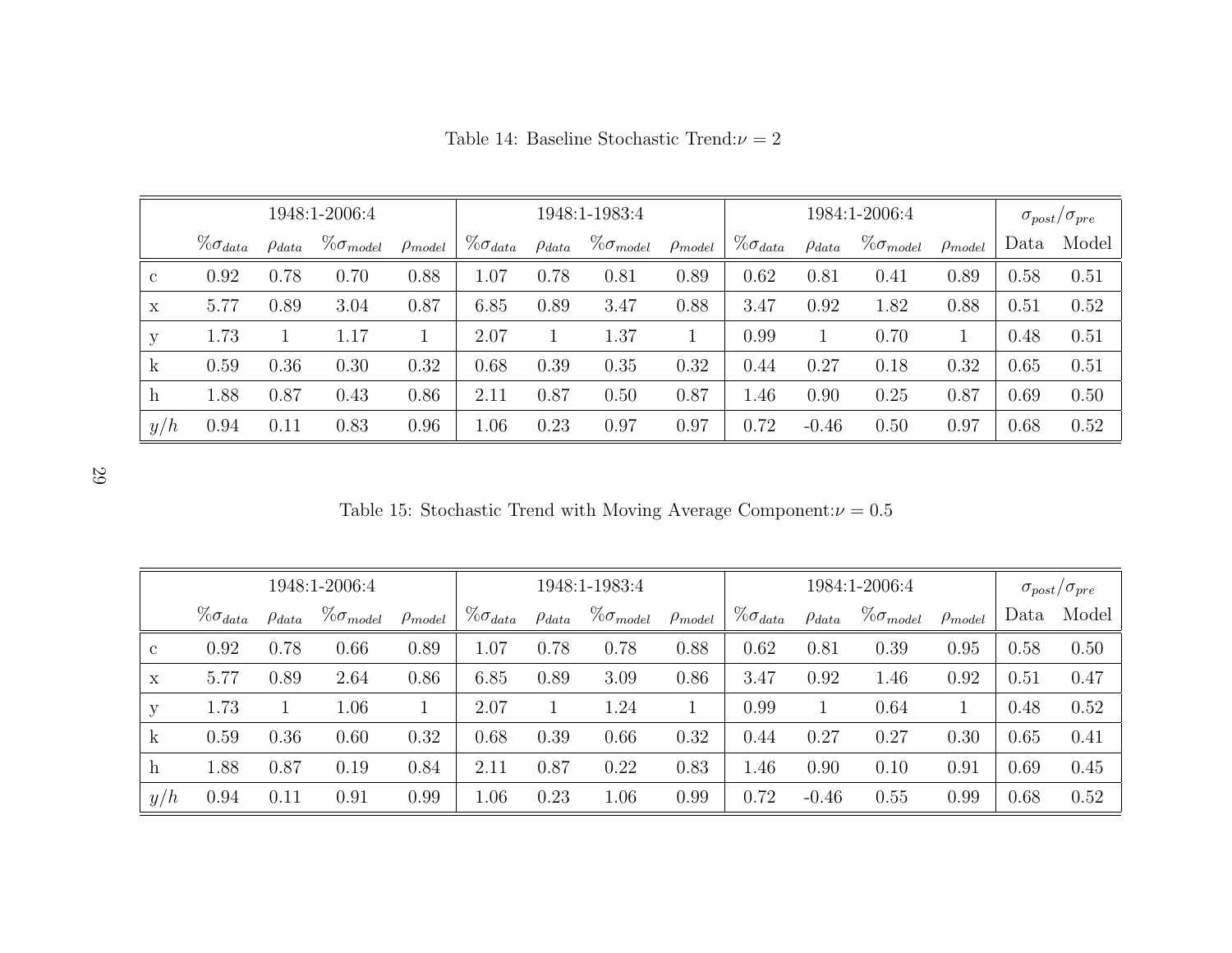|              |                    |               | 1948:1-2006:4       |                |                    |               | 1948:1-1983:4       |                |                    |               | 1984:1-2006:4       |                | $\sigma_{post}/\sigma_{pre}$ |       |
|--------------|--------------------|---------------|---------------------|----------------|--------------------|---------------|---------------------|----------------|--------------------|---------------|---------------------|----------------|------------------------------|-------|
|              | $\% \sigma_{data}$ | $\rho_{data}$ | $\% \sigma_{model}$ | $\rho_{model}$ | $\% \sigma_{data}$ | $\rho_{data}$ | $\% \sigma_{model}$ | $\rho_{model}$ | $\% \sigma_{data}$ | $\rho_{data}$ | $\% \sigma_{model}$ | $\rho_{model}$ | Data                         | Model |
| $\mathbf{c}$ | 0.92               | 0.78          | 0.68                | 0.88           | 1.07               | 0.78          | 0.80                | 0.87           | 0.62               | 0.81          | 0.40                | 0.94           | 0.58                         | 0.50  |
| X            | 5.77               | 0.89          | 2.87                | 0.88           | 6.85               | 0.89          | 3.37                | 0.87           | 3.47               | 0.92          | 1.58                | 0.93           | 0.51                         | 0.47  |
| у            | 1.73               |               | 1.12                |                | 2.07               |               | 1.33                |                | 0.99               |               | 0.68                |                | 0.48                         | 0.51  |
| $\mathbf k$  | 0.59               | 0.36          | 0.58                | 0.34           | 0.68               | 0.39          | 0.68                | 0.35           | 0.44               | 0.27          | 0.28                | 0.31           | 0.65                         | 0.41  |
| h            | 1.88               | 0.87          | 0.31                | 0.85           | 2.11               | 0.87          | 0.37                | 0.85           | 1.46               | 0.90          | 0.16                | 0.91           | 0.69                         | 0.43  |
| y/h          | 0.94               | 0.11          | 0.88                | 0.98           | 1.06               | 0.23          | 1.03                | 0.98           | 0.72               | $-0.46$       | 0.53                | 0.99           | 0.68                         | 0.51  |

Table 16: Stochastic Trend with Moving Average Component:  $\nu = 1$ 

30

Table 17: Stochastic Trend with Moving Average Component:  $\nu = 1.5$ 

|              |                    |               | 1948:1-2006:4       |                |                    |               | 1948:1-1983:4       |                |                    |               | 1984:1-2006:4       |                | $\sigma_{post}/\sigma_{pre}$ |       |
|--------------|--------------------|---------------|---------------------|----------------|--------------------|---------------|---------------------|----------------|--------------------|---------------|---------------------|----------------|------------------------------|-------|
|              | $\% \sigma_{data}$ | $\rho_{data}$ | $\% \sigma_{model}$ | $\rho_{model}$ | $\% \sigma_{data}$ | $\rho_{data}$ | $\% \sigma_{model}$ | $\rho_{model}$ | $\% \sigma_{data}$ | $\rho_{data}$ | $\% \sigma_{model}$ | $\rho_{model}$ | Data                         | Model |
| $\mathbf{c}$ | 0.92               | 0.78          | 0.69                | 0.87           | $1.07\,$           | 0.78          | 0.81                | 0.86           | 0.62               | 0.81          | 0.41                | 0.94           | 0.58                         | 0.51  |
| X            | 5.77               | 0.89          | 3.06                | 0.88           | 6.85               | 0.89          | 3.57                | 0.88           | 3.47               | 0.92          | 1.65                | 0.93           | 0.51                         | 0.46  |
| У            | 1.73               |               | 1.18                |                | 2.07               |               | 1.38                |                | 0.99               |               | 0.70                |                | 0.48                         | 0.51  |
| $\mathbf{k}$ | 0.59               | 0.36          | 0.60                | 0.36           | 0.68               | 0.39          | 0.70                | 0.36           | 0.44               | 0.27          | 0.29                | 0.32           | 0.65                         | 0.41  |
| $\hbar$      | 1.88               | 0.87          | 0.40                | 0.86           | 2.11               | 0.87          | 0.48                | 0.86           | 1.46               | 0.90          | 0.21                | 0.92           | 0.69                         | 0.44  |
| y/h          | 0.94               | 0.11          | 0.86                | 0.97           | 1.06               | 0.23          |                     | 0.97           | 0.72               | $-0.46$       | 0.51                | 0.99           | 0.68                         | 0.51  |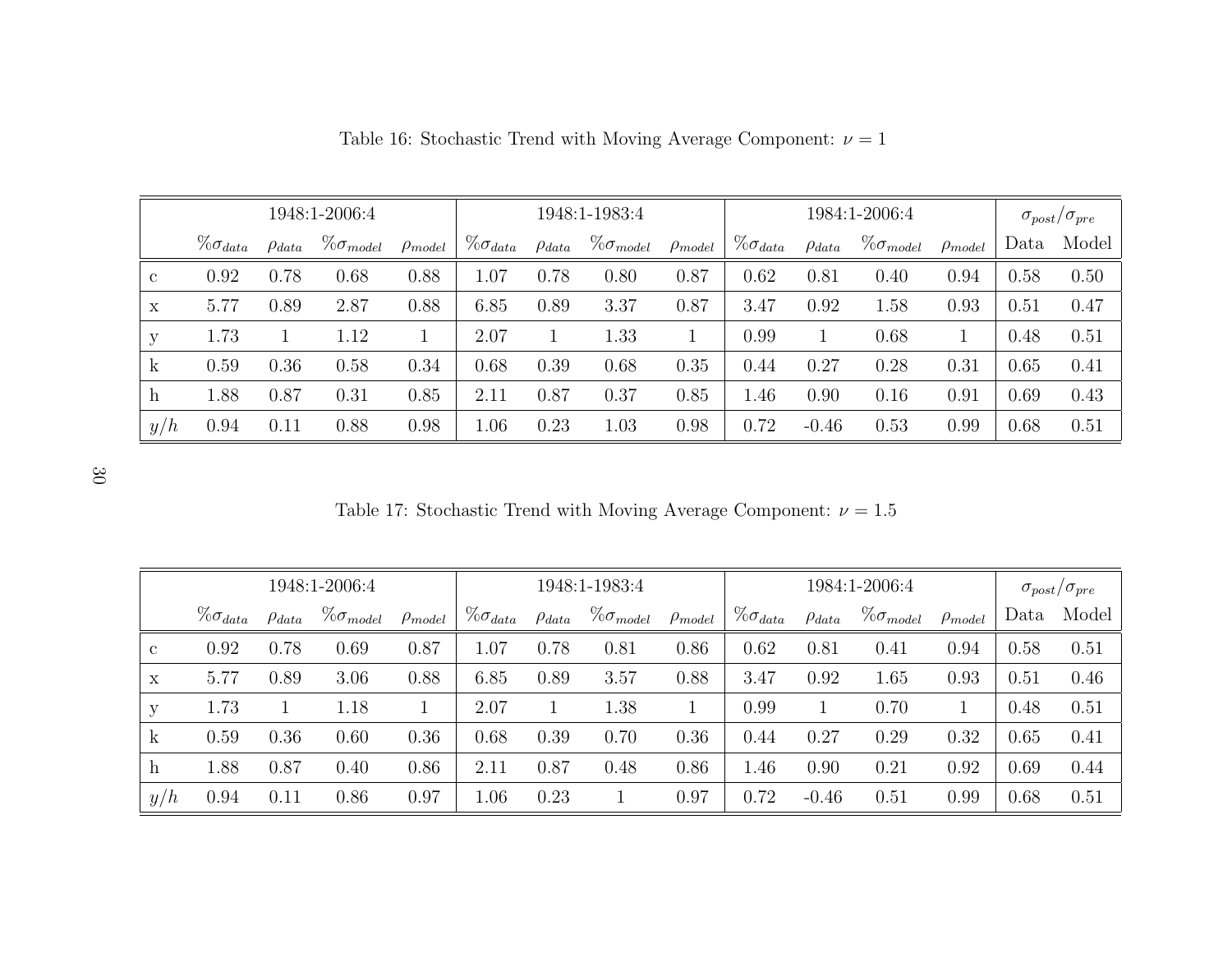|              |                    |               | 1948:1-2006:4       |                |                    |               | 1948:1-1983:4       |                |                    |               | 1984:1-2006:4       |                | $\sigma_{post}/\sigma_{pre}$ |       |
|--------------|--------------------|---------------|---------------------|----------------|--------------------|---------------|---------------------|----------------|--------------------|---------------|---------------------|----------------|------------------------------|-------|
|              | $\% \sigma_{data}$ | $\rho_{data}$ | $\% \sigma_{model}$ | $\rho_{model}$ | $\% \sigma_{data}$ | $\rho_{data}$ | $\% \sigma_{model}$ | $\rho_{model}$ | $\% \sigma_{data}$ | $\rho_{data}$ | $\% \sigma_{model}$ | $\rho_{model}$ | Data                         | Model |
| $\mathbf{c}$ | 0.92               | 0.78          | 0.70                | 0.86           | $1.07\,$           | 0.78          | 0.82                | 0.85           | 0.62               | 0.81          | 0.41                | 0.94           | 0.58                         | 0.50  |
| $\mathbf x$  | 5.77               | 0.89          | 3.18                | 0.89           | 6.85               | 0.89          | 3.72                | 0.89           | 3.47               | 0.92          | 1.72                | 0.94           | 0.51                         | 0.46  |
| y            | 1.73               |               | 1.21                |                | 2.07               |               | 1.42                |                | 0.99               |               | 0.72                |                | 0.48                         | 0.51  |
| $\mathbf k$  | 0.59               | 0.36          | 0.61                | 0.37           | 0.68               | 0.39          | 0.71                | 0.37           | 0.44               | 0.27          | 0.29                | 0.32           | 0.65                         | 0.41  |
| $\mathbf h$  | 1.88               | 0.87          | 0.47                | 0.87           | 2.11               | 0.87          | 0.56                | 0.86           | 1.46               | 0.90          | 0.24                | 0.92           | 0.69                         | 0.43  |
| y/h          | 0.94               | 0.11          | 0.84                | 0.96           | 1.06               | 0.23          | 0.98                | 0.96           | 0.72               | $-0.46$       | 0.51                | 0.98           | 0.68                         | 0.52  |

Table 18: Stochastic Trend with Moving Average Component:  $\nu = 2$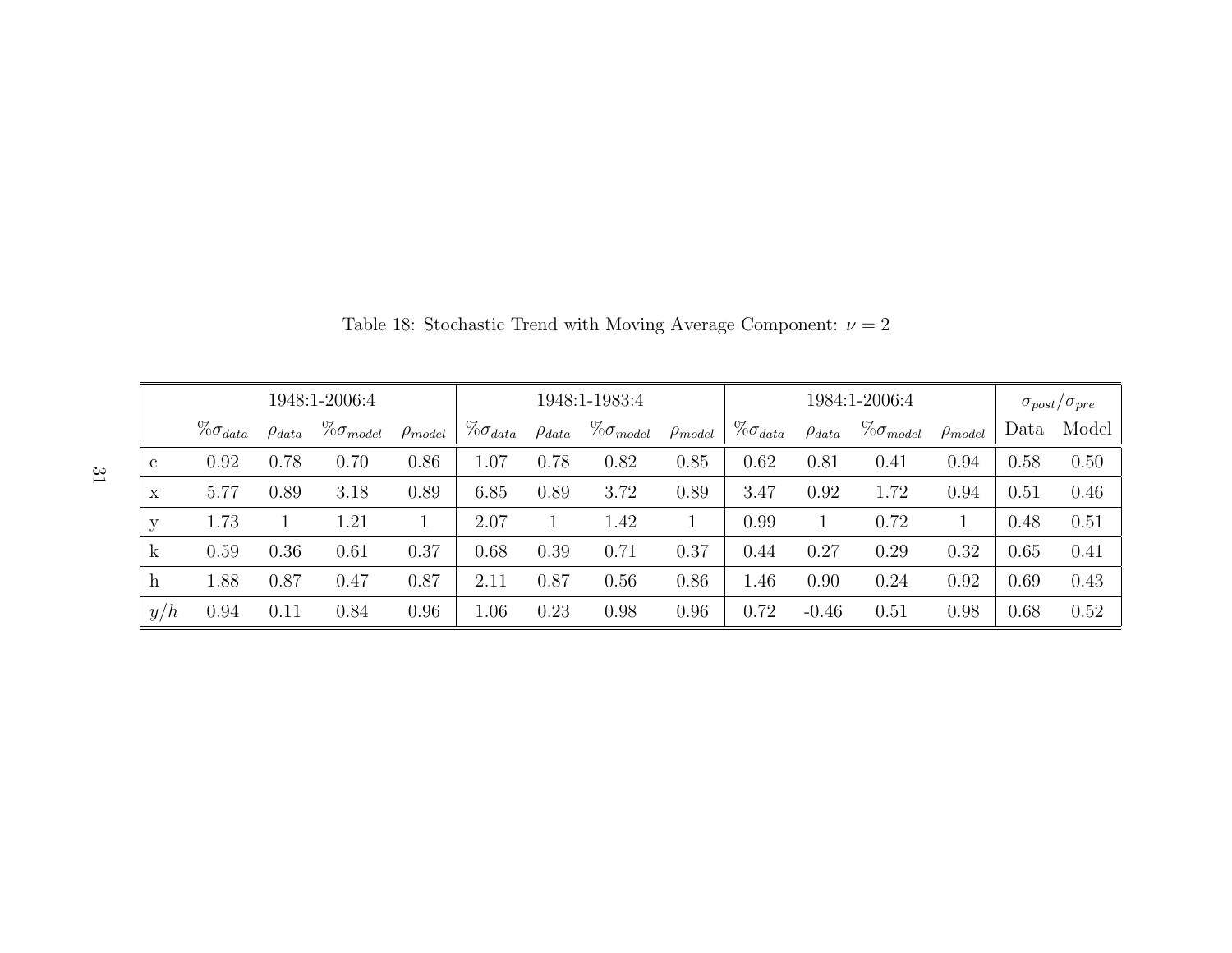## C The Great Moderation: Experiments

|                           |                   | DT                 |                              |                   | <b>ST</b>          |                              |                   | ST-MA              |                              | Data                         |
|---------------------------|-------------------|--------------------|------------------------------|-------------------|--------------------|------------------------------|-------------------|--------------------|------------------------------|------------------------------|
|                           | $\% \sigma_{pre}$ | $\% \sigma_{post}$ | $\sigma_{pre}/\sigma_{post}$ | $\% \sigma_{pre}$ | $\% \sigma_{post}$ | $\sigma_{pre}/\sigma_{post}$ | $\% \sigma_{pre}$ | $\% \sigma_{post}$ | $\sigma_{pre}/\sigma_{post}$ | $\sigma_{pre}/\sigma_{post}$ |
| $\mathbf{c}$              | 0.91              | 0.79               | 0.88                         | 0.79              | 0.47               | 0.59                         | 0.75              | 0.41               | 0.54                         | 0.58                         |
| X                         | 4.74              | 3.90               | 0.82                         | 3.13              | 2.19               | 0.70                         | 2.80              | 1.64               | 0.59                         | 0.51                         |
| y                         | 1.45              | 0.83               | 0.57                         | 1.28              | 0.70               | 0.54                         | 1.29              | 0.68               | 0.53                         | 0.48                         |
| $\mathbf{k}$              | 0.57              | 0.50               | 0.88                         | 0.31              | 0.22               | 0.71                         | 0.38              | 0.30               | 0.79                         | 0.65                         |
| $\boldsymbol{\mathrm{h}}$ | 0.70              | 0.59               | 0.84                         | 0.33              | 0.23               | 0.69                         | 0.30              | 0.18               | 0.59                         | 0.69                         |
| y/h                       | 0.98              | 0.55               | 0.56                         | 1.01              | 0.55               | 0.54                         | 1.01              | 0.53               | 0.52                         | 0.68                         |

Table 19: Experiment 1

Table 20: Experiment 2

|              |                   | DT                 |                              |                   | <b>ST</b>          |                              |                   | ST-MA              |                              | Data                         |
|--------------|-------------------|--------------------|------------------------------|-------------------|--------------------|------------------------------|-------------------|--------------------|------------------------------|------------------------------|
|              | $\% \sigma_{pre}$ | $\% \sigma_{post}$ | $\sigma_{pre}/\sigma_{post}$ | $\% \sigma_{pre}$ | $\% \sigma_{post}$ | $\sigma_{pre}/\sigma_{post}$ | $\% \sigma_{pre}$ | $\% \sigma_{post}$ | $\sigma_{pre}/\sigma_{post}$ | $\sigma_{pre}/\sigma_{post}$ |
| $\mathbf{c}$ | 0.94              | 0.87               | 0.92                         | 0.70              | 0.65               | 0.93                         | 0.69              | 0.65               | 0.94                         | 0.58                         |
| X            | 4.78              | 4.44               | 0.93                         | 2.93              | 2.49               | 0.83                         | 3.05              | 2.44               | 0.80                         | 0.51                         |
| У            | 1.26              | 1.24               | 0.98                         | 1.10              | 1.09               | 0.99                         | 1.14              | 1.10               | 0.97                         | 0.48                         |
| $\mathbf{k}$ | 0.59              | 0.54               | 0.92                         | 0.29              | 0.24               | 0.83                         | 0.66              | 0.35               | 0.53                         | 0.65                         |
| $\mathbf{h}$ | 0.72              | 0.66               | 0.92                         | 0.31              | 0.26               | 0.84                         | 0.33              | 0.26               | 0.78                         | 0.69                         |
| y/h          | 0.85              | 0.84               | 0.98                         | 0.87              | 0.86               | 0.98                         | 0.88              | 0.87               | 0.98                         | 0.68                         |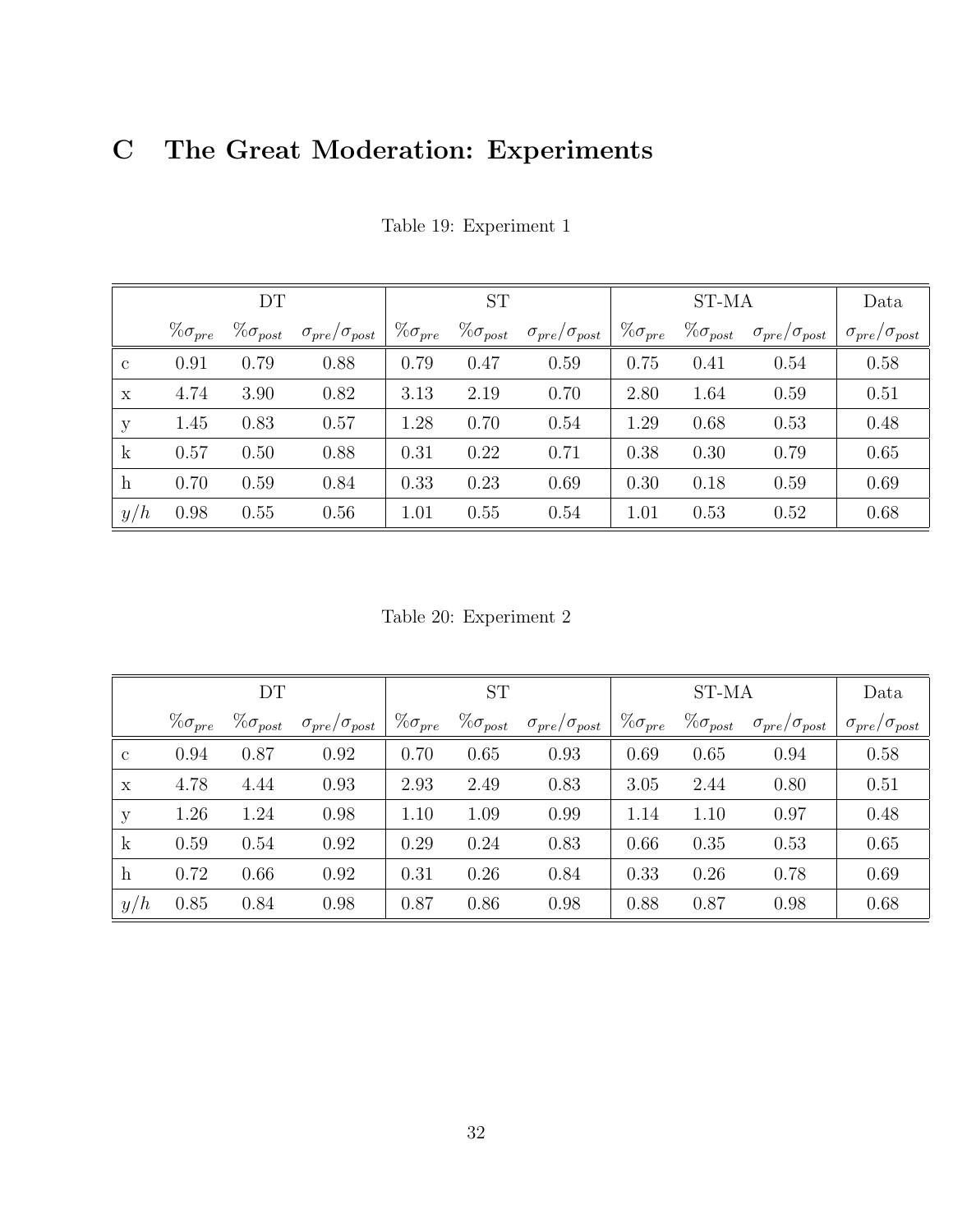|                           |                   | DT                 |                              |                   | <b>ST</b>          |                              |                   | ST-MA              |                              | Data                         |
|---------------------------|-------------------|--------------------|------------------------------|-------------------|--------------------|------------------------------|-------------------|--------------------|------------------------------|------------------------------|
|                           | $\% \sigma_{pre}$ | $\% \sigma_{post}$ | $\sigma_{pre}/\sigma_{post}$ | $\% \sigma_{pre}$ | $\% \sigma_{post}$ | $\sigma_{pre}/\sigma_{post}$ | $\% \sigma_{pre}$ | $\% \sigma_{post}$ | $\sigma_{pre}/\sigma_{post}$ | $\sigma_{pre}/\sigma_{post}$ |
| $\mathbf{c}$              | 0.98              | 0.57               | 0.58                         | 0.80              | 0.43               | 0.53                         | 0.79              | 0.40               | 0.51                         | 0.58                         |
| $\mathbf x$               | 5.07              | 2.90               | 0.57                         | 3.23              | 1.71               | 0.53                         | 3.35              | 1.64               | 0.49                         | 0.51                         |
| У                         | 1.47              | 0.78               | 0.53                         | 1.29              | 0.69               | 0.54                         | 1.32              | 0.68               | 0.51                         | 0.48                         |
| $\mathbf{k}$              | 0.62              | 0.36               | 0.59                         | 0.32              | 0.17               | 0.53                         | 0.68              | 0.30               | 0.45                         | 0.65                         |
| $\boldsymbol{\mathrm{h}}$ | 0.76              | 0.43               | 0.57                         | 0.34              | 0.18               | 0.53                         | 0.36              | 0.17               | 0.49                         | 0.69                         |
| y/h                       | 0.99              | 0.52               | 0.53                         | 1.02              | 0.55               | 0.54                         | 1.03              | 0.53               | 0.52                         | 0.68                         |

Table 21: Experiment 3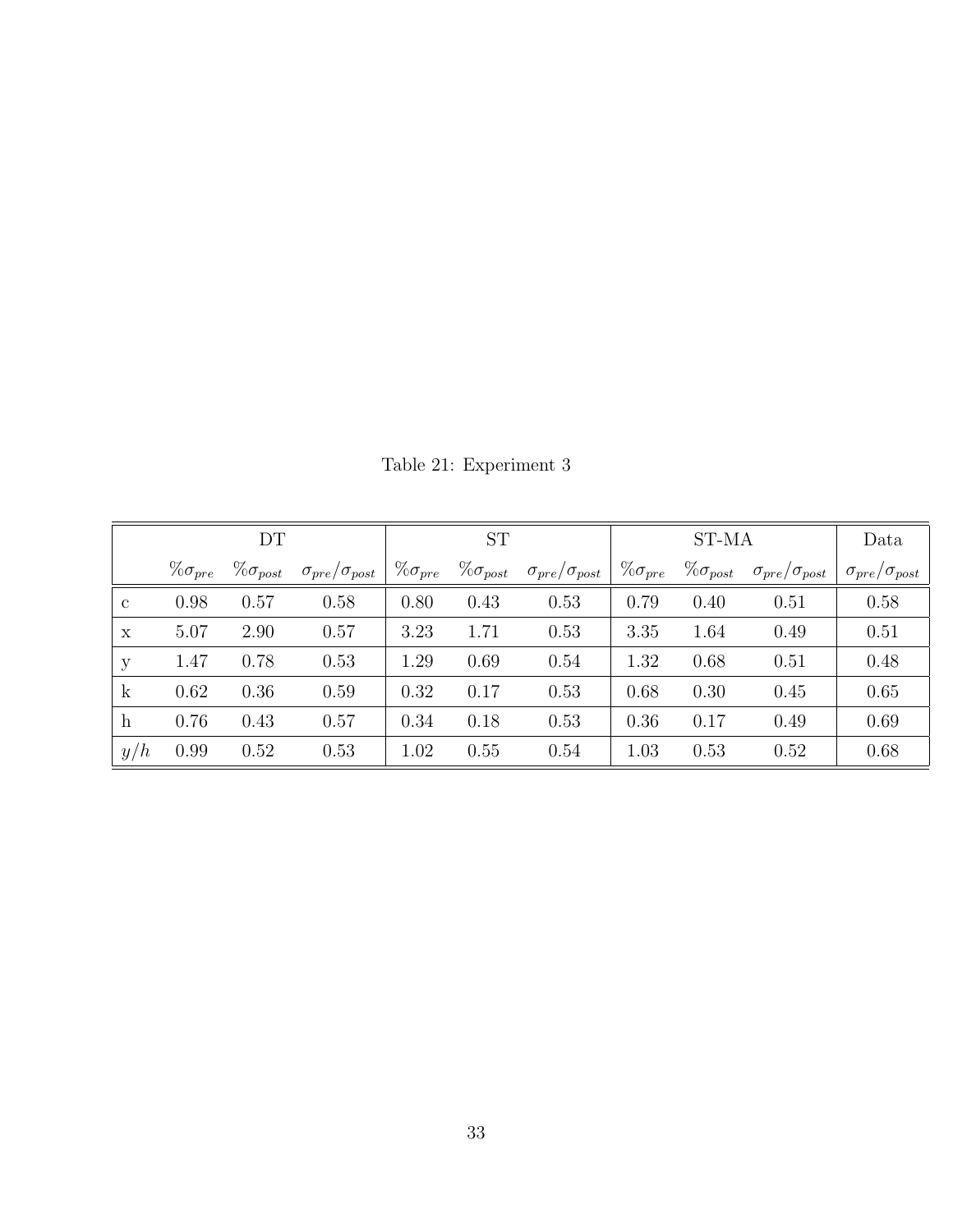## D Log-linearization around the steady state

### D.1 Deterministic Trend Model

Let us define  $\hat{x}_t = ln(\tilde{X}_t / X^*)$ , then the log-linearized system of equations is given by:

$$
\hat{y}_t = \frac{C^*}{Y^*} \hat{c}_t + \frac{I^*}{Y^*} \hat{i}_t \tag{54}
$$

$$
\hat{y}_t = \alpha \hat{k}_t + (1 - \alpha) \hat{h}_t + \varepsilon_{at} \tag{55}
$$

$$
qv\hat{k}_{t+1} = (1 - \delta)\hat{k}_t + V_0 \frac{I^*}{K^*} [e^{\varepsilon_{vt}} (1 + \hat{i}_t) - 1]
$$
\n(56)

$$
0 = E_t \left[ \hat{c}_t - \hat{c}_{t-1} + \varepsilon_{vt} - \varepsilon_{vt+1} + \left( \frac{R^*}{1 - \delta + R^*} \right) \hat{r}_{t+1} \right]
$$
(57)

$$
\hat{h}_t = \nu(\hat{w}_t - \hat{c}_t - \hat{b}_t) \tag{58}
$$

$$
\hat{r}_t = \hat{y}_t - \hat{k}_t + \varepsilon_{vt} \tag{59}
$$

$$
\hat{w}_t = \hat{y}_t - \hat{h}_t \tag{60}
$$

### D.2 Stochastic Trend Model

Let us define  $\hat{x}_t = \ln(\tilde{X}_t/X^*)$ , then the log-linearized system of equations is given by:

$$
\hat{y}_t = \hat{c}_t \frac{C^*}{Y^*} + \hat{i}_t \frac{I^*}{Y^*}
$$
\n(61)

$$
\hat{y}_t = -\alpha(\hat{q}_t + \hat{v}_t) + \alpha \hat{k}_t + (1 - \alpha)\hat{h}_t
$$
\n(62)

$$
\hat{k}_{t+1} = (1 - \delta) \left(\frac{1}{q^* v^*}\right) \left[\hat{k}_t - (\hat{q}_t + \hat{v}_t)\right] + \hat{i}_t \frac{I^*}{K^*}
$$
\n(63)

$$
0 = E_t \left[ \hat{c}_t - \hat{c}_{t-1} - (\hat{q}_{t+1} + \hat{v}_{t+1}) + \hat{r}_{t+1}^k \right] \tag{64}
$$

$$
\hat{r}_t^k = \left(\frac{R^*}{R^{k*}}\right)\hat{r}_t \tag{65}
$$

$$
\hat{h}_t = \nu(\hat{w}_t - \hat{c}_t \hat{b}_t) \tag{66}
$$

$$
\hat{b}_t = \rho_b \hat{b}_{t-1} + \varepsilon_{bt} \tag{67}
$$

$$
\hat{r}_t = \hat{y}_t - \hat{k}_t + \hat{q}_t + \hat{v}_t \tag{68}
$$

$$
\hat{w}_t = \hat{y}_t - \hat{h}_t \tag{69}
$$

$$
\hat{q}_t = \frac{1}{1 - \alpha} \varepsilon_{at} + \frac{\alpha}{1 - \alpha} \varepsilon_{vt} \tag{70}
$$

$$
\hat{v}_t = \varepsilon_{vt} \tag{71}
$$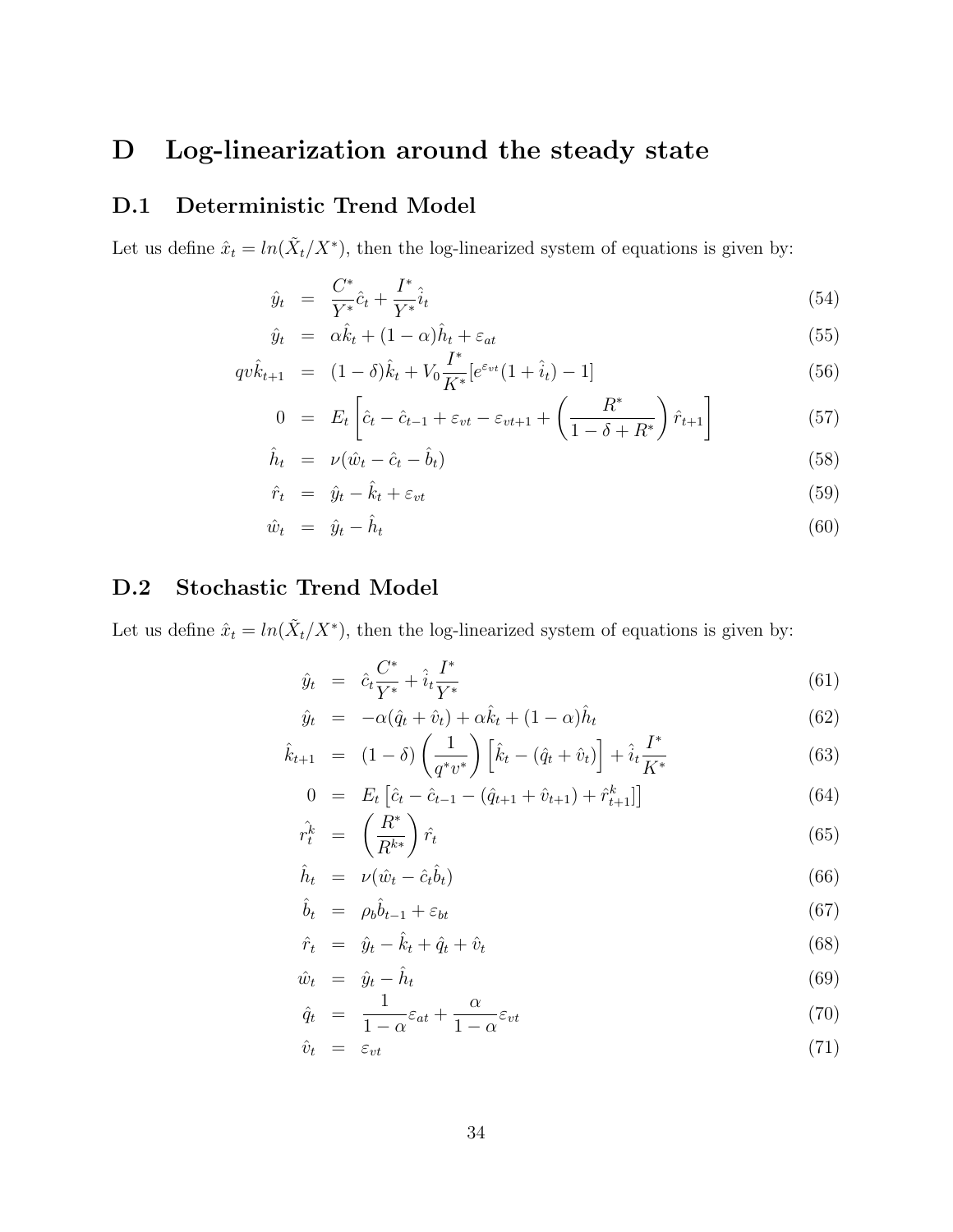The above is a system of 11 equations and 11 unknowns:  $\{\hat{c}_t, \hat{i}_t, \hat{y}_t, \hat{k}_t, \hat{h}_t, \hat{b}_t, \hat{r}_t, \hat{r}_t^k, \hat{q}_t, \hat{v}_t, \}$ . To proceed with estimation we need to also consider the following conditions:

$$
q^* = e^{\frac{1}{1-\alpha}\gamma_a + \frac{\alpha}{1-\alpha}\gamma_v}
$$
  
\n
$$
v^* = e^{\gamma_v}
$$
  
\n
$$
R^* = \frac{q^*v^*}{\beta} - (1-\delta)
$$
  
\n
$$
R^{k*} = (1-\delta) + R^* = \frac{q^*v^*}{\beta}
$$
  
\n
$$
\frac{I^*}{K^*} = 1 - (1-\delta)\frac{1}{q^*v^*}
$$
  
\n
$$
\frac{K^*}{Y^*} = \frac{1}{\alpha q^*v^*}R^*
$$
  
\n
$$
\frac{C^*}{Y^*} = \left(\frac{1-\delta}{q^*v^*} - 1\right)\frac{K^*}{Y^*} + 1
$$
  
\n
$$
\frac{I^*}{Y^*} = 1 - \frac{C^*}{Y^*}
$$
  
\n
$$
H^* = \left(\frac{1}{B^*}\right)^{\frac{\nu}{1+\nu}} \left[(1-\alpha)\frac{Y^*}{C^*}\right]^{\frac{\nu}{1+\nu}}
$$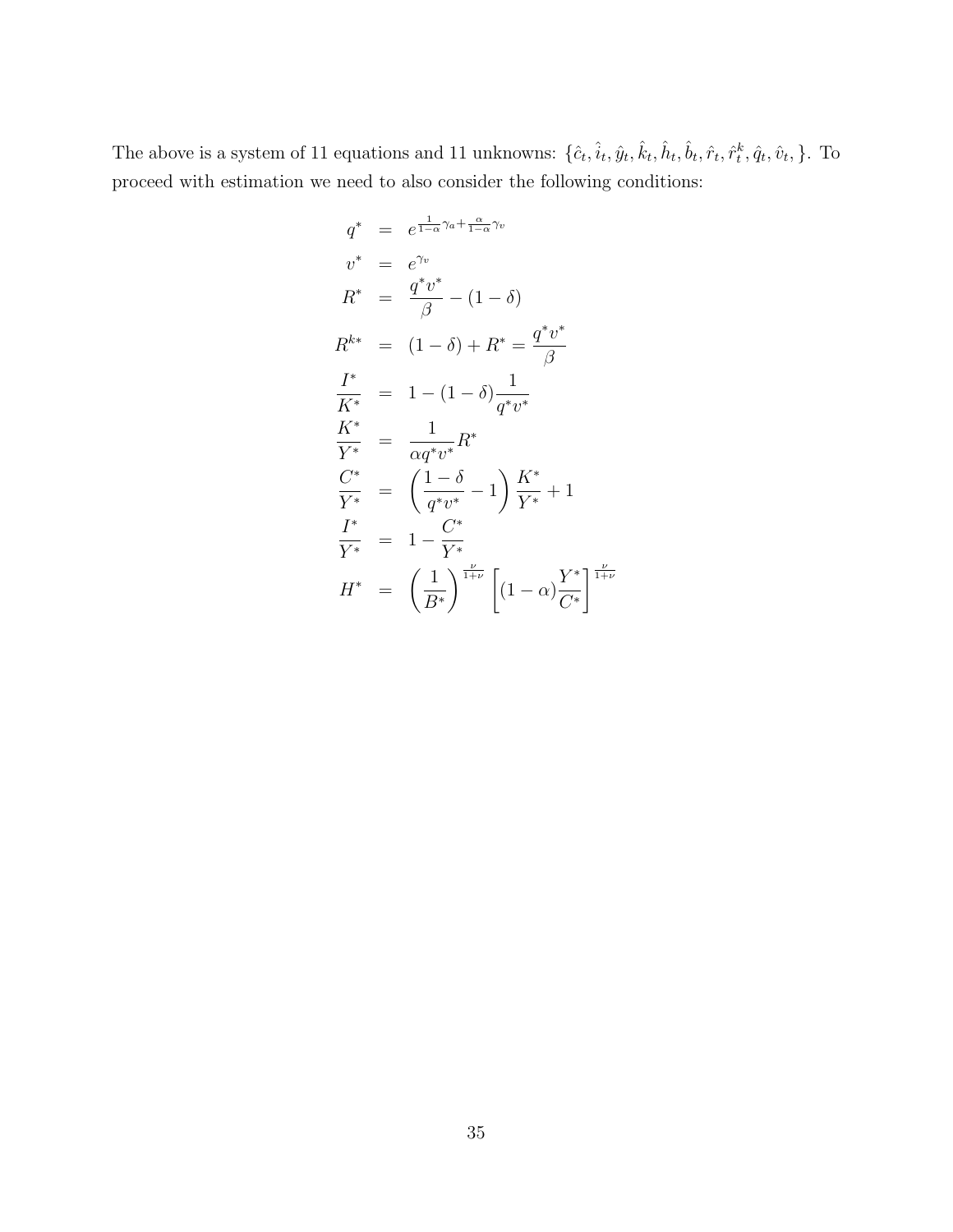## E Figures



Figure 1: Solow residual

## F The Great Moderation: Empirical Evidence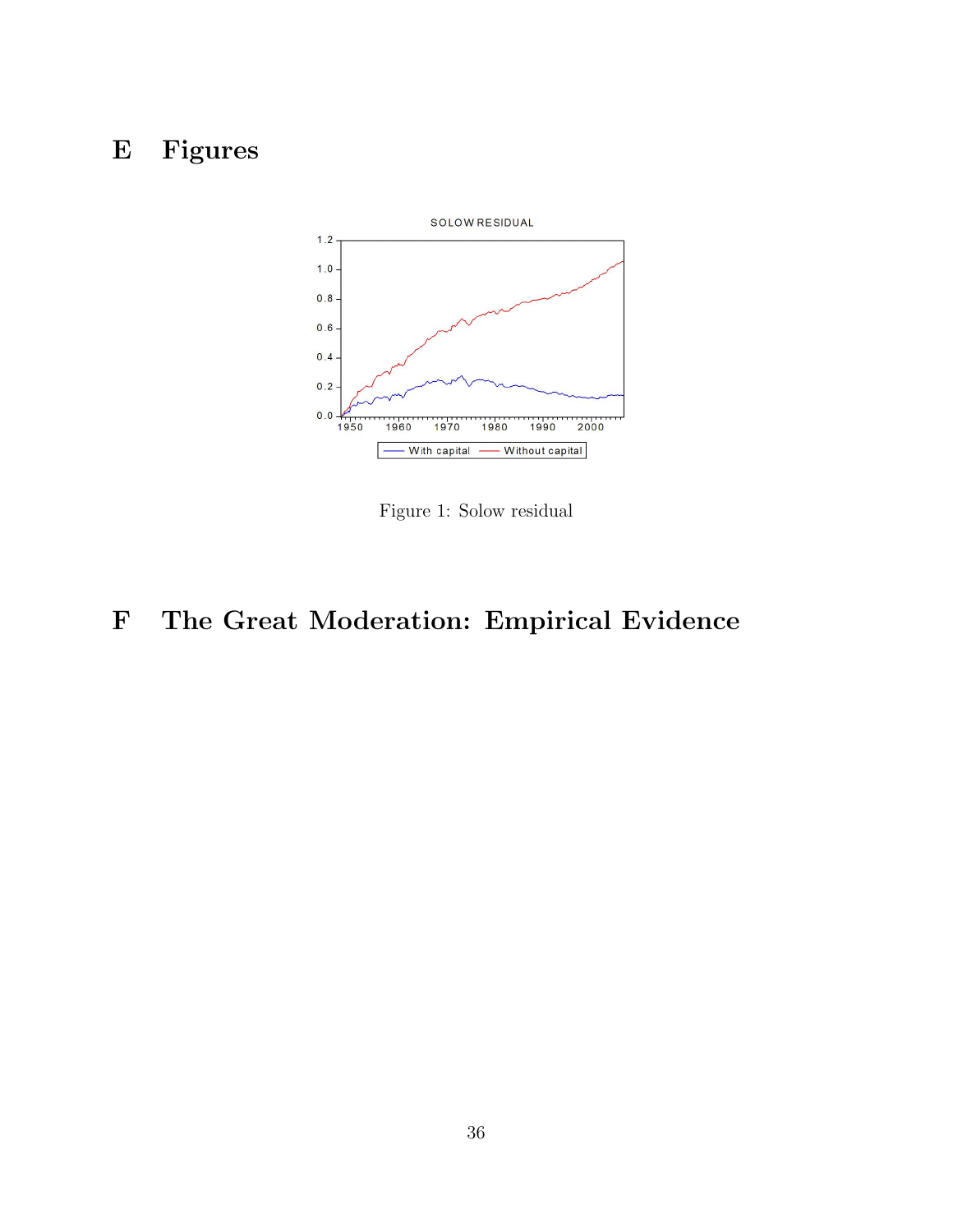|                                               | 1948:1-2006:4 | Pre-1984 | Post-1984 | $\sigma_{post}/\sigma_{pre}$ |
|-----------------------------------------------|---------------|----------|-----------|------------------------------|
| <b>GNP</b>                                    | 1.73          | 2.07     | 0.99      | 0.48                         |
| Consumption                                   | 0.92          | 1.07     | 0.62      | 0.58                         |
| $Investment$ ( $_{\text{efficiency units}}$ ) | 5.77          | 6.85     | 3.47      | 0.51                         |
| Capital(efficiency units)                     | 0.59          | 0.68     | 0.44      | 0.65                         |
| Hours                                         | 1.88          | 2.11     | 1.46      | 0.69                         |
| Labor productivity                            | 0.94          | 1.06     | 0.72      | 0.68                         |

Table 22: Variables used in the paper: Percentage Standard Deviations

Source:Ríos-Rull, Santaeulàlia, and Schorfheide Data Set. We have HP-filtered the log of real variables.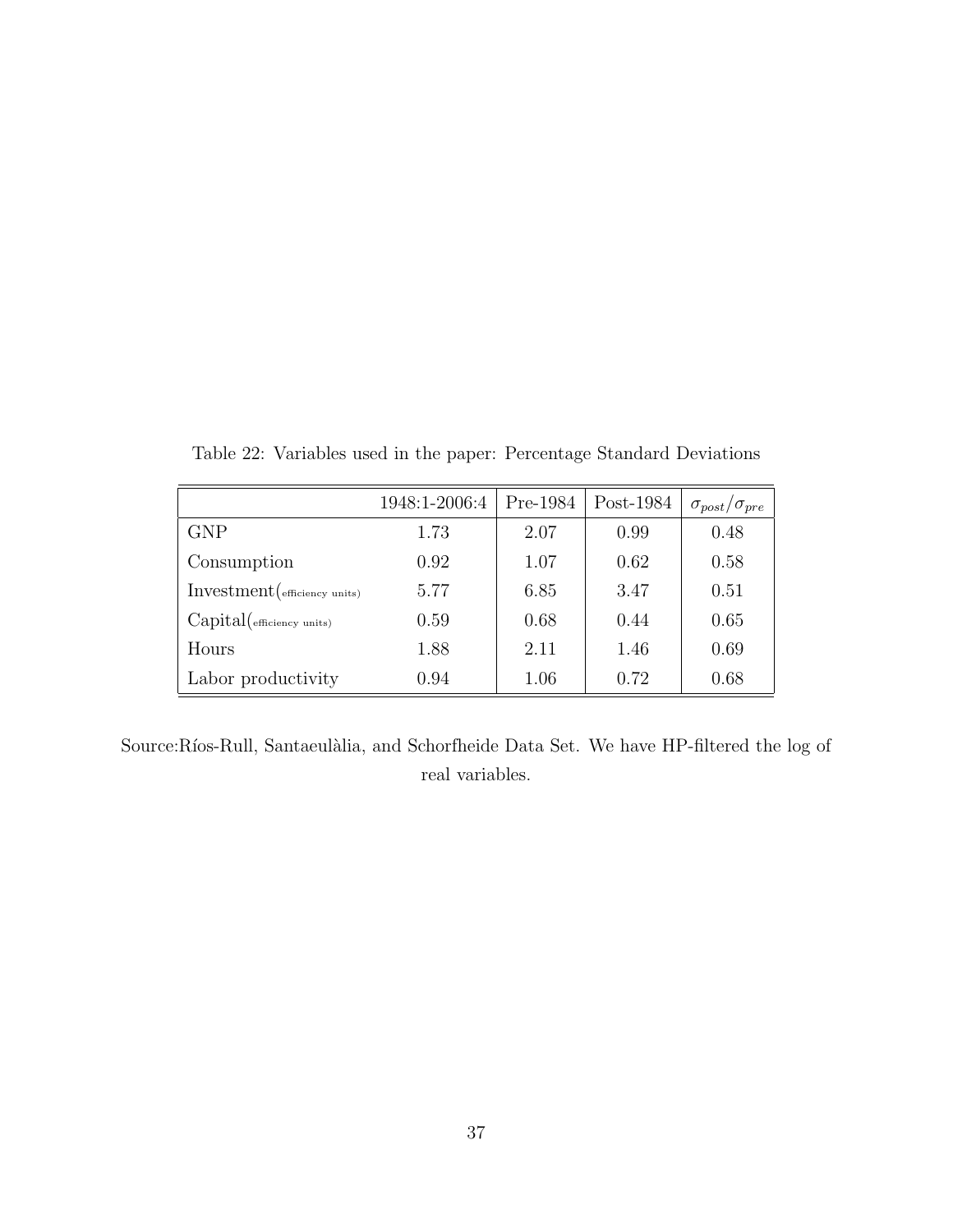|                                   |               | 1950-2006      |               | Pre-1984       |               | Post-1984      | Post/Pre |
|-----------------------------------|---------------|----------------|---------------|----------------|---------------|----------------|----------|
|                                   | $\% \sigma_x$ | $\rho(GDP, x)$ | $\% \sigma_x$ | $\rho(GDP, x)$ | $\% \sigma_x$ | $\rho(GDP, x)$ |          |
| <b>GDP</b>                        | 1.62          | 1              | 1.96          | 1              | 0.92          | 1              | 0.47     |
| Personal consumption              | 1.27          | 0.78           | 1.52          | 0.77           | 7.50          | 0.82           | 0.49     |
| Durable goods                     | 5.07          | 0.66           | 6.11          | 0.66           | 2.89          | 0.63           | 0.47     |
| Nondurable goods                  | 1.09          | 0.73           | 1.27          | 0.73           | 0.75          | 0.79           | 0.59     |
| Services                          | 0.69          | 0.70           | 0.75          | 0.72           | 0.57          | 0.65           | 0.76     |
| Gross Domestic Private Investment | 7.45          | 0.86           | 8.74          | 0.86           | 4.96          | 0.87           | 0.57     |
| <b>Fixed Investment</b>           | 4.93          | 0.81           | 5.66          | 0.79           | 3.60          | 0.90           | 0.64     |
| Non residential                   | 4.84          | 0.75           | 5.23          | 0.75           | 4.22          | 0.84           | 0.81     |
| <b>Structures</b>                 | 5.01          | 0.47           | 4.84          | 0.48           | 5.27          | 0.59           | 1.09     |
| Equipment and Software            | 5.43          | 0.81           | 6.10          | 0.81           | 4.23          | 0.87           | 0.69     |
| Residential                       | 9.58          | 0.54           | 11.61         | 0.55           | 5.30          | 0.48           | 0.46     |
| Exports                           | 5.19          | 0.38           | 6.13          | 0.36           | 3.38          | 0.52           | 0.55     |
| Imports                           | 4.95          | 0.69           | 5.83          | 0.67           | 3.21          | 0.79           | 0.55     |
| Government cons and inv           | 3.51          | 0.15           | 4.46          | 0.18           | 1.07          | $-0.17$        | 0.24     |

Table 23: Real GDP and components

Source: Table 1.1.4 and 1.1.5 from NIPA. We have HP-filtered the log of the real variables.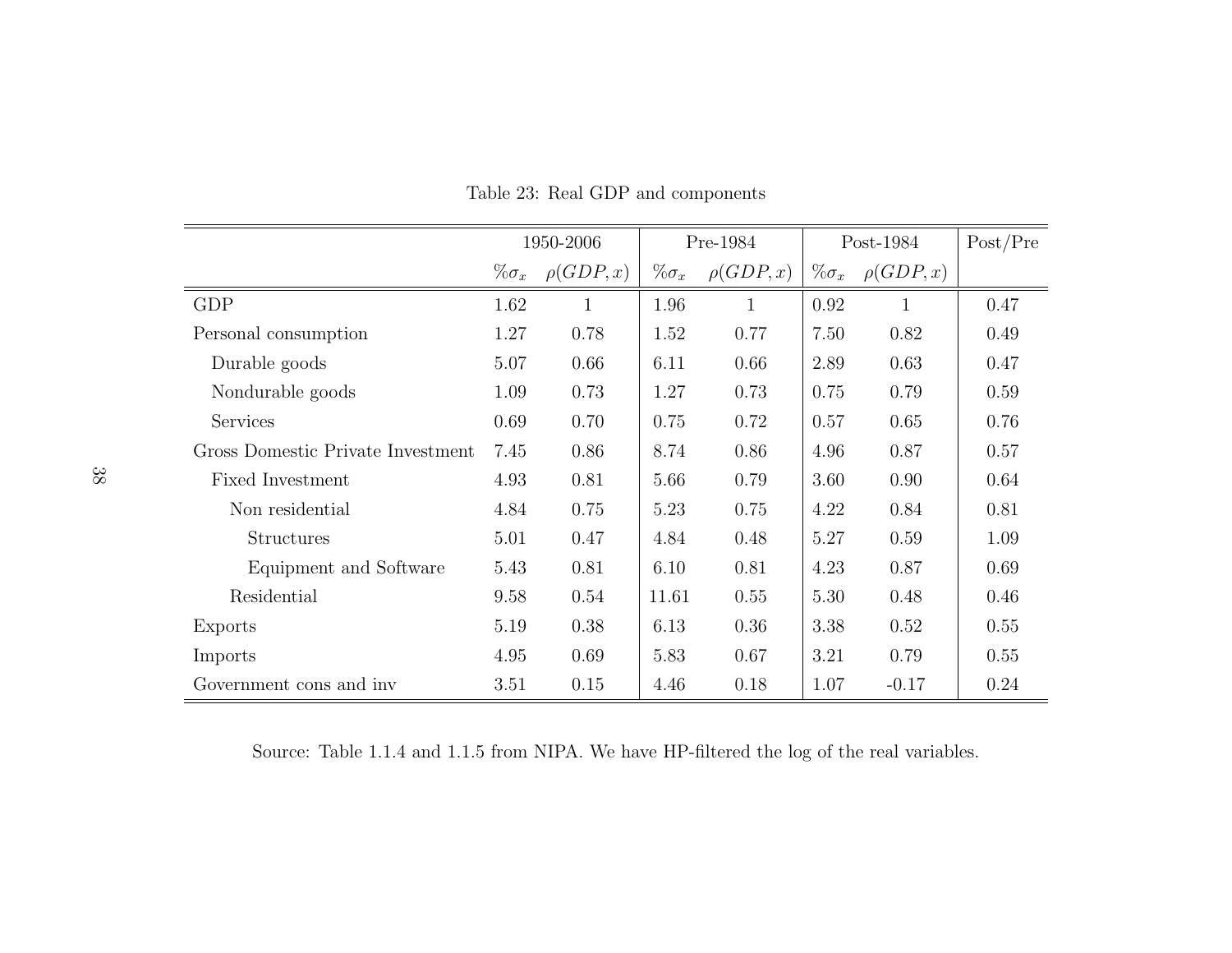|                             |               | 1950-2006      |               | Pre-1984       |               | Post-1984      | Post/Pre |
|-----------------------------|---------------|----------------|---------------|----------------|---------------|----------------|----------|
|                             | $\% \sigma_x$ | $\rho(GDP, x)$ | $\% \sigma_x$ | $\rho(GDP, x)$ | $\% \sigma_x$ | $\rho(GDP, x)$ |          |
| <b>GDP</b>                  | 1.62          | 1              | 1.96          | 1              | 0.92          |                | 0.47     |
| <b>Business</b>             | 2.03          | 0.99           | 2.43          | 0.99           | 1.20          | 0.99           | 0.49     |
| Nonfarm                     | 2.16          | 0.99           | 2.61          | 0.99           | 1.21          | 0.99           | 0.46     |
| Farm                        | 9.48          | $-0.08$        | 9.71          | $-0.14$        | 9.16          | 0.095          | 0.94     |
| Households and Institutions | 0.79          | 0.07           | 0.76          | 0.04           | 0.83          | 0.17           | 1.09     |
| Households                  | 1.12          | 0.16           | 0.89          | 0.14           | 1.39          | 0.30           | 1.55     |
| Nonprofit institutions      | 1.31          | $-0.10$        | 1.50          | $-0.08$        | 0.98          | $-0.21$        | 0.65     |
| General government          | 1.59          | 0.18           | 2.02          | 0.22           | 0.49          | $-0.30$        | 0.24     |
| Housing                     | 1.05          | 0.04           | 0.71          | $-0.05$        | 1.4           | 0.22           | 2.00     |

Table 24: Gross value added by sector

Source: Table 1.3.4 and 1.3.5 from NIPA. We have HP-filtered the log of the real variables.

## G Extensions

### G.1 Hansen-Rogerson Preferences

So far our analysis have only considered the intensive margin of the labor input. Here we will assume another specification for household's preferences so that we will analyze the extensive margin of the labor input. To do so let us assume the following:

- 1. Labor is indivisible.
- 2. Agents can trade employment lotteries.
- 3. Households have a constant relative risk-aversion utility function with a coefficient of risk-aversion equal to 1.

Therefore, (2) will be substituted by

$$
U(C_t, H_t) = ln C_t - BH_t \tag{72}
$$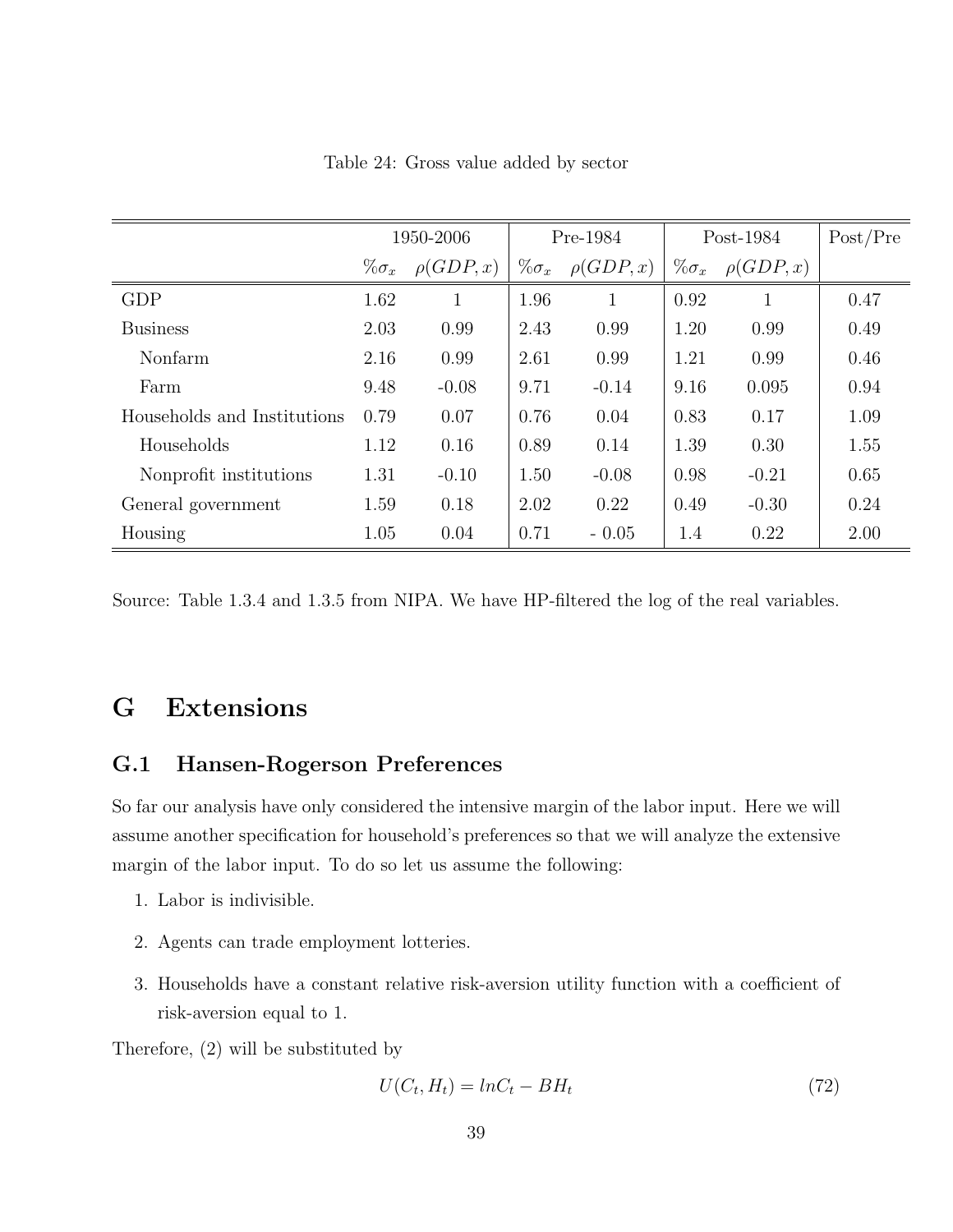which implies that the short-run Frisch elasticity of labor supply is infinite.

It is obvious that the (detrended) equilibrium conditions under all the statistical models are identical but the one associated with the labor supply. In particular, (15) and (29) will be substituted by

$$
\frac{\tilde{W}_t}{\tilde{C}_t} = B \tag{73}
$$

We need to recalibrate only the parameter linked to the weight of hours in the utility function i.e. B. In fact, we have that

$$
B = (1 - \alpha) \frac{Y^*}{C^*} \frac{1}{H^*}
$$
\n(74)

We will stochastic simulate our model only for the deterministic trend case and the baseline stochastic trend one. We will perform our analysis only for the whole sample.

We will first allow for the presence of both technology shocks. Then, we will perform two counterfactuals in order to asses the relative importance of each technology shock in accounting for the business cycles features observed in the US data. On the one hand, we will shut down the investment specific shock and investigate the volatilities implied by our model. On the other hand, we will shut down the neutral shock and perform the same analysis.

|                           | Data          |             |               |             | Both shocks                    |               |             | Only N-shock                   | Only I-shock  |             |                                |  |
|---------------------------|---------------|-------------|---------------|-------------|--------------------------------|---------------|-------------|--------------------------------|---------------|-------------|--------------------------------|--|
|                           | $\% \sigma_z$ | $\rho_{zy}$ | $\% \sigma_z$ | $\rho_{zy}$ | $\sigma_{model}/\sigma_{data}$ | $\% \sigma_z$ | $\rho_{zy}$ | $\sigma_{model}/\sigma_{data}$ | $\% \sigma_z$ | $\rho_{zy}$ | $\sigma_{model}/\sigma_{data}$ |  |
| $\mathbf{c}$              | 0.92          | 0.78        | 0.89          | 0.08        | 0.97                           | 0.55          | 0.94        | 0.60                           | 0.70          | $-0.84$     | 0.76                           |  |
| X                         | 5.77          | 0.89        | 6.99          | 0.93        | 1.21                           | 4.01          | 0.99        | 0.69                           | 5.72          | 0.97        | 0.99                           |  |
| у                         | 1.73          |             | 2.07          |             | 1.20                           | 1.68          |             | 0.97                           | 1.21          |             | 0.70                           |  |
| $\mathbf{k}$              | 0.59          | 0.36        | 0.81          | 0.35        | 1.37                           | 0.39          | 0.33        | 0.66                           | 0.71          | 0.44        | 1.20                           |  |
| $\boldsymbol{\mathrm{h}}$ | 1.88          | 0.87        | 2.19          | 0.91        | 1.16                           | 1.18          | 0.99        | 0.63                           | 1.84          | 0.98        | 0.98                           |  |
| y/h                       | 0.94          | 0.11        | 0.89          | 0.08        | 0.95                           | 0.55          | 0.94        | 0.59                           | 0.70          | $-0.84$     | 0.74                           |  |

Table 25: Deterministic Trend Model: 1948:1-2006:4

From table G.1 we conclude that the volatilities of all the variables at hand are larger than in the divisible labor economy. Moreover, the Hansen-Rogerson economy overstates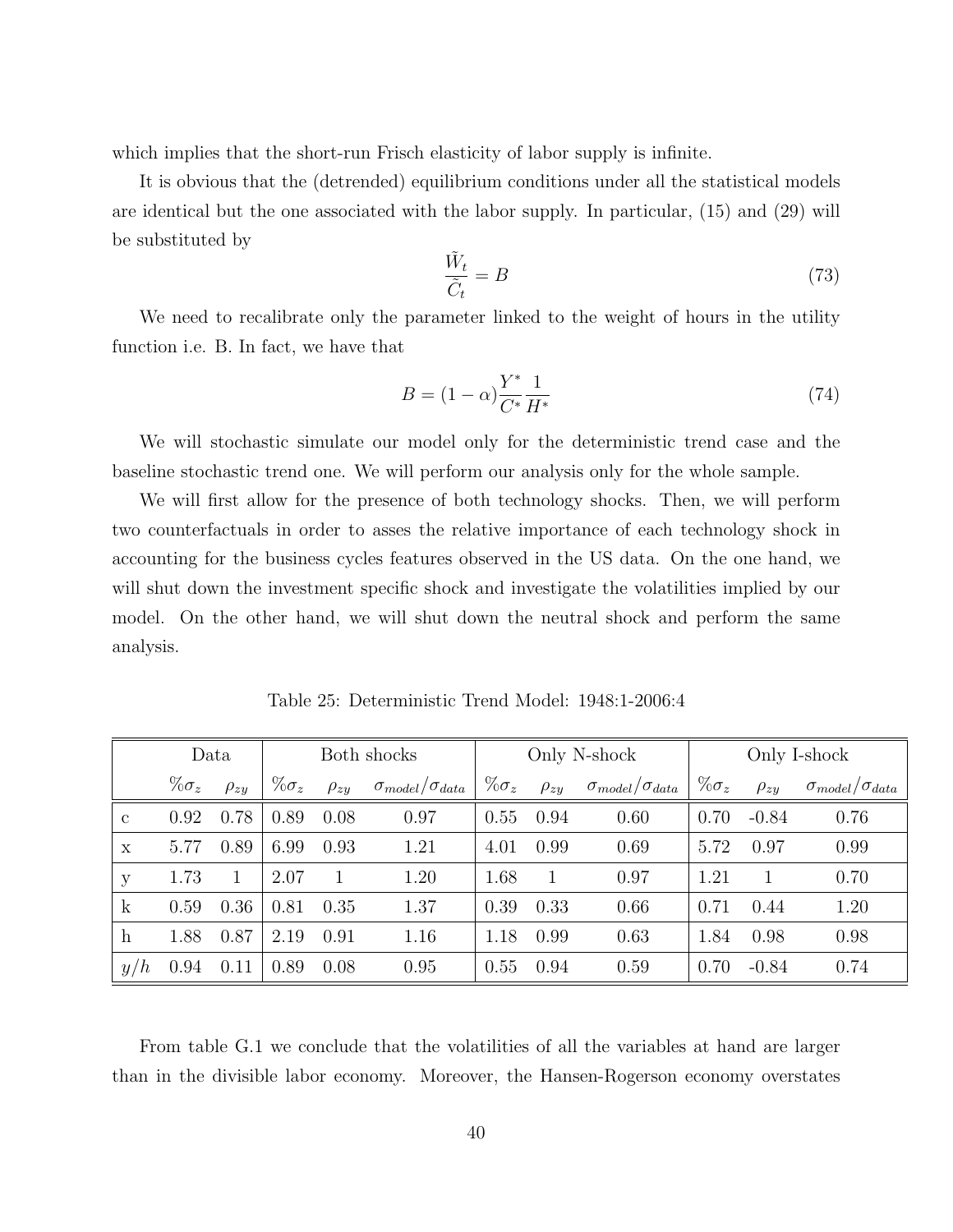the volatilities of investment, output, capital, and hours when both shocks are at hand. It is remarkable that, as in Hansen (1997), the volatility of hours is larger than the volatility of labor productivity.

The model performs better, in terms of accounting for volatilities, when there is only an investment-specific shock than when there is only a neutral one. In fact, a model with Hansen-Rogerson preferences and only an I-shock is able to replicate almost perfectly the standard deviation of hours.

|              | Data          |             | Both shocks   |             |                                | Only N-shock  |             |                                | Only I-shock  |              |                                |  |
|--------------|---------------|-------------|---------------|-------------|--------------------------------|---------------|-------------|--------------------------------|---------------|--------------|--------------------------------|--|
|              | $\% \sigma_z$ | $\rho_{zy}$ | $\% \sigma_z$ | $\rho_{zy}$ | $\sigma_{model}/\sigma_{data}$ | $\% \sigma_z$ | $\rho_{zy}$ | $\sigma_{model}/\sigma_{data}$ | $\% \sigma_z$ | $\rho_{zy}$  | $\sigma_{model}/\sigma_{data}$ |  |
| $\mathbf{c}$ | 0.92          | 0.78        | 0.75          | 0.87        | 0.82                           | 0.72          | 0.98        | 0.78                           | 0.21          | $-0.81$      | 0.23                           |  |
| $\mathbf{x}$ | 5.77          | 0.89        | 3.80          | 0.91        | 0.66                           | 3.08          | 0.99        | 0.53                           | 2.23          | 0.99         | 0.39                           |  |
| y            | 1.73          |             | 1.41          |             | 0.82                           | 1.38          | 1           | 0.81                           | 0.32          | $\mathbf{1}$ | 0.18                           |  |
| $\mathbf{k}$ | 0.59          | 0.36        | 0.37          | 0.33        | 0.63                           | 0.30          | 0.35        | 0.51                           | 0.22          | 0.38         | 0.37                           |  |
| $\mathbf{h}$ | 1.88          | 0.87        | 0.85          | 0.90        | 0.45                           | 0.69          | 0.98        | 0.37                           | 0.50          | 0.97         | 0.27                           |  |
| y/h          | 0.94          | 0.11        | 0.75          | 0.87        | 0.80                           | 0.72          | 0.98        | 0.77                           | 0.21          | $-0.81$      | 0.22                           |  |

Table 26: Stochastic Trend Model: 1948:1-2006:4

From the above table we conclude that a stochastic growth model is not able to generate enough volatility in this scenario either. Under this specification, the neutral shock is the one able to account for the bulk of the volatility for all the variables at hand.

### G.2 Multivariate Analysis

We have performed univariate analysis of the error structure associated to the different specifications for the technology processes. We are interested here in exploring a multivariate error structure in order to analyze the interaction between both innovations.

#### G.2.1 Deterministic Growth Model

We will consider the following specification

$$
ln A_t = \varphi_a + \gamma_a t + \varepsilon_{at} \tag{75}
$$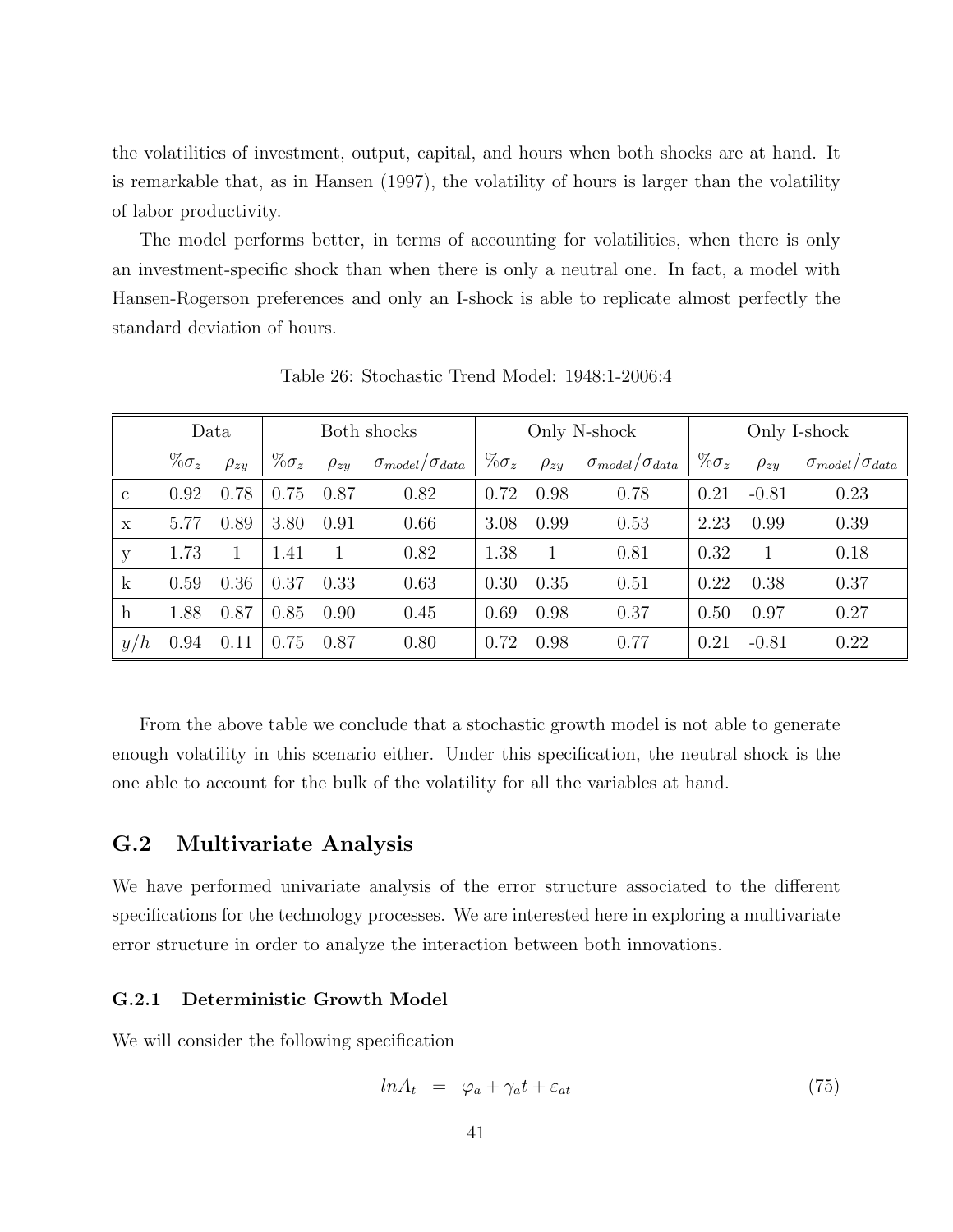$$
ln V_t = \varphi_v + \gamma_v t + \varepsilon_{vt} \tag{76}
$$

and we assume

$$
\begin{pmatrix} \varepsilon_{at} \\ \varepsilon_{vt} \end{pmatrix} = \Gamma_1 \begin{pmatrix} \varepsilon_{at-1} \\ \varepsilon_{vt-1} \end{pmatrix} + \Gamma_2 \begin{pmatrix} \varepsilon_{at-2} \\ \varepsilon_{vt-2} \end{pmatrix} + \begin{pmatrix} \xi_{at} \\ \xi_{vt} \end{pmatrix}
$$
(77)

where

$$
\begin{pmatrix} \xi_{at} \\ \xi_{vt} \end{pmatrix} \sim \mathcal{N}(\mathbf{0}, \Sigma_{\xi})
$$
\n(78)

We will restrict our attention to the performance of the model under a unit Frisch elasticity. Our estimates are reported in the following table. All the vector autoregressive processes estimated satisfy the stability condition i.e. there is no root that lies outside the unit circle.

### Table 27: Deterministic Trend: Estimated Parameters

|                | 1948:1-2006:4                                 | 1948:1-1983:4                                 | 1984:1-2006:4                              |  |  |  |  |
|----------------|-----------------------------------------------|-----------------------------------------------|--------------------------------------------|--|--|--|--|
| $\gamma_a$     | 0.000131                                      | 0.001413                                      | $-0.000824$                                |  |  |  |  |
| $\gamma_v$     | 0.006760                                      | 0.005311                                      | 0.009438                                   |  |  |  |  |
| $\varphi_a$    | 4.67                                          | 4.59                                          | 4.83                                       |  |  |  |  |
| $\varphi_v$    | $-0.16$                                       | $-0.07$                                       | $-0.65$                                    |  |  |  |  |
| $\Gamma_1$     | $-0.200311*$<br>$0.999477*$                   | 1.032293*<br>$-0.161686$                      | $0.753032*$<br>$-0.140866$                 |  |  |  |  |
|                | $0.072667*$<br>1.791754*                      | $0.051353*$<br>$1.735752*$                    | $1.635421*$<br>0.075780                    |  |  |  |  |
| $\Gamma_2$     | $0.197971*$<br>$-0.022612$                    | $-0.075576$<br>0.122759                       | $0.201175*$<br>0.170665                    |  |  |  |  |
|                | $-0.081605*$<br>$-0.805428*$                  | $-0.055663*$<br>$-0.784986*$                  | $-0.127270*$<br>$-0.644031*$               |  |  |  |  |
|                | $5.22 \cdot 10^{-5}$<br>$-6.80 \cdot 10^{-6}$ | $7.28 \cdot 10^{-5}$<br>$-9.98 \cdot 10^{-6}$ | $1.98 \cdot 10^{-5}$ $-2.89 \cdot 10^{-6}$ |  |  |  |  |
| $\Sigma_{\xi}$ | $1.11 \cdot 10^{-5}$                          | $1.40 \cdot 10^{-5}$                          | $4.73 \cdot 10^{-6}$                       |  |  |  |  |

The results obtained from the stochastic simulation of our model economy are summarized in the following table: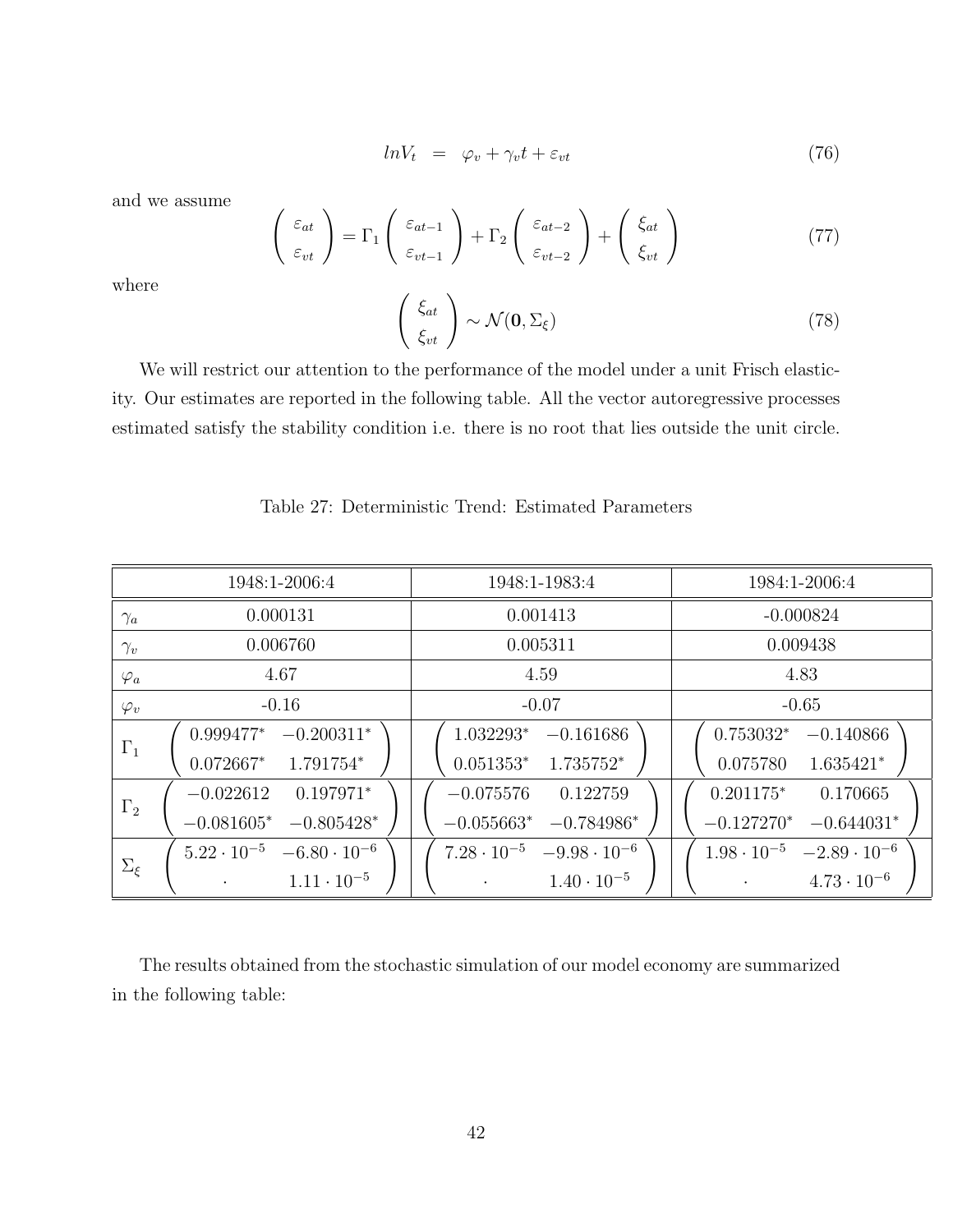|              | 1948:1-2006:4      |               |                     |                |                    | 1948:1-1983:4 |                     |                |                    | 1984:1-2006:4 |                     |                |      | $\sigma_{post}/\sigma_{pre}$ |  |
|--------------|--------------------|---------------|---------------------|----------------|--------------------|---------------|---------------------|----------------|--------------------|---------------|---------------------|----------------|------|------------------------------|--|
|              | $\% \sigma_{data}$ | $\rho_{data}$ | $\% \sigma_{model}$ | $\rho_{model}$ | $\% \sigma_{data}$ | $\rho_{data}$ | $\% \sigma_{model}$ | $\rho_{model}$ | $\% \sigma_{data}$ | $\rho_{data}$ | $\% \sigma_{model}$ | $\rho_{model}$ | Data | Model                        |  |
| $\mathbf{c}$ | 0.92               | 0.78          | 0.97                | 0.33           | $1.07\,$           | 0.78          | 1.37                | 0.24           | 0.62               | 0.81          | 0.51                | $-0.23$        | 0.58 | 0.37                         |  |
| X            | 5.77               | 0.89          | 4.26                | 0.71           | 6.85               | 0.89          | 5.99                | 0.69           | 3.47               | 0.92          | 2.87                | 0.88           | 0.51 | 0.48                         |  |
| у            | 1.73               |               | 1.26                |                | 2.07               |               | 1.49                |                | 0.99               |               | 0.88                |                | 0.48 | 0.59                         |  |
| k            | 0.59               | 0.36          | 0.51                | 0.34           | 0.68               | 0.39          | 0.63                | 0.15           | 0.44               | 0.27          | 0.42                | 0.51           | 0.65 | 0.67                         |  |
| h            | 1.88               | 0.87          | 0.66                | 0.71           | $2.11\,$           | 0.87          | 0.89                | 0.65           | 1.46               | 0.90          | 0.56                | 0.89           | 0.69 | 0.63                         |  |
| y/h          | 0.94               | 0.11          | 0.92                | 0.86           | 1.06               | 0.23          | 1.13                | 0.80           | 0.72               | $-0.46$       | 0.46                | 0.84           | 0.68 | 0.41                         |  |

Table 28: Deterministic Trend: Multivariate Analysis Results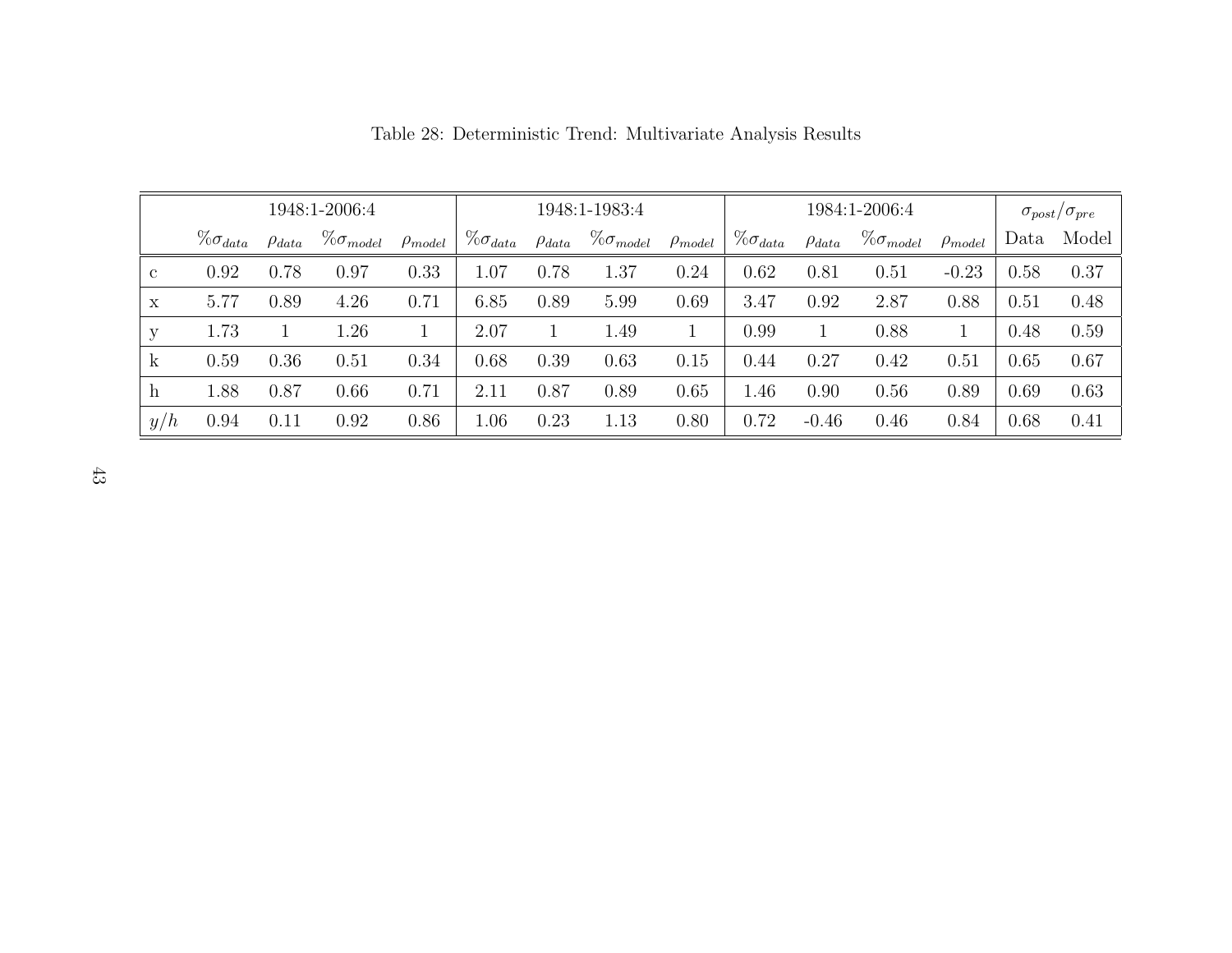Let us compare the previous table with table 8. The direction of change for the volatilities of the different variables of interest is not unilateral. For example, while the volatility of consumption is larger in the multivariate setting, the volatility of capital is lower. The performance of the deterministic trend model, however, improves in accounting for the volatility slowdown of investment, capital, and hours.

#### G.2.2 Stochastic Growth Model

Let us consider the following

$$
ln A_t = ln A_{t-1} + \gamma_a t + \varepsilon_{at} \tag{79}
$$

$$
lnV_t = lnV_{t-1} + \gamma_v t + \varepsilon_{vt}
$$
\n
$$
(80)
$$

and we assume

$$
\begin{pmatrix} \varepsilon_{at} \\ \varepsilon_{vt} \end{pmatrix} = \Gamma_1 \begin{pmatrix} \varepsilon_{at-1} \\ \varepsilon_{vt-1} \end{pmatrix} + \begin{pmatrix} \xi_{at} \\ \xi_{vt} \end{pmatrix}
$$
 (81)

where

$$
\begin{pmatrix} \xi_{at} \\ \xi_{vt} \end{pmatrix} \sim \mathcal{N}(\mathbf{0}, \Sigma_{\xi})
$$
 (82)

The results from the estimation of the above specification are reported in the following table.

| Table 29: Stochastic Trend: Estimated Parameters |  |
|--------------------------------------------------|--|
|--------------------------------------------------|--|

|                | 1948:1-2006:4                                 | 1948:1-1983:4                              | 1984:1-2006:4                               |  |  |  |  |
|----------------|-----------------------------------------------|--------------------------------------------|---------------------------------------------|--|--|--|--|
| $\gamma_a$     | 0.000619                                      | 0.001489                                   | $-0.000734$                                 |  |  |  |  |
| $\gamma_v$     | 0.00643                                       | 0.00493                                    | 0.008762                                    |  |  |  |  |
| $\Gamma$       | $-0.205103*$<br>0.024185                      | $-0.178899$<br>0.055551                    | $-0.191304$<br>0.017916                     |  |  |  |  |
|                | $0.805801*$<br>$0.070240*$                    | $0.782526*$<br>0.065821                    | $0.732534*$<br>$0.105430*$                  |  |  |  |  |
| $\Sigma_{\xi}$ | $5.30 \cdot 10^{-5}$<br>$-6.96 \cdot 10^{-6}$ | $7.35 \cdot 10^{-5}$ $-9.31 \cdot 10^{-6}$ | $1.98 \cdot 10^{-5}$ $-2.561 \cdot 10^{-6}$ |  |  |  |  |
|                | $1.14 \cdot 10^{-5}$<br>$\bullet$             | $1.54 \cdot 10^{-5}$                       | $4.91 \cdot 10^{-6}$<br>$\bullet$           |  |  |  |  |

Our results for this model economy are reported in the following table: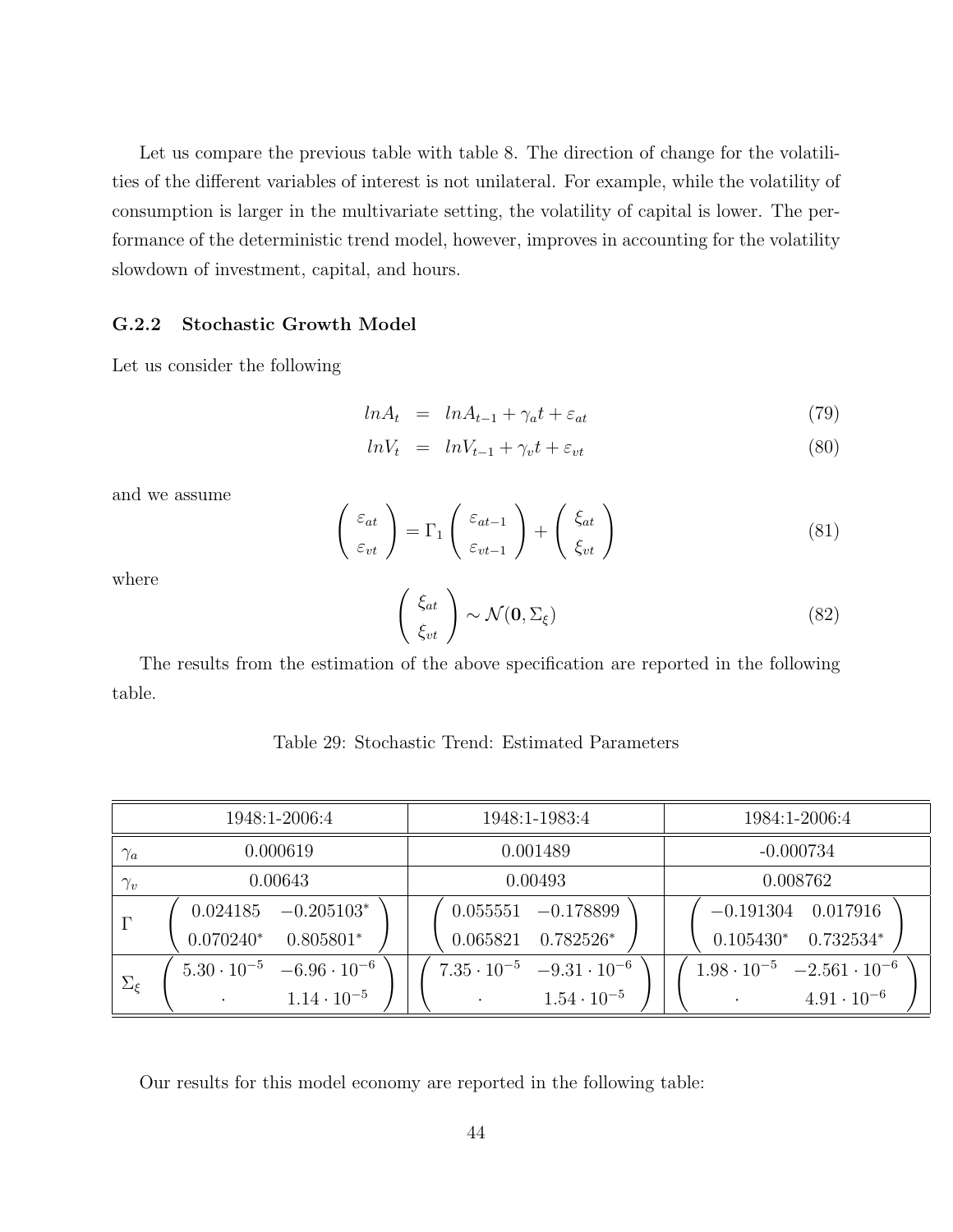|              |                    | 1948:1-2006:4 | 1948:1-1983:4       |                |                    |               | 1984:1-2006:4       |                |                    |               | $\sigma_{post}/\sigma_{pre}$ |                |      |       |
|--------------|--------------------|---------------|---------------------|----------------|--------------------|---------------|---------------------|----------------|--------------------|---------------|------------------------------|----------------|------|-------|
|              | $\% \sigma_{data}$ | $\rho_{data}$ | $\% \sigma_{model}$ | $\rho_{model}$ | $\% \sigma_{data}$ | $\rho_{data}$ | $\% \sigma_{model}$ | $\rho_{model}$ | $\% \sigma_{data}$ | $\rho_{data}$ | $\% \sigma_{model}$          | $\rho_{model}$ | Data | Model |
| $\mathbf{c}$ | 0.92               | 0.78          | 0.68                | 0.95           | $1.07\,$           | 0.78          | 0.78                | 0.96           | 0.62               | 0.81          | 0.41                         | 0.95           | 0.58 | 0.53  |
| X            | 5.77               | 0.89          | 2.17                | 0.91           | 6.85               | 0.89          | 2.47                | 0.91           | 3.47               | 0.92          | 1.34                         | 0.90           | 0.51 | 0.54  |
| у            | 1.73               |               | 1.05                |                | 2.07               |               | 1.22                |                | 0.99               |               | 0.63                         |                | 0.48 | 0.52  |
| k            | 0.59               | 0.36          | 0.22                | 0.32           | 0.68               | 0.39          | 0.25                | 0.31           | 0.44               | 0.27          | 0.13                         | 0.32           | 0.65 | 0.52  |
| h            | 1.88               | 0.87          | 0.23                | 0.89           | 2.11               | 0.87          | 0.26                | 0.90           | 1.46               | 0.90          | 0.14                         | 0.88           | 0.69 | 0.54  |
| y/h          | 0.94               | 0.11          | 0.86                | 0.99           | 1.06               | 0.23          | 0.99                | 0.99           | 0.72               | $-0.46$       | 0.51                         | 0.99           | 0.68 | 0.52  |

Table 30: Stochastic Trend: Multivariate Analysis Results